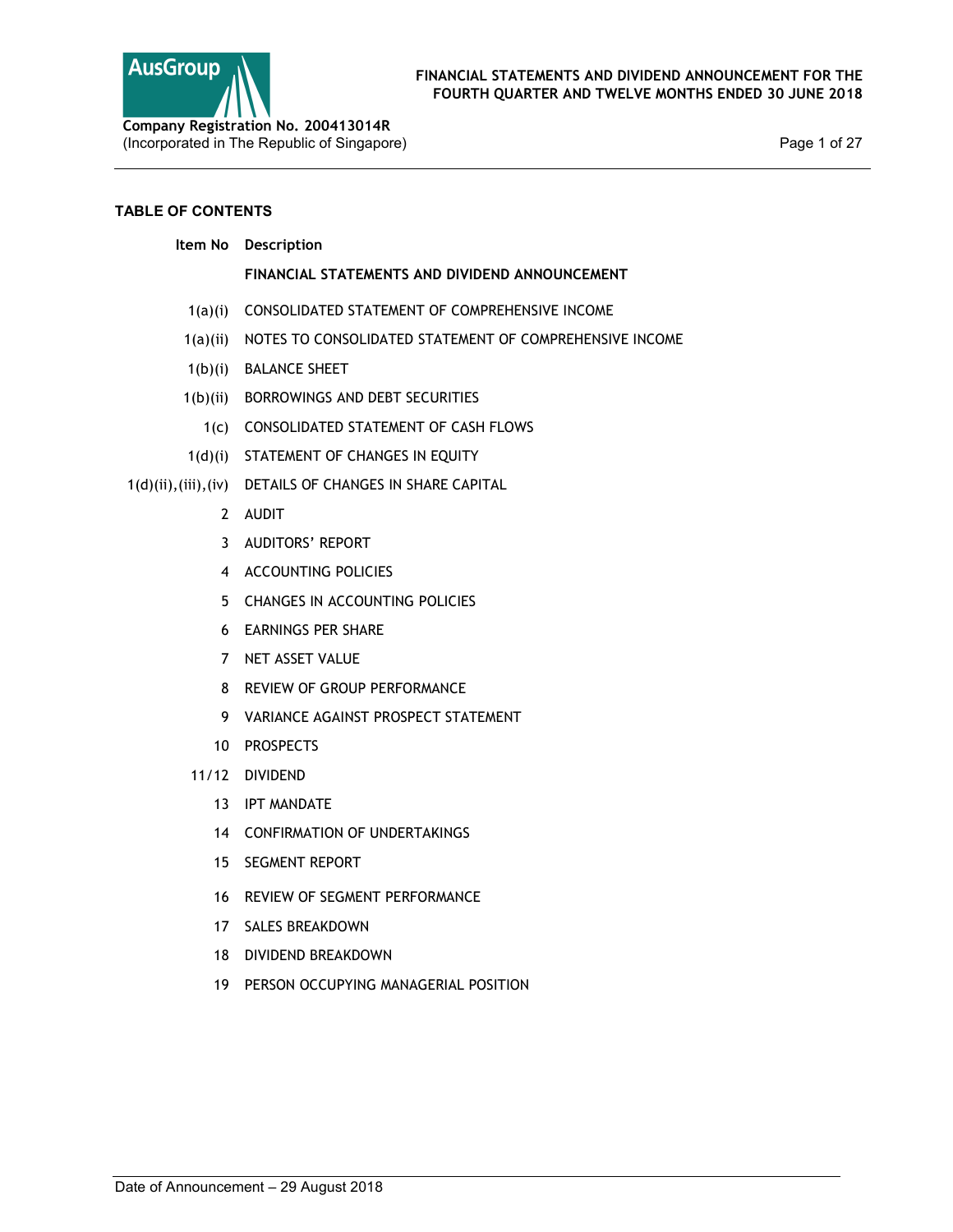

## PART I INFORMATION REQUIRED FOR ANNOUNCEMENTS OF QUARTERLY (Q1, Q2, Q3 & Q4), HALF-YEAR AND FULL YEAR RESULTS

## 1(a) An income statement (for the group) together with a comparative statement for the corresponding period of the immediately preceding financial year

## 1(a) (i) CONSOLIDATED STATEMENT OF COMPREHENSIVE INCOME

|                        | <b>AusGroup</b><br>Company Registration No. 200413014R                                                                                                                        |              |                          |         | FINANCIAL STATEMENTS AND DIVIDEND ANNOUNCEMENT FOR THE<br>FOURTH QUARTER AND TWELVE MONTHS ENDED 30 JUNE 2018 |                          |              |
|------------------------|-------------------------------------------------------------------------------------------------------------------------------------------------------------------------------|--------------|--------------------------|---------|---------------------------------------------------------------------------------------------------------------|--------------------------|--------------|
|                        | (Incorporated in The Republic of Singapore)                                                                                                                                   |              |                          |         |                                                                                                               |                          | Page 2 of 27 |
| PART I                 | INFORMATION REQUIRED FOR ANNOUNCEMENTS OF QUARTERLY (Q1, Q2, Q3 & Q4), HALF-YEAR<br>AND FULL YEAR RESULTS                                                                     |              |                          |         |                                                                                                               |                          |              |
| 1(a)                   | An income statement (for the group) together with a comparative statement for the<br>corresponding period of the immediately preceding financial year                         |              |                          |         |                                                                                                               |                          |              |
|                        | 1(a) (i) CONSOLIDATED STATEMENT OF COMPREHENSIVE INCOME<br>(Amounts expressed in thousands of Australian Dollar ("AU\$") currency)<br>These statements have not been audited. |              |                          |         |                                                                                                               |                          |              |
|                        |                                                                                                                                                                               | <b>GROUP</b> |                          | $+/(-)$ | <b>GROUP</b>                                                                                                  |                          | $+/(-)$      |
|                        |                                                                                                                                                                               | 4Q 2018      | 4Q 2017                  | %       | FY 2018                                                                                                       | FY 2017                  | %            |
|                        |                                                                                                                                                                               | AU\$'000     | AU\$'000                 |         | AU\$'000                                                                                                      | AU\$'000                 |              |
| Continuing operations  |                                                                                                                                                                               |              |                          |         |                                                                                                               |                          |              |
| Revenue                |                                                                                                                                                                               | 126,624      | 121,153                  | 4.5     | 566,807                                                                                                       | 434,960                  | 30.3         |
| Cost of sales          |                                                                                                                                                                               | (101, 974)   | (111, 657)               | (8.7)   | (509, 324)                                                                                                    | (390, 286)               | 30.5         |
| Gross profit           |                                                                                                                                                                               | 24,650       | 9,496                    | 159.6   | 57,483                                                                                                        | 44,674                   | 28.7         |
| Gross margin           |                                                                                                                                                                               | 19.5%        | 7.8%                     |         | 10.1%                                                                                                         | 10.3%                    |              |
|                        | Other operating (loss) / income                                                                                                                                               | (310)        | (286)                    | 8.4     | 295                                                                                                           | 894                      | (67.0)       |
| Other operating costs  |                                                                                                                                                                               | (1,618)      | (3,204)                  | (49.5)  | (8,687)                                                                                                       | (10, 889)                | (20.2)       |
|                        | Impairment of receivables                                                                                                                                                     | (5, 469)     | (91)                     | N.M.    | (5, 469)                                                                                                      | (2,013)                  | 171.7        |
|                        | Impairment of other assets                                                                                                                                                    | (9,368)      | $\overline{\phantom{a}}$ | N.M.    | (9,368)                                                                                                       | $\overline{\phantom{a}}$ | N.M.         |
|                        | Administrative expenses                                                                                                                                                       | (1,725)      | (1, 388)                 | 24.3    | (7, 162)                                                                                                      | (13, 230)                | (45.9)       |
|                        | Marketing and distribution expenses                                                                                                                                           | (734)        | (243)                    | 202.1   | (1,867)                                                                                                       | (1, 164)                 | 60.4         |
| Profit from operations |                                                                                                                                                                               | 5,426        | 4,284                    | 26.7    | 25,225                                                                                                        | 18,272                   | 38.1         |
| Finance costs          |                                                                                                                                                                               | (2, 335)     | (4, 446)                 | (47.5)  | (11,681)                                                                                                      | (17, 104)                | (31.7)       |
|                        | Net gain on partial debt restructure                                                                                                                                          |              | 5,541                    | N.M.    | 1,314                                                                                                         | 5,541                    | (76.3)       |
|                        | Profit before income tax                                                                                                                                                      | 3,091        | 5,379                    | (42.5)  | 14,858                                                                                                        | 6,709                    | 121.5        |
| Income tax expense     |                                                                                                                                                                               | (521)        | (2,908)                  | (82.1)  | (1, 392)                                                                                                      | (3, 574)                 | (61.1)       |
|                        | Profit from continuing operations                                                                                                                                             | 2,570        | 2,471                    | $4.0\,$ | 13,466                                                                                                        | 3,135                    | 329.5        |
|                        | Discontinued operations                                                                                                                                                       |              |                          |         |                                                                                                               |                          |              |
|                        | Profit / (loss) from discontinued operations, net of tax                                                                                                                      | 177          | (108)                    | N.M.    | 10                                                                                                            | 1,438                    | N.M.         |
|                        | Net profit for the period                                                                                                                                                     | 2,747        | 2,363                    | 16.3    | 13,476                                                                                                        | 4,573                    | 194.7        |
| Net profit %           |                                                                                                                                                                               | 2.2%         | 2.0%                     |         | 2.4%                                                                                                          | 1.1%                     |              |
|                        | Profit / (loss) attributable to:                                                                                                                                              |              |                          |         |                                                                                                               |                          |              |
|                        | Owners of the Company                                                                                                                                                         | 2,747        | 2,366                    | 16.1    | 13,476                                                                                                        | 4,738                    | 184.4        |
|                        | Non-controlling interests                                                                                                                                                     |              | (3)                      | N.M.    |                                                                                                               | (165)                    | N.M.         |
|                        |                                                                                                                                                                               | 2,747        | 2,363                    | 16.3    | 13,476                                                                                                        | 4,573                    | 194.7        |
|                        | Profit / (loss) attributable to the owners of the Company:                                                                                                                    |              |                          |         |                                                                                                               |                          |              |
|                        | Profit from continuing operations                                                                                                                                             | 2,570        | 2,474                    | 3.9     | 13,466                                                                                                        | 3,300                    | 308.1        |
|                        | Profit / (Loss) from discontinued operations                                                                                                                                  | 177          | (108)                    | N.M.    | 10                                                                                                            | 1,438                    | N.M.         |
|                        |                                                                                                                                                                               | 2,747        | 2,366                    | 16.1    | 13,476                                                                                                        | 4,738                    | 184.4        |
|                        |                                                                                                                                                                               |              |                          |         |                                                                                                               |                          |              |
|                        | Earnings / (loss) per ordinary share attributable to equity<br>holders of the Company (AU\$ cents per share)                                                                  |              |                          |         |                                                                                                               |                          |              |
| - basic                |                                                                                                                                                                               | 0.18         | 0.32                     | (42.7)  | 0.91                                                                                                          | 0.64                     | 42.7         |
| - diluted              |                                                                                                                                                                               | 0.18         | 0.32                     | (42.7)  | 0.91                                                                                                          | 0.64                     | 42.7         |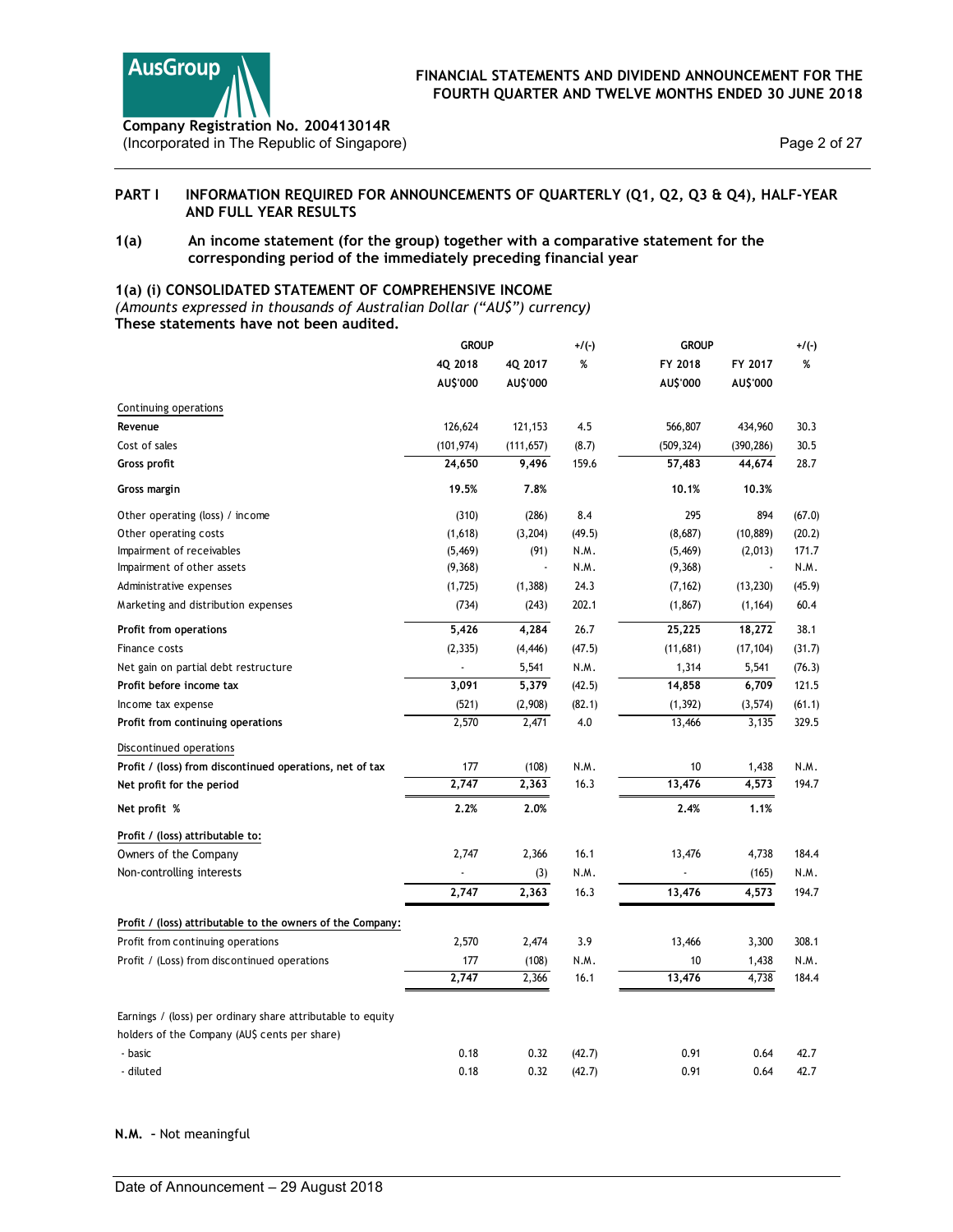

## 1(a) (i) CONSOLIDATED STATEMENT OF COMPREHENSIVE INCOME (CONTINUED)

|                                                                                         |                         |               |              | FINANCIAL STATEMENTS AND DIVIDEND ANNOUNCEMENT FOR THE |                     |              |
|-----------------------------------------------------------------------------------------|-------------------------|---------------|--------------|--------------------------------------------------------|---------------------|--------------|
| Company Registration No. 200413014R<br>(Incorporated in The Republic of Singapore)      |                         |               |              | FOURTH QUARTER AND TWELVE MONTHS ENDED 30 JUNE 2018    |                     | Page 3 of 27 |
| 1(a) (i) CONSOLIDATED STATEMENT OF COMPREHENSIVE INCOME (CONTINUED)                     |                         |               |              |                                                        |                     |              |
|                                                                                         | <b>GROUP</b><br>4Q 2018 | 4Q 2017       | $+/(-)$<br>% | <b>GROUP</b><br>FY 2018<br>AU\$'000                    | FY 2017<br>AU\$'000 | $+/(-)$<br>% |
|                                                                                         |                         |               |              |                                                        |                     |              |
|                                                                                         | AU\$'000                | AU\$'000      |              |                                                        |                     |              |
| Profit for the period<br>Items that may be reclassified subsequently to profit or loss: | 2,747                   | 2,363         | 16.3         | 13,476                                                 | 4,573               | 194.7        |
| Currency translation differences                                                        | 4,027                   | (634)         | N.M.         | (1,688)                                                | 4,559               | N.M.         |
| Other comprehensive income / (loss) for the period                                      | 4,027                   | (634)         | N.M.         | (1,688)                                                | 4,559               | N.M.         |
| Total comprehensive income for the period                                               | 6,774                   | 1,729         | 291.8        | 11,788                                                 | 9,132               | 29.1         |
|                                                                                         |                         |               |              |                                                        |                     |              |
| Total comprehensive income attributable to:<br>Owners of the Company                    | 6,774                   | 1,769         | 282.9        | 11,788                                                 | 9,297               | 26.8         |
| Non-controlling interests                                                               | 6,774                   | (40)<br>1,729 | N.M.         | $\sim$<br>11,788                                       | (165)               | N.M.         |

## 1(a)(ii) NOTES TO CONSOLIDATED STATEMENT OF COMPREHENSIVE INCOME

## A. PROFIT/(LOSS) FROM OPERATIONS

## The following items have been included in determining the profit/(loss) before taxation

|                                                              | <b>GROUP</b> |          | $+/(-)$ | <b>GROUP</b> |          | $+$ /(-) |
|--------------------------------------------------------------|--------------|----------|---------|--------------|----------|----------|
|                                                              | 4Q 2018      | 4Q 2017  | %       | FY 2018      | FY 2017  | %        |
|                                                              | AU\$'000     | AU\$'000 |         | AU\$'000     | AU\$'000 |          |
| Other operating income                                       |              |          |         |              |          |          |
| Interest income                                              | 152          | 81       | 87.7    | 614          | 246      | 149.6    |
| (Loss) / profit on sale of property, plant and equipment     | (715)        | (161)    | 344.1   | (1,233)      | 113      | N.M.     |
| Other income                                                 | 171          | 159      | 7.5     | 856          | 529      | 61.8     |
| Foreign exchange gain / (loss)                               | 82           | (365)    | (122.5) | 58           | 6        | N.M.     |
| Total other operating (loss) / income                        | (310)        | (286)    | 8.4     | 295          | 894      | (67.0)   |
| Amortisation and depreciation                                |              |          |         |              |          |          |
| Depreciation of property, plant & equipment included in      |              |          |         |              |          |          |
| cost of sales                                                | 2,035        | 2,015    | 1.0     | 8,003        | 9,056    | (11.6)   |
| Amortisation of intangible assets included in cost of sales  | 12           | 224      | (94.6)  | 723          | 751      | (3.7)    |
| Depreciation of property, plant & equipment included in      |              |          |         |              |          |          |
| administrative expenses                                      | 373          | 221      | 68.8    | 806          | 587      | 37.3     |
| Amortisation of intangible assets included in administrative |              |          |         |              |          |          |
| expenses                                                     | 266          | 446      | (40.4)  | 1,319        | 2,093    | (37.0)   |
| Total amortisation and depreciation                          | 2,686        | 2,906    | (7.6)   | 10,851       | 12,487   | (13.1)   |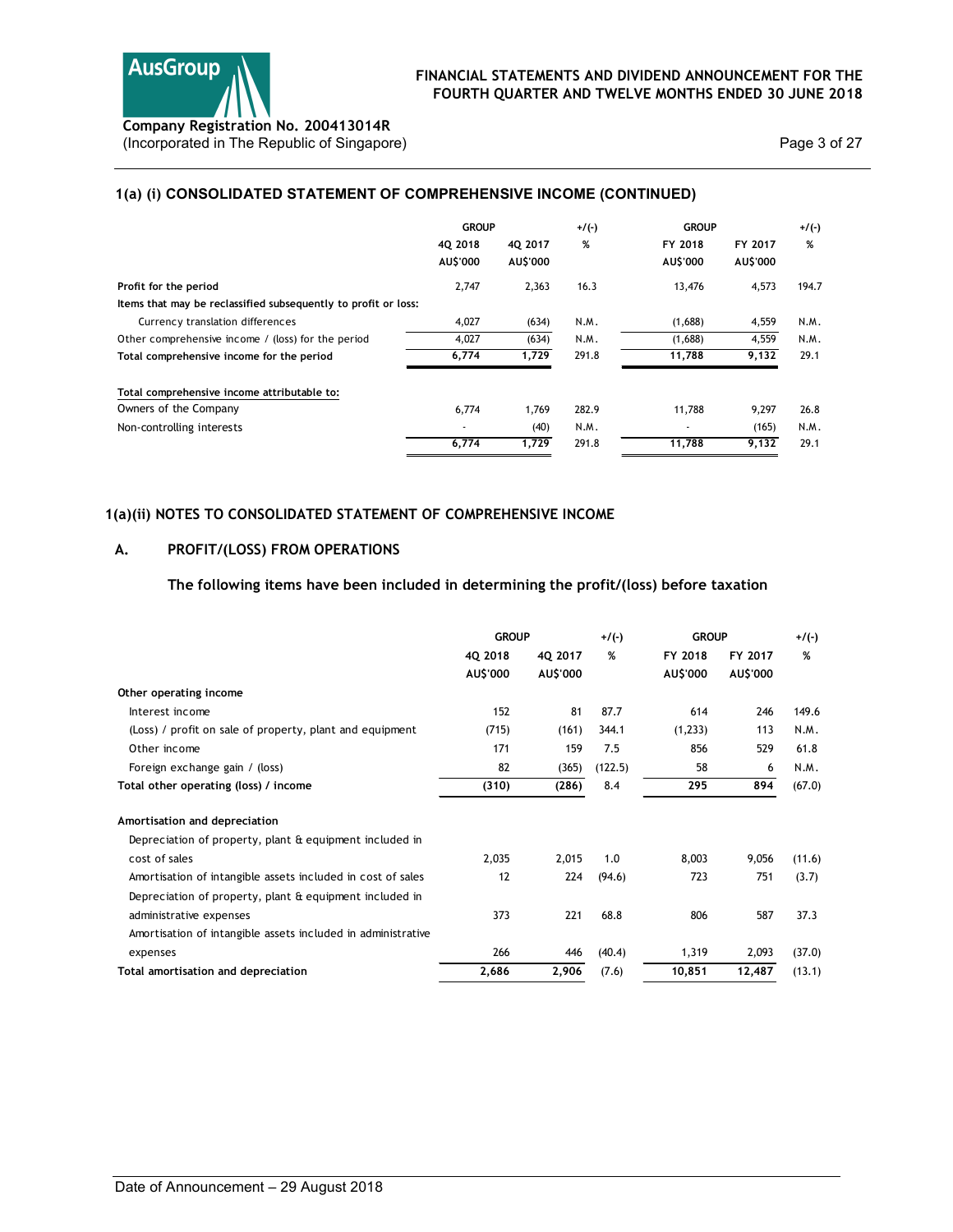# 1(a) (ii) NOTES TO CONSOLIDATED STATEMENT OF COMPREHENSIVE INCOME (CONTINUED)

# A. PROFIT/(LOSS) FROM OPERATIONS (CONTINUED)

| <b>AusGroup</b>                                                                    | FINANCIAL STATEMENTS AND DIVIDEND ANNOUNCEMENT FOR THE<br>FOURTH QUARTER AND TWELVE MONTHS ENDED 30 JUNE 2018 |          |         |              |          |              |
|------------------------------------------------------------------------------------|---------------------------------------------------------------------------------------------------------------|----------|---------|--------------|----------|--------------|
|                                                                                    |                                                                                                               |          |         |              |          |              |
|                                                                                    |                                                                                                               |          |         |              |          |              |
|                                                                                    |                                                                                                               |          |         |              |          |              |
|                                                                                    |                                                                                                               |          |         |              |          |              |
|                                                                                    |                                                                                                               |          |         |              |          |              |
|                                                                                    |                                                                                                               |          |         |              |          |              |
| Company Registration No. 200413014R<br>(Incorporated in The Republic of Singapore) |                                                                                                               |          |         |              |          | Page 4 of 27 |
|                                                                                    |                                                                                                               |          |         |              |          |              |
| 1(a) (ii) NOTES TO CONSOLIDATED STATEMENT OF COMPREHENSIVE INCOME (CONTINUED)      |                                                                                                               |          |         |              |          |              |
|                                                                                    |                                                                                                               |          |         |              |          |              |
| А.<br>PROFIT/(LOSS) FROM OPERATIONS (CONTINUED)                                    |                                                                                                               |          |         |              |          |              |
|                                                                                    | <b>GROUP</b>                                                                                                  |          | $+/(-)$ | <b>GROUP</b> |          | $+/(-)$      |
|                                                                                    | 4Q 2018                                                                                                       | 4Q 2017  | %       | FY 2018      | FY 2017  | %            |
|                                                                                    | AU\$'000                                                                                                      | AU\$'000 |         | AU\$'000     | AU\$'000 |              |
|                                                                                    | 87                                                                                                            | 156      | (44.2)  | 277          | 788      | (64.8)       |
| Employee share and share option scheme expense                                     |                                                                                                               |          |         |              |          |              |
|                                                                                    |                                                                                                               |          |         |              |          |              |
| Β.<br><b>FINANCE COSTS</b>                                                         |                                                                                                               |          |         |              |          |              |

# B. FINANCE COSTS

| <b>AusGroup</b><br>Company Registration No. 200413014R<br>(Incorporated in The Republic of Singapore) | FINANCIAL STATEMENTS AND DIVIDEND ANNOUNCEMENT FOR THE<br>FOURTH QUARTER AND TWELVE MONTHS ENDED 30 JUNE 2018 |                     |                |                     |                     | Page 4 of 27  |
|-------------------------------------------------------------------------------------------------------|---------------------------------------------------------------------------------------------------------------|---------------------|----------------|---------------------|---------------------|---------------|
| 1(a) (ii) NOTES TO CONSOLIDATED STATEMENT OF COMPREHENSIVE INCOME (CONTINUED)                         |                                                                                                               |                     |                |                     |                     |               |
| А.<br>PROFIT/(LOSS) FROM OPERATIONS (CONTINUED)                                                       |                                                                                                               |                     |                |                     |                     |               |
|                                                                                                       | <b>GROUP</b>                                                                                                  |                     | $+/(-)$        | <b>GROUP</b>        |                     | $+/(-)$       |
|                                                                                                       | 4Q 2018<br>AU\$'000                                                                                           | 4Q 2017<br>AU\$'000 | %              | FY 2018<br>AU\$'000 | FY 2017<br>AU\$'000 | %             |
| Employee share and share option scheme expense                                                        | 87                                                                                                            | 156                 | (44.2)         | 277                 | 788                 | (64.8)        |
| В.<br><b>FINANCE COSTS</b>                                                                            |                                                                                                               |                     |                |                     |                     |               |
|                                                                                                       | <b>GROUP</b>                                                                                                  |                     | $+/(-)$        | <b>GROUP</b>        |                     | $+/(-)$       |
|                                                                                                       | 4Q 2018<br>AU\$'000                                                                                           | 4Q 2017<br>AU\$'000 | %              | FY 2018<br>AU\$'000 | FY 2017<br>AU\$'000 | %             |
| Loans                                                                                                 | 2,254                                                                                                         | 4,391               | N.M.           | 11,543              | 16,917              | (31.8)        |
| Bank guarantee fees                                                                                   | 64                                                                                                            | 44                  | 45.5           | 71                  | 174                 | (59.2)        |
| Finance leases and hire purchase                                                                      | 17                                                                                                            | 11                  | 54.5           | 67                  | 13                  | N.M.          |
| Total finance costs                                                                                   | 2,335                                                                                                         | 4,446               | N.M.           | 11,681              | 17,104              | (31.7)        |
| C.<br><b>INCOME TAX EXPENSE</b>                                                                       |                                                                                                               |                     |                |                     |                     |               |
|                                                                                                       | <b>GROUP</b>                                                                                                  |                     |                | <b>GROUP</b>        |                     |               |
|                                                                                                       | 4Q 2018<br>AU\$'000                                                                                           | 4Q 2017<br>AU\$'000 |                | FY 2018<br>AU\$'000 | FY 2017<br>AU\$'000 |               |
| Income tax expense                                                                                    | (49)                                                                                                          | 20                  | N.M.           | (111)               | (55)                | 101.8         |
| Withholding tax expense:                                                                              |                                                                                                               |                     |                |                     |                     |               |
| - current year<br>- prior year                                                                        | (472)                                                                                                         | (675)<br>(1,767)    | (30.1)<br>N.M. | (1, 281)            | (1, 323)<br>(1,767) | (3.2)<br>N.M. |
|                                                                                                       |                                                                                                               |                     |                |                     |                     |               |

# C. INCOME TAX EXPENSE

| Β.<br><b>FINANCE COSTS</b>                    |                          |                    |                  |                      |                    |                  |
|-----------------------------------------------|--------------------------|--------------------|------------------|----------------------|--------------------|------------------|
|                                               | <b>GROUP</b>             |                    | $+/(-)$          | <b>GROUP</b>         |                    | $+/(-)$          |
|                                               | 4Q 2018                  | 4Q 2017            | %                | FY 2018              | FY 2017            | %                |
|                                               | AU\$'000                 | AU\$'000           |                  | AU\$'000             | AU\$'000           |                  |
| Loans                                         | 2,254                    | 4,391              | N.M.             | 11,543               | 16,917             | (31.8)           |
| Bank guarantee fees                           | 64                       | 44                 | 45.5             | 71                   | 174                | (59.2)           |
| Finance leases and hire purchase              | 17                       | 11                 | 54.5             | 67                   | 13                 | N.M.             |
| Total finance costs                           | 2,335                    | 4,446              | N.M.             | 11,681               | 17,104             | (31.7)           |
| C.<br><b>INCOME TAX EXPENSE</b>               |                          |                    |                  |                      |                    |                  |
|                                               | <b>GROUP</b>             |                    |                  | <b>GROUP</b>         |                    |                  |
|                                               | 4Q 2018                  | 4Q 2017            |                  | FY 2018              | FY 2017            |                  |
|                                               | AU\$'000                 | AU\$'000           |                  | AU\$'000             | AU\$'000           |                  |
| Income tax expense                            | (49)                     | 20                 | N.M.             | (111)                | (55)               | 101.8            |
| Withholding tax expense:                      |                          |                    |                  |                      |                    |                  |
| - current year                                | (472)                    | (675)              | (30.1)           | (1, 281)             | (1, 323)           | (3.2)            |
| - prior year                                  | $\overline{\phantom{a}}$ | (1,767)            | N.M.             | $\sim$               | (1,767)            | N.M.             |
| De-recognition of DTA                         | $\blacksquare$           | (486)              | N.M.             | $\blacksquare$       | (429)              | N.M.             |
|                                               | (521)                    | (2,908)            | (82.1)           | (1, 392)             | (3, 574)           | (61.1)           |
|                                               |                          |                    |                  | 9.4%                 | 50.0%              |                  |
| Income tax expense percentage (%)             | 16.9%                    | 54.1%              |                  |                      |                    |                  |
| Tax expense relating to continuing operations | (521)<br>(521)           | (2,908)<br>(2,908) | (82.1)<br>(82.1) | (1, 392)<br>(1, 392) | (3,574)<br>(3,574) | (61.1)<br>(61.1) |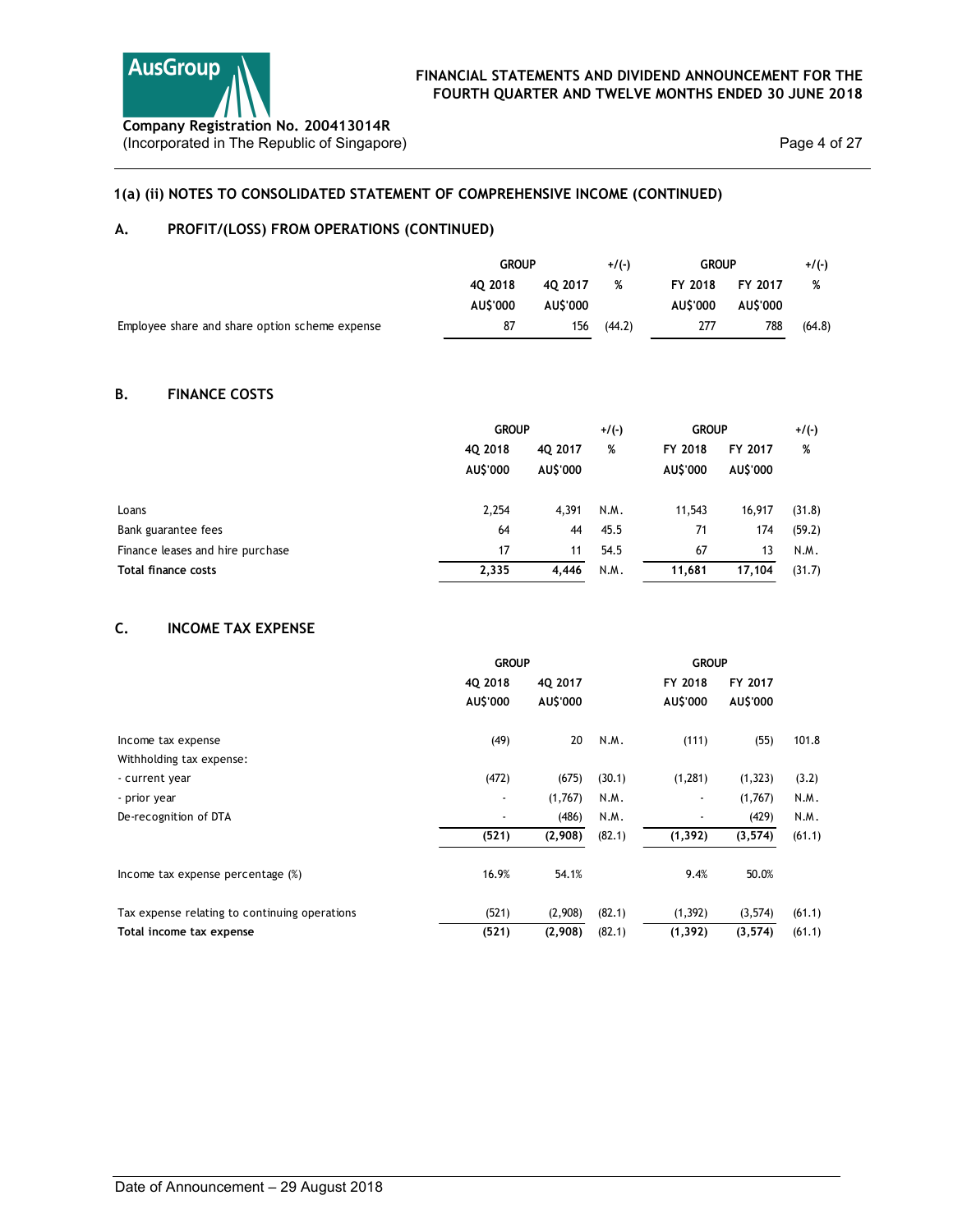

## 1(b)(i) A balance sheet (for the issuer and group), together with a comparative statement as at the end of the immediately preceding financial year

| Company Registration No. 200413014R                                                                                                                    |                          |                          | FINANCIAL STATEMENTS AND DIVIDEND ANNOUNCEMENT FOR THE<br>FOURTH QUARTER AND TWELVE MONTHS ENDED 30 JUNE 2018 |                          |
|--------------------------------------------------------------------------------------------------------------------------------------------------------|--------------------------|--------------------------|---------------------------------------------------------------------------------------------------------------|--------------------------|
| (Incorporated in The Republic of Singapore)                                                                                                            |                          |                          |                                                                                                               | Page 5 of 27             |
| 1(b)(i) A balance sheet (for the issuer and group), together with a comparative statement as at the end<br>of the immediately preceding financial year |                          |                          |                                                                                                               |                          |
|                                                                                                                                                        | Group                    | Group                    | Company                                                                                                       | Company                  |
|                                                                                                                                                        | As at                    | As at                    | As at                                                                                                         | As at                    |
|                                                                                                                                                        | 30/06/2018               | 30/06/2017               | 30/06/2018                                                                                                    | 30/06/2017               |
|                                                                                                                                                        | AU\$'000                 | AU\$'000                 | AU\$'000                                                                                                      | AU\$'000                 |
| <b>CURRENT ASSETS</b>                                                                                                                                  |                          |                          |                                                                                                               |                          |
| Cash and cash equivalents                                                                                                                              | 37,846                   | 33,851                   | 63                                                                                                            | 163                      |
| Trade receivables                                                                                                                                      | 93,418                   | 133,022                  |                                                                                                               |                          |
| Other receivables and prepayments                                                                                                                      | 8,378                    | 7,144                    | 660                                                                                                           | 593                      |
| Inventories                                                                                                                                            | 4,165                    | 3,096                    | $\blacksquare$                                                                                                | $\sim$                   |
| Total current assets                                                                                                                                   | 143,807                  | 177,113                  | 723                                                                                                           | 756                      |
| <b>NON-CURRENT ASSETS</b>                                                                                                                              |                          |                          |                                                                                                               |                          |
| Property, plant and equipment                                                                                                                          | 75,584                   | 87,420                   |                                                                                                               |                          |
| Goodwill                                                                                                                                               | 10,994                   | 10,994                   |                                                                                                               |                          |
| Intangible assets                                                                                                                                      | 32,704                   | 36,576                   |                                                                                                               | $\blacksquare$           |
| Due from subsidiaries                                                                                                                                  | $\overline{\phantom{a}}$ | $\overline{\phantom{a}}$ | 59,416                                                                                                        | 98,895                   |
| Investments in subsidiaries                                                                                                                            |                          | $\overline{\phantom{a}}$ | 82,823                                                                                                        | 79,126                   |
| Deferred income tax assets                                                                                                                             | $\overline{a}$           | 110                      |                                                                                                               |                          |
| Total non-current assets                                                                                                                               | 119,282                  | 135,100                  | 142,239                                                                                                       | 178,021                  |
| <b>Total assets</b>                                                                                                                                    | 263,089                  | 312,213                  | 142,962                                                                                                       | 178,777                  |
| <b>CURRENT LIABILITIES</b>                                                                                                                             |                          |                          |                                                                                                               |                          |
| Trade payables                                                                                                                                         | 37,051                   | 47,843                   | $\overline{\phantom{a}}$                                                                                      | $\overline{\phantom{a}}$ |
| Other payables                                                                                                                                         | 47,725                   | 66,826                   | 1,709                                                                                                         | 2,273                    |
| Due to subsidiaries                                                                                                                                    | $\overline{\phantom{a}}$ |                          | 8,363                                                                                                         | 7,996                    |
| Borrowings                                                                                                                                             | 86,770                   | 44,801                   | 85,756                                                                                                        | 41,395                   |
| Accruals for other liabilities and charges                                                                                                             | 10,215                   | 19,993                   |                                                                                                               | $\blacksquare$           |
| Current income tax liabilities                                                                                                                         | 1,945                    | 528                      | 295                                                                                                           | 153                      |
| Provisions                                                                                                                                             | 859                      |                          |                                                                                                               |                          |
| Total current liabilities                                                                                                                              | 184,565                  | 179,991                  | 96,123                                                                                                        | 51,817                   |
| NON-CURRENT LIABILITIES                                                                                                                                |                          |                          |                                                                                                               |                          |
| Deferred income tax liabilities                                                                                                                        | 1,362                    | 1,871                    |                                                                                                               | $\overline{\phantom{a}}$ |
| Borrowings                                                                                                                                             | 34,172                   | 105,893                  | 34,172                                                                                                        | 105,893                  |
| Accruals for other liabilities and charges                                                                                                             | 1,265                    | 1,160                    |                                                                                                               |                          |
| Total non-current liabilities                                                                                                                          | 36,799                   | 108,924                  | 34,172                                                                                                        | 105,893                  |
| <b>Total liabilities</b>                                                                                                                               | 221,364                  | 288,915                  | 130,295                                                                                                       | 157,710                  |
|                                                                                                                                                        |                          |                          |                                                                                                               |                          |
| <b>EQUITY</b>                                                                                                                                          |                          |                          |                                                                                                               |                          |
| Capital and reserves attributable to equity                                                                                                            |                          |                          |                                                                                                               |                          |
| Share capital                                                                                                                                          | 162,647                  | 156,285                  | 162,647                                                                                                       | 156,285                  |
| Capital reserve                                                                                                                                        | (163)                    | (163)                    | (163)                                                                                                         | (163)                    |
| Share-based payment reserve                                                                                                                            | 5,460                    | 5,183                    | 5,460                                                                                                         | 5,183                    |
| Foreign currency translation reserve                                                                                                                   | 18,229                   | 19,917                   | 25,891                                                                                                        | 25,009                   |
| Accumulated losses                                                                                                                                     | (144, 448)               | (157, 924)               | (181, 168)                                                                                                    | (165, 247)               |
| <b>Total equity</b>                                                                                                                                    | 41,725                   | 23,298                   | 12,667                                                                                                        | 21,067                   |
| Total liabilities and equity                                                                                                                           | 263,089                  | 312,213                  | 142,962                                                                                                       | 178,777                  |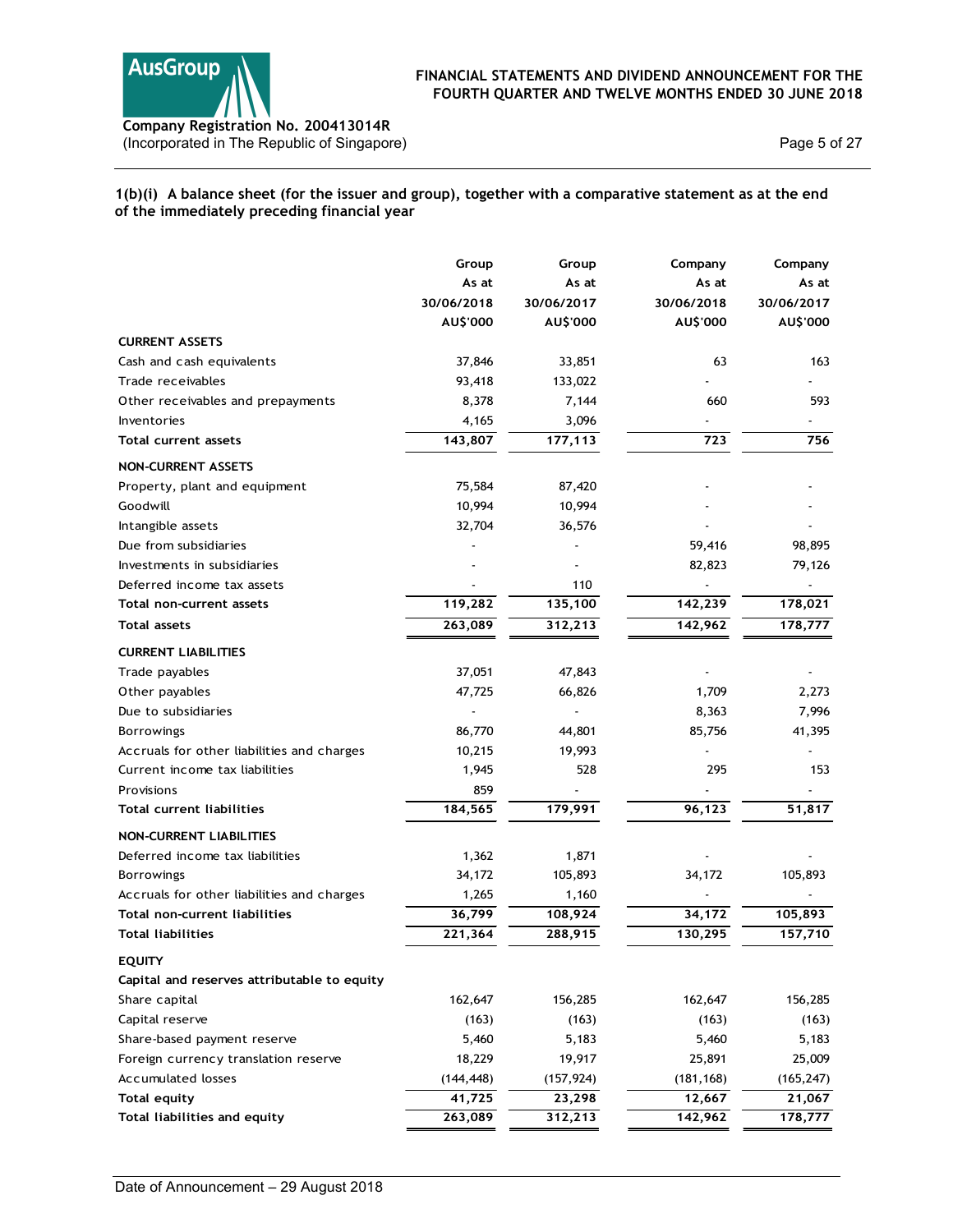

## 1(b)(ii) Aggregate amount of group's borrowings and debt securities

| <b>AusGroup</b>                                                                    |                          |                |            | FINANCIAL STATEMENTS AND DIVIDEND ANNOUNCEMENT FOR THE<br>FOURTH QUARTER AND TWELVE MONTHS ENDED 30 JUNE 2018 |
|------------------------------------------------------------------------------------|--------------------------|----------------|------------|---------------------------------------------------------------------------------------------------------------|
| Company Registration No. 200413014R<br>(Incorporated in The Republic of Singapore) |                          |                |            | Page 6 of 27                                                                                                  |
| 1(b)(ii) Aggregate amount of group's borrowings and debt securities                |                          |                |            |                                                                                                               |
|                                                                                    | 30/06/2018               |                | 30/06/2017 |                                                                                                               |
|                                                                                    | AU\$'000                 | AU\$'000       | AU\$'000   | AU\$'000                                                                                                      |
|                                                                                    | Secured                  | Unsecured      | Secured    | Unsecured                                                                                                     |
| Amount repayable in one year or less,                                              |                          |                |            |                                                                                                               |
| or on demand                                                                       | 86,770                   | $\blacksquare$ | 44,801     | $\sim$                                                                                                        |
| Amount repayable after one year                                                    |                          | 34,172         | 73,909     | 31,984                                                                                                        |
| <b>Borrowings Summary</b>                                                          |                          |                |            |                                                                                                               |
|                                                                                    | 30/06/2018               | 30/06/2017     |            |                                                                                                               |
|                                                                                    | AU\$'000                 | AU\$'000       |            |                                                                                                               |
| Multi Currency Notes                                                               | 73,396                   | 74,246         |            |                                                                                                               |
| DBS Term Loan - USD                                                                | 12,359                   | 13,944         |            |                                                                                                               |
| DBS Short Term Loan - AUD                                                          |                          | 13,900         |            |                                                                                                               |
| DBS Short Term Bridge Loan - AUD                                                   | $\overline{\phantom{a}}$ | 13,551         |            |                                                                                                               |
| Shareholder Loan                                                                   | 34,172                   | 31,984         |            |                                                                                                               |
| Insurance funding / finance leases                                                 | 1,015                    | 3,069          |            |                                                                                                               |

#### Borrowings Summary

| 1(b)(ii) Aggregate amount of group's borrowings and debt securities |            |            |            |                |  |
|---------------------------------------------------------------------|------------|------------|------------|----------------|--|
|                                                                     | 30/06/2018 |            | 30/06/2017 |                |  |
|                                                                     | AU\$'000   | AU\$'000   | AU\$'000   | AU\$'000       |  |
|                                                                     | Secured    | Unsecured  | Secured    | Unsecured      |  |
| Amount repayable in one year or less,                               |            |            |            |                |  |
| or on demand                                                        | 86,770     |            | 44,801     | $\overline{a}$ |  |
| Amount repayable after one year                                     |            | 34,172     | 73,909     | 31,984         |  |
|                                                                     |            |            |            |                |  |
| <b>Borrowings Summary</b>                                           |            |            |            |                |  |
|                                                                     | 30/06/2018 | 30/06/2017 |            |                |  |
|                                                                     | AU\$'000   | AU\$'000   |            |                |  |
| Multi Currency Notes                                                | 73,396     | 74,246     |            |                |  |
| DBS Term Loan - USD                                                 | 12,359     | 13,944     |            |                |  |
| DBS Short Term Loan - AUD                                           |            | 13,900     |            |                |  |
| DBS Short Term Bridge Loan - AUD                                    |            | 13,551     |            |                |  |
| Shareholder Loan                                                    | 34,172     | 31,984     |            |                |  |
| Insurance funding / finance leases                                  | 1,015      | 3,069      |            |                |  |
| Total borrowings                                                    | 120,942    | 150,694    |            |                |  |

## Multi Currency Notes ("Notes")

At 30 June 2018 the Notes (AU\$73.4 million) were classified as a current liability (30 June 2017: the Notes were classified as a non-current liability) and are secured.

During Q4 FY2018 the Company announced and convened three informal meetings with Noteholders on 16 May 2018, 18 June 2018 and 20 July 2018 to discuss the extension of the maturity date of the Notes beyond 20 October 2018 on revised terms. To assist in the negotiations for the extension of the maturity date and revision of terms the Noteholders formed a Steering Committee. The Company has met with the Steering Committee on multiple occasions to negotiate a restructure of the Notes and the Company is nearing finalisation of this process.

The Steering Committee has endorsed the proposal presented by the Company and will recommend acceptance to all Noteholders. The Company is preparing the documentation required to convene a Noteholder Consent Solicitation Exercise to seek approval of the proposal.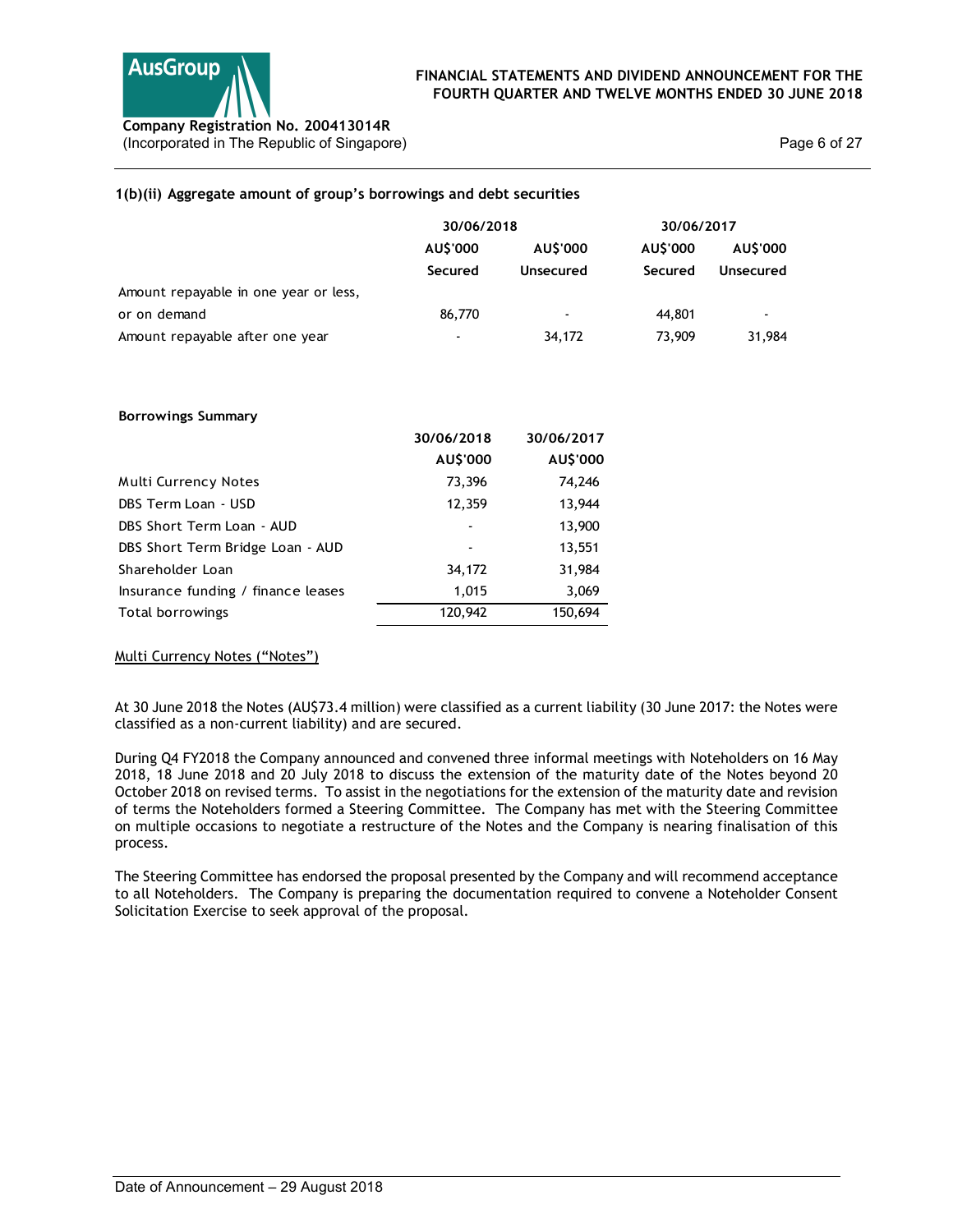

Page 7 of 27

## Exchange Offers

On 13 July 2017, the Company announced the completion and issuance of 49,202,971 new ordinary shares at an issue price of S\$0.058 to an external party, Suntera Limited, in exchange for the settlement of approximately AU\$2.7 million owing by one of the Group's subsidiaries to the aforementioned external party. The financial impact and gain on conversion were recorded in Q1 FY2018.

On 11 September 2017, the Noteholders were further invited to convert Notes to equity in the capital of the Company. On 29 September 2017, the Company announced the results of the additional exchange offer, following the closure of the offer period on 28 September 2017, whereby the total exchange consideration of the Notes converted to equity were S\$5,310,189, in exchange for 91,554,980 new shares in the Company. The new shares were listed and quoted on the SGX-ST on 2 October 2017, as a result this transaction and the associated gain on conversion were recorded in Q2 FY2018.

## Loans from DBS Bank Ltd

Final repayment of DBS Term loan was originally due in April 2018 however by agreement this was extended with a final repayment of US\$8.8m due in September 2018. Upon the successful extension of the maturity term of the Notes the Company will discuss with its principal banker the options to extend the maturity date of this loan. The DBS Short Term Loan was fully repaid in May 2018.

The Group's indebtedness to DBS has decreased by AU\$29.0 million over FY2018 (from AU\$41.4 million at 30 June 2017 to AU\$12.4 million at 30 June 2018). DBS also provides bank guarantee facilities to the Group to support performance bonds and financial guarantees provided to the Group's clients.

## Loans from related party (shareholder loan)

The repayment date of loans from Ezion Holdings Limited ("Ezion") are until after 30 June 2019 hence the loans are classified as non-current. At 30 June 2018 the amount owing on the loan by the Company to Ezion was AU\$34.2 million (30 June 2017: AU\$32.0 million) and is unsecured.

## Surety bond facility from Vero

The Group holds a AU\$30 million Surety bond facility with Vero to ensure the Group maintains its bonding capacity for bid bonds, performance bonds and financial guarantees.

## Details of secured collateral

## Multi Currency Notes

On 5 October 2016 the Notes were secured, on a shared first ranking basis, against all property and assets of NT Port and Marine Pty Ltd (previously known as Ezion Offshore Logistics Hub (Tiwi) Pty Ltd) on a fixed and floating basis and 100% of the shares of Ezion Offshore Logistics Hub Pte. Ltd ("EOLH") pursuant to a share charge.

## DBS Bank Ltd

The following describes the security on issue to DBS Bank Ltd in relation to facilities and borrowings in issue to the Group.

A deed of charge executed by AGC Australia Pty Ltd incorporating an all-monies charge over the fixed deposit account maintained by AGC Australia Pty Ltd with DBS Bank Ltd ("the Lender") for an amount not less than AU\$1.25 million (30 June 2017: AU\$11.9 million). A fixed and floating charge executed by AusGroup Ltd, AusGroup Singapore Pte Ltd and Modern Access Services Singapore Pte Ltd in favour of the Lender.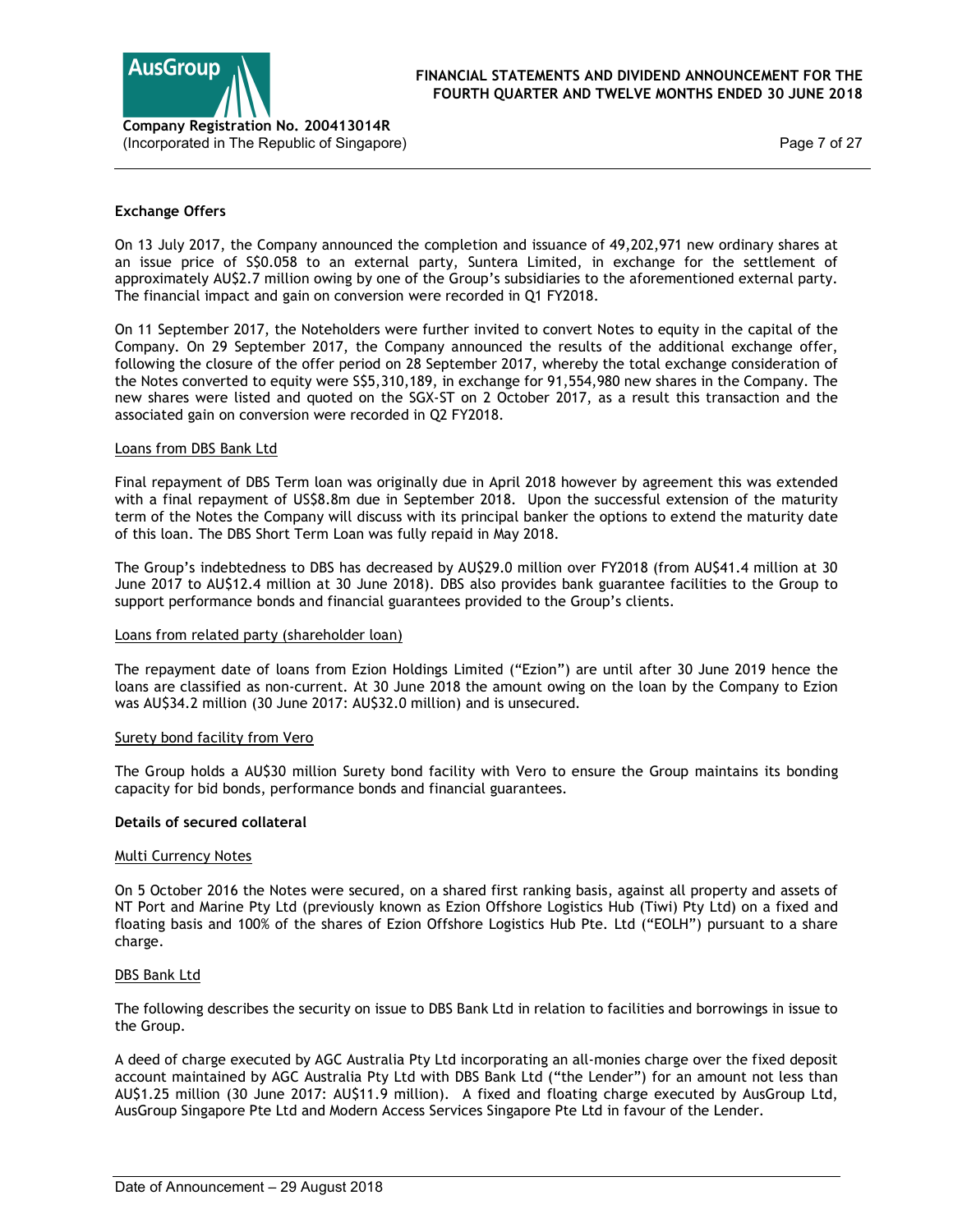

Page 8 of 27

First registered fixed and floating charge over all the present and future property, interests, rights and proceeds of AGC Australia Pty Ltd, AGC Industries Pty Ltd, MAS Australasia Pty Ltd, Seagate Structural Engineering Pty Ltd, AGC Energy & Infrastructure Pty Ltd and Resource People Pty Ltd ("Australian Group Companies"), including real and personal property, goodwill, uncalled and called but unpaid capital.

First registered real property mortgage by AGC Australia Pty Ltd over the commercial properties located at 15 Beach Street, Kwinana WA 6167.

In the current quarter written confirmation has been provided to DBS Bank Limited from Ezion Holdings Limited and the direct subsidiaries of the Company in consideration of DBS Bank Limited continuing to provide finance to the Company and that each of the Security Documents provided by Ezion Holdings Limited and the direct subsidiaries of the Company shall continue in full force and effect.

## Facility covenants

## DBS Bank Ltd facilities and loans

AusGroup Limited is required to maintain in relation to the Consolidated Group a maximum gearing ratio as well as a maximum secured debt to total assets, a minimum EBITDA to interest cost cover and a minimum net worth (net assets). To note, the EBITDA to interest cost covenant applies only to stipulated test periods as outlined in the facility documents.

The Group is in breach of the maximum gearing ratio and minimum net worth covenants at 30 June 2018. However, waivers for these breaches for Q1, Q2, Q3 and Q4 FY2018 have been obtained from DBS Bank Ltd. The Group continues to discuss loans and facilities with DBS Bank Ltd, including financial covenants, to ensure that appropriate facilities are in place based on the Group's forecast business requirements. Under the facilities, the Company and the Group have a negative pledge requirement to ensure that no security is created, or permitted to be created, or have outstanding any security on or over the whole or any part of the respective undertakings, assets, property, revenues or rights to receive dividends, present or future.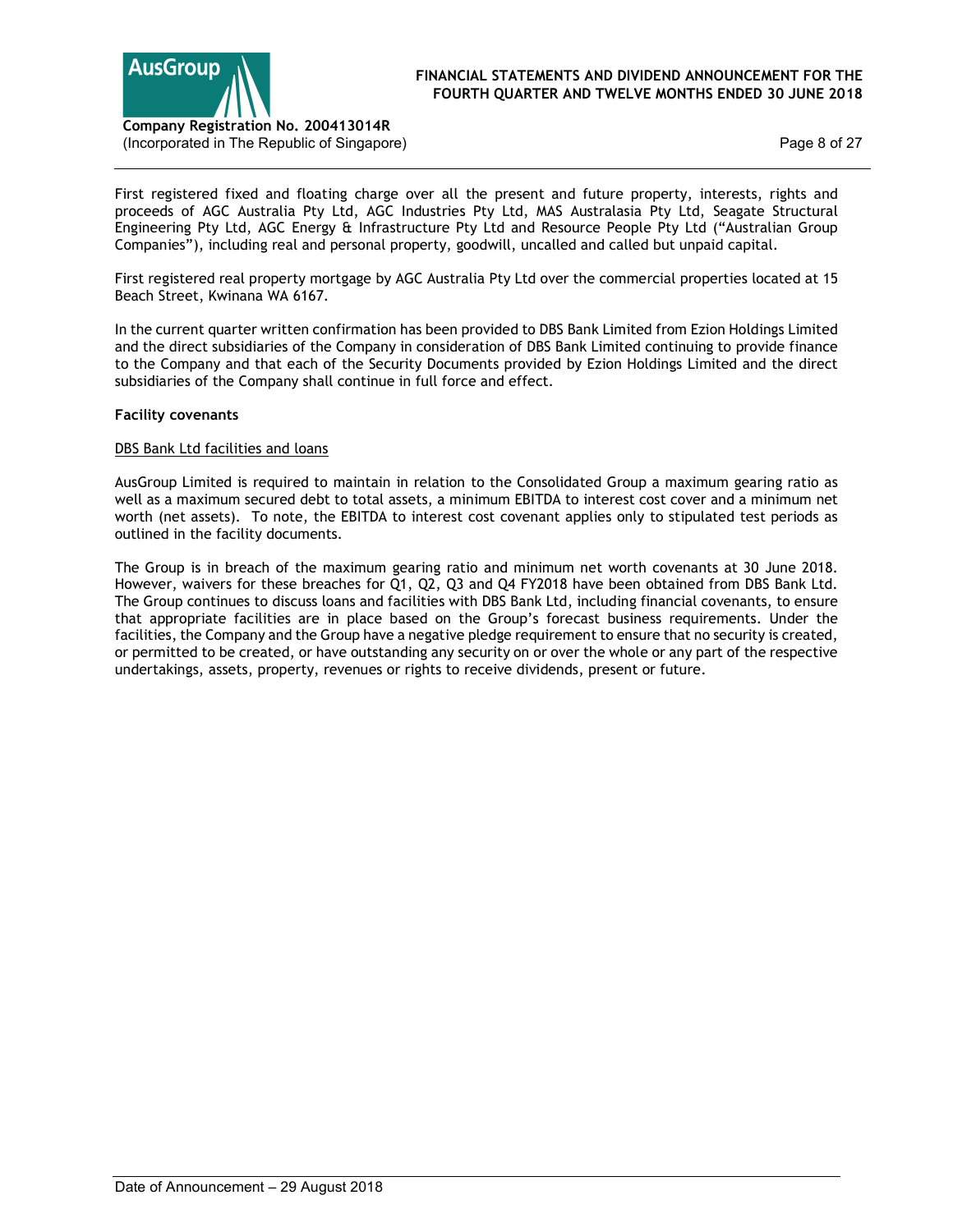

## 1(c) A consolidated statement of cash flows (for the group), together with a comparative statement for the corresponding period of the immediately preceding financial year.

| (Incorporated in The Republic of Singapore)                                                               |                          |                          |                      | Page 9 of 27     |
|-----------------------------------------------------------------------------------------------------------|--------------------------|--------------------------|----------------------|------------------|
| A consolidated statement of cash flows (for the group), together with a comparative statement for<br>1(c) |                          |                          |                      |                  |
| the corresponding period of the immediately preceding financial year.                                     |                          |                          |                      |                  |
|                                                                                                           | <b>GROUP</b>             | <b>GROUP</b>             | <b>GROUP</b>         | <b>GROUP</b>     |
|                                                                                                           | 4Q 2018                  | 4Q 2017                  | FY 2018              | FY 2017          |
|                                                                                                           | AU\$'000                 | AU\$'000                 | AU\$'000             | AU\$'000         |
| Cash flows from operating activities                                                                      |                          |                          |                      |                  |
| Profit after taxation                                                                                     | 2,747                    | 2,363                    | 13,476               | 4,573            |
| Add / (less) adjustments for:<br>Depreciation of property, plant and equipment                            | 2,408                    | 2,110                    | 8,809                | 9,643            |
| Amortisation of intangible assets                                                                         | 278                      | 708                      | 2,042                | 2,844            |
| Employee share and share option scheme expense                                                            | 87                       | 156                      | 277                  | 788              |
| Impairment loss on trade receivables                                                                      | 5,505                    | 91                       | 5,505                | 2,013            |
| Impairment loss on other assets                                                                           | 9,368                    | $\overline{\phantom{a}}$ | 9,368                | $\sim$           |
| Allowance for foreseeable contract losses                                                                 | $\overline{\phantom{a}}$ | $\overline{\phantom{a}}$ | $\sim$               | (1,954)          |
| Net foreign exchange differences                                                                          | 3,635                    | 1,849                    | 1,063                | (570)            |
| Loss / (profit) on disposal of property, plant and equipment                                              | 715                      | 161                      | 1,233                | (2,077)          |
| Gain on partial debt restructure                                                                          | $\overline{\phantom{a}}$ | (5,966)                  | (1, 313)             | (5,966)          |
| Interest income                                                                                           | (152)                    | (81)                     | (614)                | (259)            |
| Finance costs                                                                                             | 2,335                    | 4,577                    | 11,681               | 17,467           |
| Income tax expense                                                                                        | 521                      | 2,908                    | 1,392                | 3,574            |
| Operating cash flows before working capital changes                                                       | 27,447                   | 8,876                    | 52,919               | 30,076           |
|                                                                                                           |                          |                          |                      |                  |
| Changes in operating assets and liabilities                                                               |                          |                          |                      |                  |
| Trade receivables                                                                                         | 24,926                   | (16, 843)                | 34,098               | (2, 171)         |
| Other receivables and prepayments                                                                         | 242                      | 853                      | (1, 234)             | 7,487            |
| Inventories                                                                                               | 672<br>(7, 750)          | 4,345<br>343             | (1,069)              | 3,662<br>(8,979) |
| Trade payables<br>Accruals and other payables                                                             | (25,060)                 | 4,238                    | (8,048)<br>(27, 562) | (8, 490)         |
| Cash generated from operations                                                                            | 20,477                   | 1,812                    | 49,104               | 21,585           |
|                                                                                                           |                          |                          |                      |                  |
| Interest paid                                                                                             | (2, 584)                 | (3, 832)                 | (9, 595)             | (15, 225)        |
| Interest received                                                                                         | 152                      | 81                       | 614                  | 246              |
| Income tax paid                                                                                           | (239)                    | (2, 446)                 | (1,005)              | (3,023)          |
| Net cash generated from / (used in) operating activities                                                  | 17,806                   | (4, 385)                 | 39,118               | 3,583            |
|                                                                                                           |                          |                          |                      |                  |
| Cash flows from investing activities                                                                      |                          |                          |                      |                  |
| Proceeds from disposal of property, plant and equipment                                                   | 956                      | 1,651                    | 2,798                | 6,564            |
| Purchase of property, plant and equipment                                                                 | (1,992)                  | (4, 820)                 | (5,768)              | (8, 295)         |
| Release of / (increase in) restricted cash                                                                | $\overline{\phantom{a}}$ | $\overline{\phantom{a}}$ | 10,650               | (285)            |
| Purchase of intangible assets                                                                             | (16)                     | (3)                      | (16)                 | (390)            |
| Net cash (used in) / generated from investing activities                                                  | (1,052)                  | (3, 172)                 | 7,664                | (2, 406)         |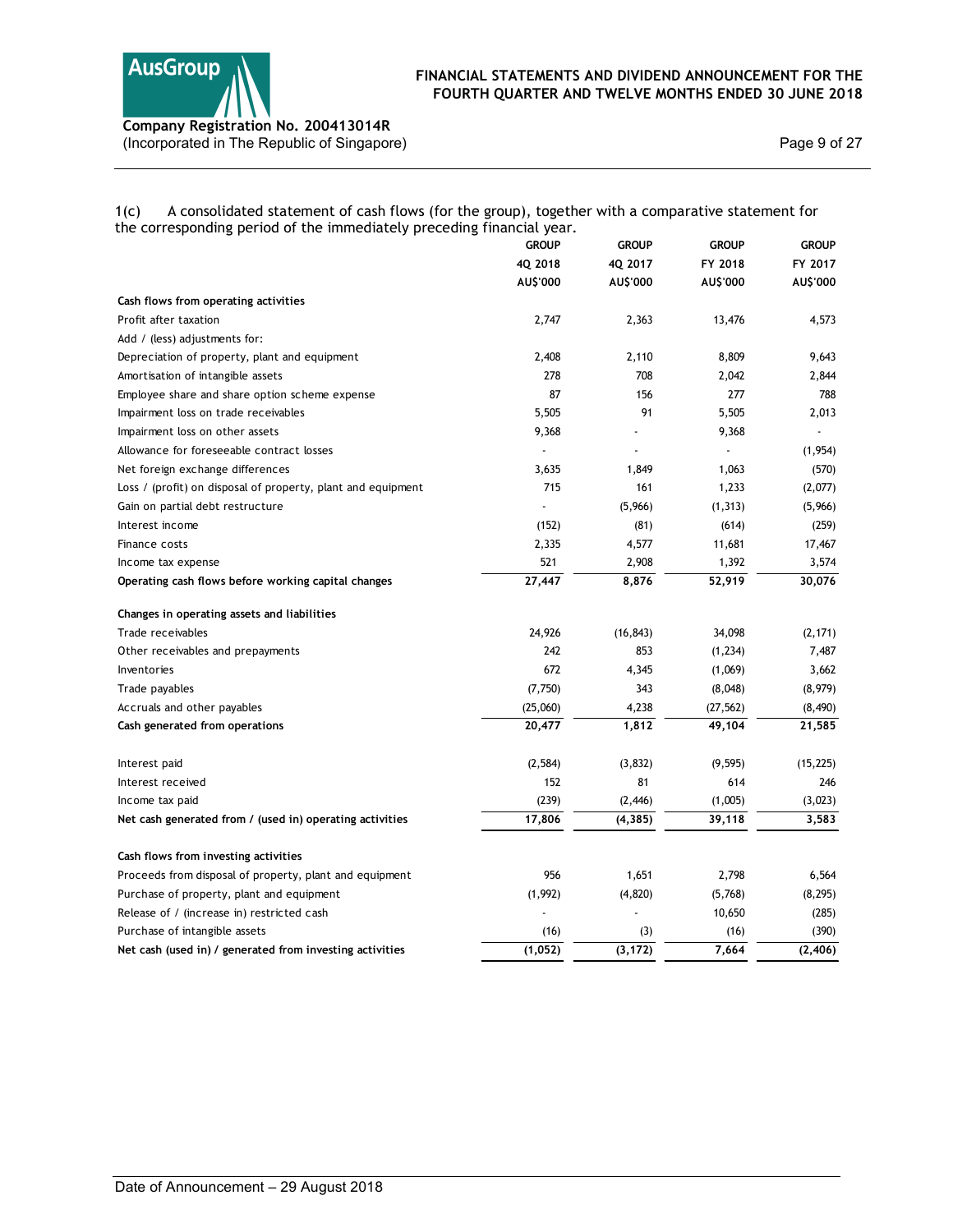

| Company Registration No. 200413014R                      | FOURTH QUARTER AND TWELVE MONTHS ENDED 30 JUNE 2018 |              |              | FINANCIAL STATEMENTS AND DIVIDEND ANNOUNCEMENT FOR THE |
|----------------------------------------------------------|-----------------------------------------------------|--------------|--------------|--------------------------------------------------------|
| (Incorporated in The Republic of Singapore)              |                                                     |              |              | Page 10 of 27                                          |
| 1(c) Consolidated Statement of Cash Flows (continued)    |                                                     |              |              |                                                        |
|                                                          | <b>GROUP</b>                                        | <b>GROUP</b> | <b>GROUP</b> | <b>GROUP</b>                                           |
|                                                          | 4Q 2018                                             | 4Q 2017      | FY 2018      | FY 2017                                                |
|                                                          | AU\$'000                                            | AU\$'000     | AU\$'000     | AU\$'000                                               |
| Cash flows from financing activities                     |                                                     |              |              |                                                        |
| Repayment of finance leases                              | (1, 851)                                            | 1,357        | (8, 384)     | (1,520)                                                |
| Proceeds from borrowings / insurance funding             | $\overline{\phantom{a}}$                            | 14,367       | 5,992        | 21,663                                                 |
| Repayment of borrowings                                  | (1, 547)                                            | (2,308)      | (29, 513)    | (9, 929)                                               |
| Net cash generated from / (used in) financing activities | (3, 398)                                            | 13,416       | (31, 905)    | 10,214                                                 |
| Net increase in cash and cash equivalents                | 13,356                                              | 5,859        | 14,877       | 11,391                                                 |
| Effect of exchange rate fluctuations on cash held        | (141)                                               | 127          | (232)        | 80                                                     |
| Net increase in cash held                                | 13,215                                              | 5,986        | 14,645       | 11,471                                                 |
| Cash and cash equivalents at beginning of period         | 23,381                                              | 15,965       | 21,951       | 10,480                                                 |
| Cash and cash equivalents at end of period               | 36,596                                              | 21,951       | 36,596       | 21,951                                                 |
| Cash and cash equivalents represented by                 |                                                     |              |              |                                                        |
| Cash and bank balances                                   | 37,846                                              | 33,851       | 37,846       | 33,851                                                 |
| *Restricted cash                                         | (1,250)                                             | (11,900)     | (1,250)      | (11,900)                                               |
| Total cash and cash equivalents at end of period         | 36,596                                              | 21,951       | 36,596       | 21,951                                                 |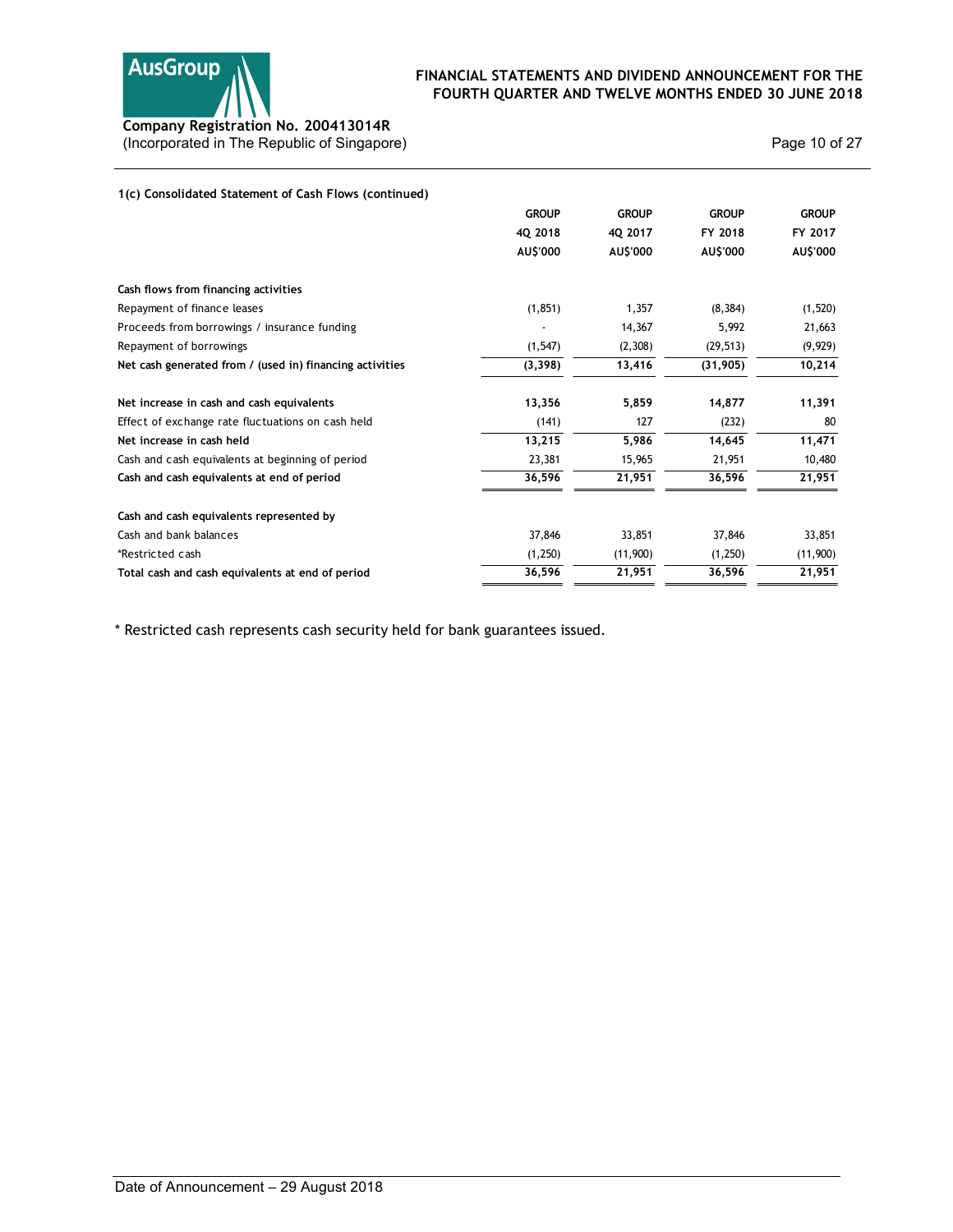

## 1(d)(i) A statement (for the issuer and group) showing either

- (i) all changes in equity, or
- (ii) changes in equity other than those arising from capitalisation issues and distributions to shareholders, together with a comparative statement for the corresponding period of the immediately preceding financial year

| <b>AusGroup</b><br>ompany Registration No. 200413014R<br>ncorporated in The Republic of Singapore)                                                                                                                                    |                          |                |                |                          | FINANCIAL STATEMENTS AND DIVIDEND ANNOUNCEMENT FOR THE<br>FOURTH QUARTER AND TWELVE MONTHS ENDED 30 JUNE 2018 |              |                    | Page 11 of 27 |
|---------------------------------------------------------------------------------------------------------------------------------------------------------------------------------------------------------------------------------------|--------------------------|----------------|----------------|--------------------------|---------------------------------------------------------------------------------------------------------------|--------------|--------------------|---------------|
| A statement (for the issuer and group) showing either                                                                                                                                                                                 |                          |                |                |                          |                                                                                                               |              |                    |               |
| all changes in equity, or<br>(i)                                                                                                                                                                                                      |                          |                |                |                          |                                                                                                               |              |                    |               |
| (ii)<br>changes in equity other than those arising from capitalisation issues and distributions to<br>shareholders, together with a comparative statement for the corresponding period of the<br>immediately preceding financial year |                          |                |                |                          |                                                                                                               |              |                    |               |
|                                                                                                                                                                                                                                       |                          |                | SHARE-         | <b>FOREIGN</b>           |                                                                                                               |              |                    |               |
|                                                                                                                                                                                                                                       |                          |                | <b>BASED</b>   | <b>CURRENCY</b>          |                                                                                                               |              | NON-               |               |
|                                                                                                                                                                                                                                       | <b>SHARE</b>             | <b>CAPITAL</b> |                |                          | PAYMENT TRANSLATION ACCUMULATED                                                                               |              | <b>CONTROLLING</b> | <b>TOTAL</b>  |
|                                                                                                                                                                                                                                       | <b>CAPITAL</b>           | <b>RESERVE</b> | <b>RESERVE</b> | <b>RESERVE</b>           | LOSSES                                                                                                        | <b>TOTAL</b> | <b>INTERESTS</b>   | <b>EQUITY</b> |
| Group                                                                                                                                                                                                                                 | AU\$'000                 | AU\$ '000      | AU\$'000       | AU\$'000                 | AU\$'000                                                                                                      | AU\$'000     | AU\$'000           | AU\$'000      |
| FY 2018                                                                                                                                                                                                                               |                          |                |                |                          |                                                                                                               |              |                    |               |
| Balance as at 1 July 2017                                                                                                                                                                                                             | 156,285                  | (163)          | 5,183          | 19,917                   | (157, 924)                                                                                                    | 23,298       |                    | 23,298        |
| Profit for the period                                                                                                                                                                                                                 | $\blacksquare$           |                | $\blacksquare$ | $\blacksquare$           | 13,476                                                                                                        | 13,476       |                    | 13,476        |
| Other comprehensive (loss)                                                                                                                                                                                                            |                          |                |                | (1,688)                  | $\blacksquare$                                                                                                | (1,688)      |                    | (1,688)       |
| Issue of ordinary shares through                                                                                                                                                                                                      |                          |                |                |                          |                                                                                                               |              |                    |               |
| partial debt restructure                                                                                                                                                                                                              | 6,362                    |                | $\blacksquare$ | $\overline{\phantom{a}}$ |                                                                                                               | 6,362        |                    | 6,362         |
| Share-based payment expense                                                                                                                                                                                                           | $\blacksquare$           | $\sim$         | 277            | $\blacksquare$           | $\blacksquare$                                                                                                | 277          | $\blacksquare$     | 277           |
| Balance as at 30 June 2018                                                                                                                                                                                                            | 162,647                  | (163)          | 5,460          | 18,229                   | (144, 448)                                                                                                    | 41,725       | $\sim$             | 41,725        |
| FY 2017                                                                                                                                                                                                                               |                          |                |                |                          |                                                                                                               |              |                    |               |
| Balance as at 1 July 2016                                                                                                                                                                                                             | 128,040                  | (163)          | 4,395          | 15,409                   | (161, 449)                                                                                                    | (13,768)     | (1,099)            | (14, 867)     |
| Profit/(Loss) for the period                                                                                                                                                                                                          |                          |                |                | $\blacksquare$           | 4,738                                                                                                         | 4,738        | (165)              | 4,573         |
| Other comprehensive income                                                                                                                                                                                                            |                          |                |                | 4,559                    | $\blacksquare$                                                                                                | 4,559        | $\blacksquare$     | 4,559         |
| Issue of ordinary shares through                                                                                                                                                                                                      |                          |                |                |                          |                                                                                                               |              |                    |               |
| partial debt restructure                                                                                                                                                                                                              | 28,245                   |                |                | $\overline{\phantom{a}}$ | $\overline{\phantom{a}}$                                                                                      | 28,245       | $\blacksquare$     | 28,245        |
|                                                                                                                                                                                                                                       |                          |                |                |                          |                                                                                                               |              |                    |               |
| Acquisition of non-controlling interest                                                                                                                                                                                               | $\blacksquare$           |                |                | (51)                     | (1, 213)                                                                                                      | (1,264)      | 1,264              |               |
| Share-based payment expense                                                                                                                                                                                                           | $\overline{\phantom{a}}$ | $\sim$         | 788            | $\blacksquare$           | $\sim$                                                                                                        | 788          | $\sim$             | 788           |
| Balance as at 30 June 2017                                                                                                                                                                                                            | 156,285                  | (163)          | 5,183          | 19,917                   | (157, 924)                                                                                                    | 23,298       | $\sim$             | 23,298        |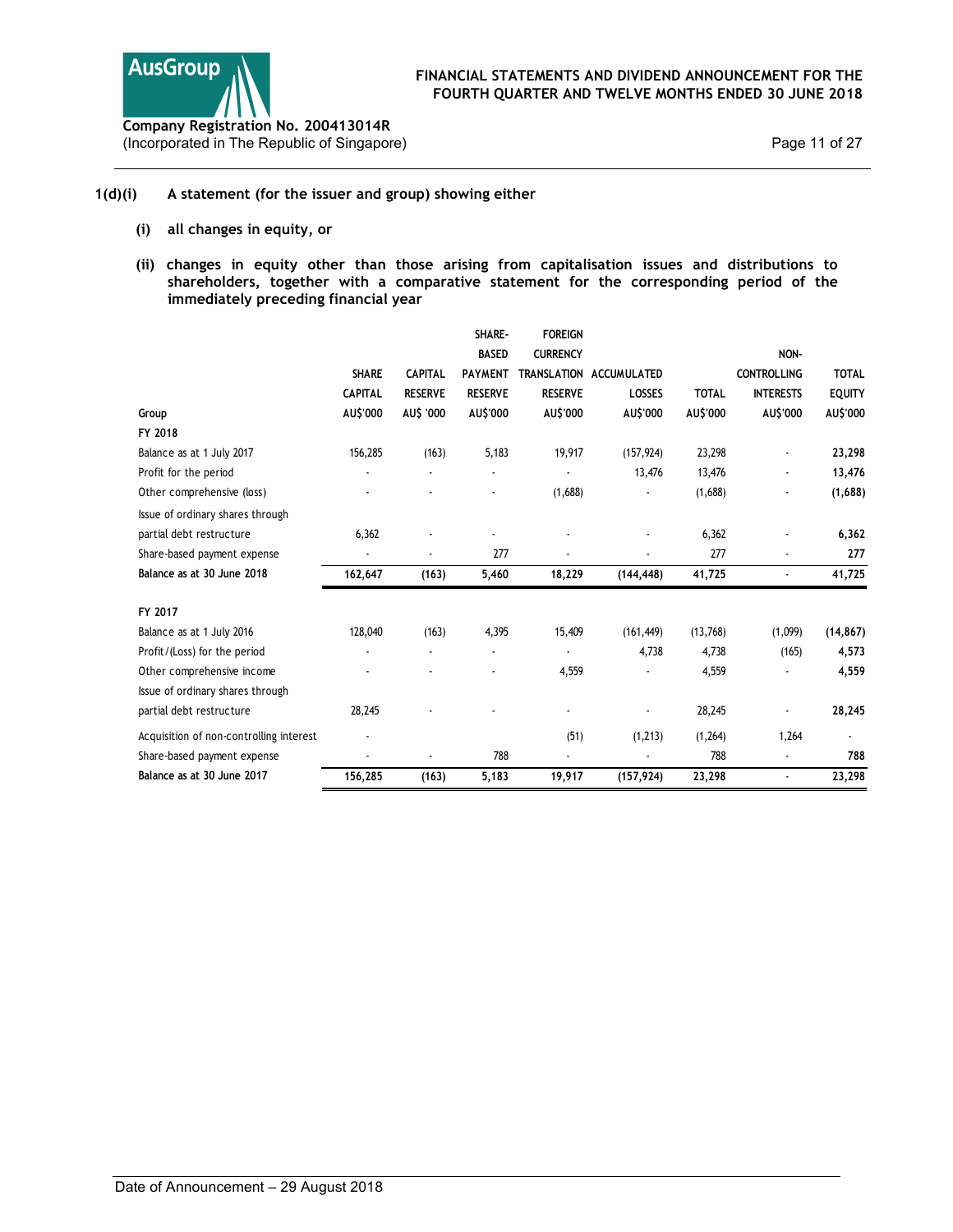

## 1(d)(i) A statement (for the issuer and group) of all changes in equity (continued)

| pany Registration No. 200413014R<br>prporated in The Republic of Singapore) |                                |                                  |                                          |                                                     | FINANCIAL STATEMENTS AND DIVIDEND ANNOUNCEMENT FOR THE<br>FOURTH QUARTER AND TWELVE MONTHS ENDED 30 JUNE 2018 | Page 12 of 27                 |
|-----------------------------------------------------------------------------|--------------------------------|----------------------------------|------------------------------------------|-----------------------------------------------------|---------------------------------------------------------------------------------------------------------------|-------------------------------|
| A statement (for the issuer and group) of all changes in equity (continued) |                                |                                  |                                          |                                                     |                                                                                                               |                               |
|                                                                             | <b>SHARE</b><br><b>CAPITAL</b> | <b>CAPITAL</b><br><b>RESERVE</b> | SHARE-<br><b>BASED</b><br><b>RESERVE</b> | <b>FOREIGN</b><br><b>CURRENCY</b><br><b>RESERVE</b> | PAYMENT TRANSLATION ACCUMULATED<br><b>LOSSES</b>                                                              | <b>TOTAL</b><br><b>EQUITY</b> |
| Company                                                                     | AU\$'000                       | AU\$'000                         | AU\$'000                                 | AU\$'000                                            | AU\$'000                                                                                                      | AU\$'000                      |
| FY 2018                                                                     |                                |                                  |                                          |                                                     |                                                                                                               |                               |
| Balance as at 1 July 2017                                                   | 156,285                        | (163)                            | 5,183                                    | 25,009                                              | (165, 247)                                                                                                    | 21,067                        |
| Loss for the year ended 30 June 2018<br>Other comprehensive income for the  |                                |                                  |                                          |                                                     | (15, 921)                                                                                                     | (15, 921)                     |
| year ended 30 June 2018<br>Issue of ordinary shares through                 |                                |                                  |                                          | 882                                                 |                                                                                                               | 882                           |
| partial debt restructure                                                    | 6,362                          |                                  |                                          |                                                     |                                                                                                               | 6,362                         |
| Share-based payment expense                                                 |                                |                                  | 277                                      |                                                     |                                                                                                               | 277                           |
| Balance as at 30 June 2018                                                  | 162,647                        | (163)                            | 5,460                                    | 25,891                                              | (181, 168)                                                                                                    | 12,667                        |
| FY 2017                                                                     |                                |                                  |                                          |                                                     |                                                                                                               |                               |
| Balance as at 1 July 2016                                                   | 128,040                        | (163)                            | 4,395                                    | 24,615                                              | (166, 249)                                                                                                    | (9, 362)                      |
| Profit for the year ended 30 June 2017                                      | $\blacksquare$                 |                                  | $\blacksquare$                           | $\sim$                                              | 1,002                                                                                                         | 1,002                         |
| Other comprehensive income for the                                          |                                |                                  |                                          |                                                     |                                                                                                               |                               |
| year ended 30 June 2017                                                     |                                |                                  |                                          | 394                                                 |                                                                                                               | 394                           |
| Issue of ordinary shares through                                            |                                |                                  |                                          |                                                     |                                                                                                               |                               |
| partial debt restructure                                                    | 28,245                         |                                  |                                          |                                                     |                                                                                                               | 28,245                        |
| Share-based payment expense                                                 |                                |                                  | 788                                      | $\sim$                                              |                                                                                                               | 788                           |
| Balance as at 30 June 2017                                                  | 156,285                        | (163)                            | 5,183                                    | 25,009                                              | (165, 247)                                                                                                    | 21,067                        |

1(d)(ii) Details of any changes in the company's share capital arising from rights issue, bonus issue, share buy-backs, exercise of share options or warrants, conversion of other issues of equity securities, issue of shares for cash or as consideration for acquisition or for any other purpose since the end of the previous period reported on. State the number of shares that may be issued on conversion of all the outstanding convertibles, if any, against the total number of issued shares excluding treasury shares and subsidiary holdings of the issuer, as at the end of the current financial period reported on and as at the end of the corresponding period of the immediately preceding financial year. State also the number of shares held as treasury shares and the number of subsidiary holdings, if any, and the percentage of the aggregate number of treasury shares and subsidiary holdings held against the total number of shares outstanding in a class that is listed as at the end of the current financial period reported on and as at the end of the corresponding period of the immediately preceding financial year

|                         | 30 June 2018  | 30 June 2017  |
|-------------------------|---------------|---------------|
| Number of issued shares |               |               |
| Opening balance         | 1,364,047,515 | 740,432,016   |
| Issuance of shares      | 140,757,951   | 623,615,499   |
| Closing balance         | 1,504,805,466 | 1,364,047,515 |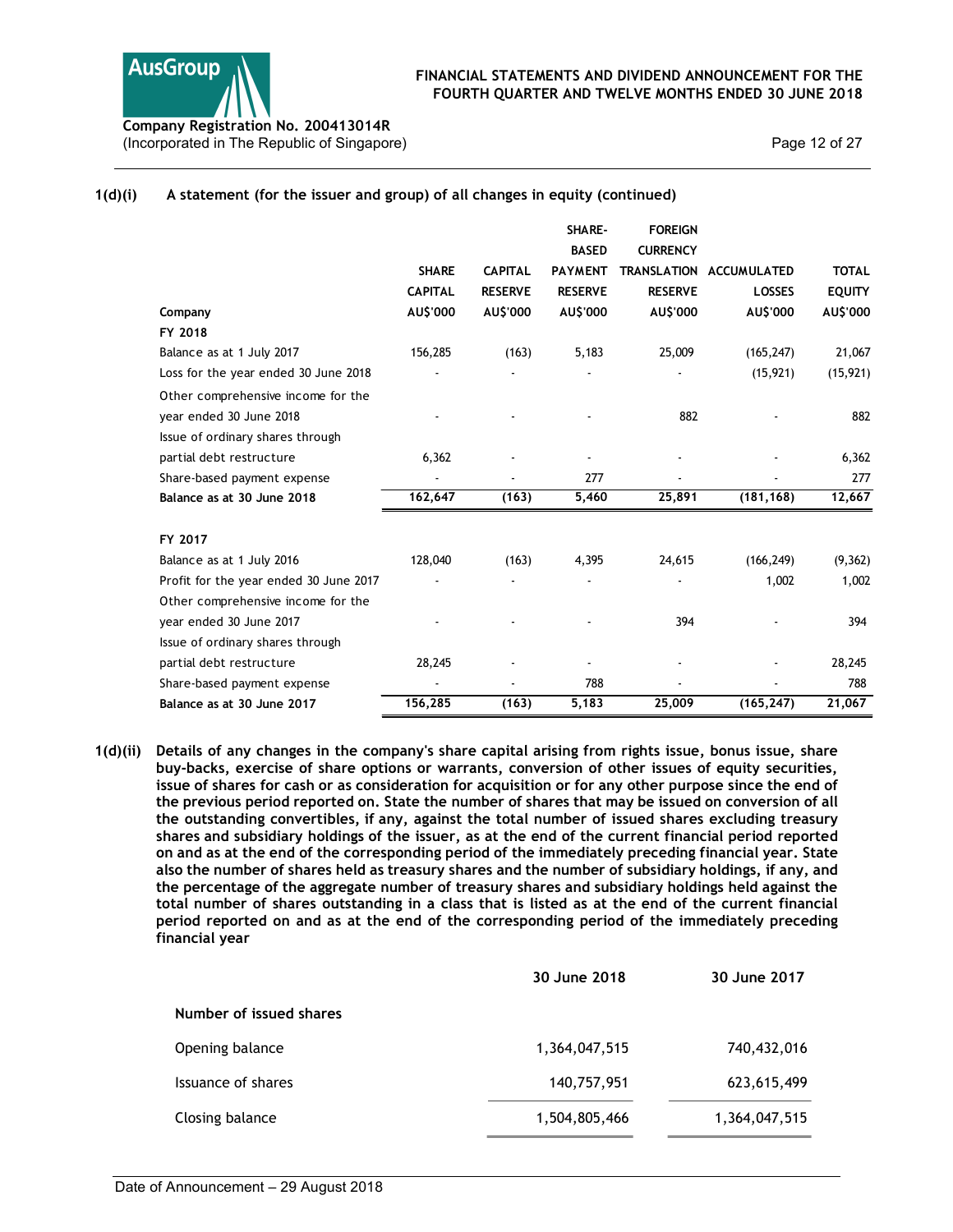

Page 13 of 27

On 13 July 2017, the Company announced the completion and issuance of 49,202,971 new ordinary shares at an issue price of S\$0.058 to an external party, Suntera Limited, in exchange for the settlement of approximately AU\$2.7 million owing by one of the Group's subsidiaries to the aforementioned external party. The financial impact and gain on conversion was recorded in Q1 FY2018.

On 29 September 2017, the Company announced the results of the exchange offer and, on 2 October 2017 the issuance, of 91,554,980 new ordinary shares at an issue price of S\$0.058 to Noteholders, in exchange for the settlement of approximately S\$5.3 million owing on the Multi Currency Notes. Refer to item 1(b)(ii) above for further details.

As at 30 June 2018 there were no outstanding options (30 June 2017: 119,000) for unissued ordinary shares under the employee share option scheme.

As at 30 June 2018 there were no outstanding rights (30 June 2017: 193,440) that may potentially be converted to shares under the employee share scheme.

As at 30 June 2018 and 30 June 2017 respectively there were no treasury shares held by the Company.

1(d)(iii) To show the total number of issued shares excluding treasury shares as at the end of the current financial period and as at the end of the immediately preceding year

|                         | 30 June 2018  | 30 June 2017  |
|-------------------------|---------------|---------------|
| Number of issued shares | 1,504,805,466 | 1,364,047,515 |

1(d)(iv) A statement showing all sales, transfers, disposal, cancellation and/or use of treasury shares as at the end of the current financial period reported on

Not applicable.

1(d)(v) A statement showing all sales, transfers, cancellation and/or use of subsidiary holdings as at the end of the current financial period reported on

Not applicable.

2. Whether the figures have been audited or reviewed and in accordance with which auditing standard or practice

The figures have neither been audited nor reviewed.

3. Where the figures have been audited or reviewed, the auditors' report (including any qualifications or emphasis of a matter)

Not applicable.

4. Whether the same accounting policies and methods of computation as in the issuer's most recently audited annual financial statements have been applied

The accounting policies and methods of computation applied in the financial statements for the current reporting period are consistent with those stated in the audited financial statements for the year ended 30 June 2017, except for adoption of new and amended FRS and Interpretation to FRS ("INT FRS") which are effective for the financial period commencing 1 July 2017. The adoption of these FRS has no material impact on the Group's and the Company's financial statements.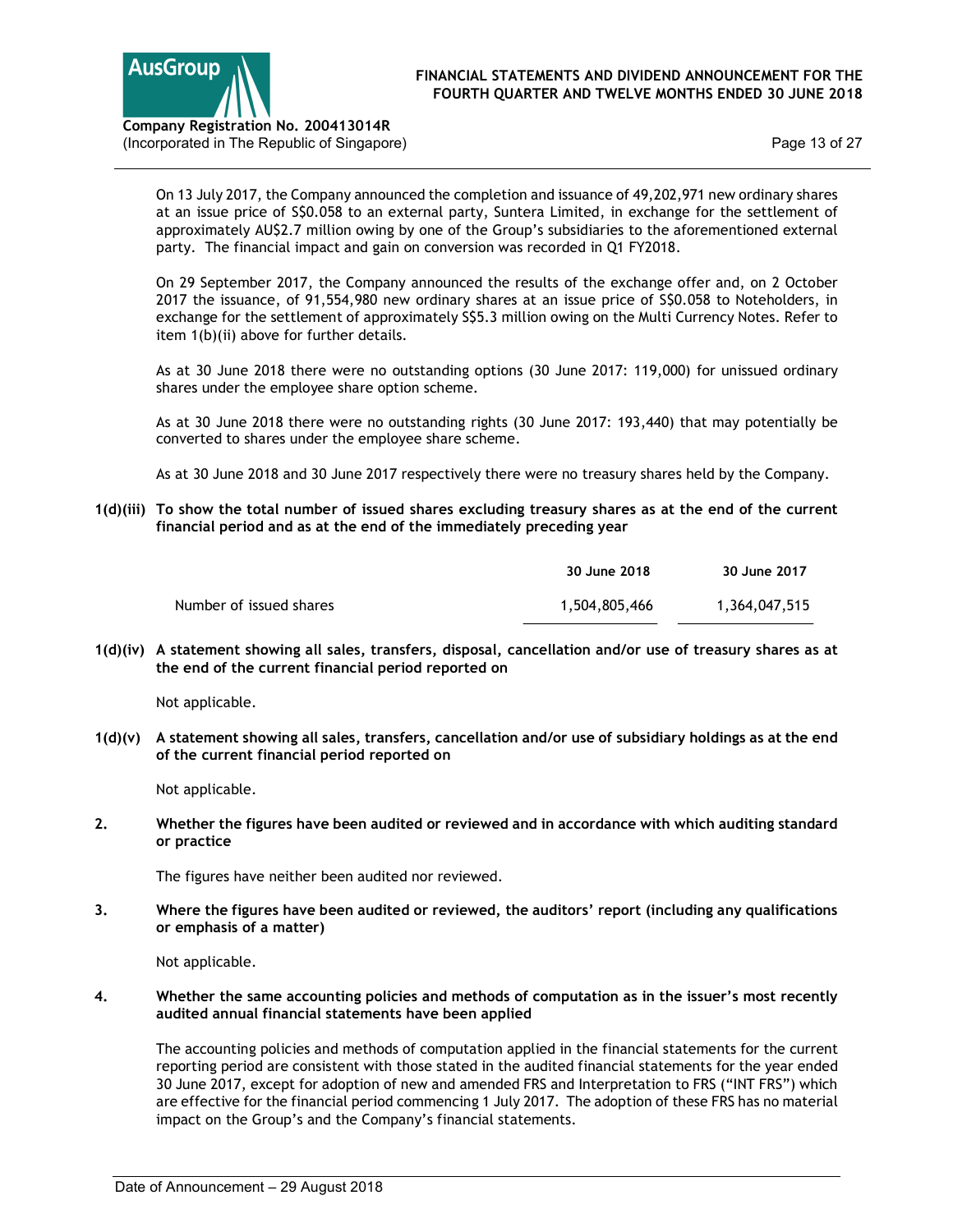

Company Registration No. 200413014R (Incorporated in The Republic of Singapore)

## 5. If there are any changes in the accounting policies and methods of computation, including any required by an accounting standard, what has changed, as well as the reasons for, and the effect of, the change

| sGroup                                                                                                                                                                                                                                                                                                                                                                                                                                                                                                                       | <b>FINANCIAL STATEMENTS AND DIVIDEND ANNOUNCEMENT FOR THE</b><br>FOURTH QUARTER AND TWELVE MONTHS ENDED 30 JUNE 2018 |                          |               |                 |                          |                          |                     |
|------------------------------------------------------------------------------------------------------------------------------------------------------------------------------------------------------------------------------------------------------------------------------------------------------------------------------------------------------------------------------------------------------------------------------------------------------------------------------------------------------------------------------|----------------------------------------------------------------------------------------------------------------------|--------------------------|---------------|-----------------|--------------------------|--------------------------|---------------------|
| Dany Registration No. 200413014R<br>rporated in The Republic of Singapore)                                                                                                                                                                                                                                                                                                                                                                                                                                                   |                                                                                                                      |                          |               |                 |                          |                          | Page 14 of 27       |
| If there are any changes in the accounting policies and methods of computation, including any<br>required by an accounting standard, what has changed, as well as the reasons for, and the effect<br>of, the change                                                                                                                                                                                                                                                                                                          |                                                                                                                      |                          |               |                 |                          |                          |                     |
| On 23 August 2016, the Company disclosed the closure of Singapore Fabrication and Manufacturing<br>businesses. Hence, Fabrication and Manufacturing operations in Singapore was classified as discontinued<br>operations. In accordance with FRS 105 Non-current Assets Held for Sale and Discontinued Operations,<br>prior periods' figures in the consolidated statement of comprehensive income have been re-presented<br>to disclose discontinued operations. The results and cash flow information are presented below. |                                                                                                                      |                          |               |                 |                          |                          |                     |
|                                                                                                                                                                                                                                                                                                                                                                                                                                                                                                                              | 4Q 2018                                                                                                              | 4Q 2017                  | $+/(-)$       |                 | FY 2018                  | FY 2017 $+/(-)$          |                     |
|                                                                                                                                                                                                                                                                                                                                                                                                                                                                                                                              | AU\$'000                                                                                                             | AU\$'000                 | %             |                 | AU\$'000                 | AU\$'000                 | %                   |
| Results of discontinued operations                                                                                                                                                                                                                                                                                                                                                                                                                                                                                           |                                                                                                                      |                          |               |                 |                          |                          |                     |
| Revenue                                                                                                                                                                                                                                                                                                                                                                                                                                                                                                                      |                                                                                                                      | $\overline{\phantom{a}}$ | N.M.          |                 |                          | 1,830                    | N.M.                |
| Cost of sales                                                                                                                                                                                                                                                                                                                                                                                                                                                                                                                | 180                                                                                                                  | $\sim$                   | N.M.          |                 | 172                      |                          | $(2,281)$ $(107.5)$ |
| Gross profit / (loss)                                                                                                                                                                                                                                                                                                                                                                                                                                                                                                        | 180                                                                                                                  | $\blacksquare$           | N.M.          |                 | 172                      |                          | $(451)$ $(138.1)$   |
| Other operating income                                                                                                                                                                                                                                                                                                                                                                                                                                                                                                       | 33                                                                                                                   | 37                       | (10.8)        |                 | 46                       | 2,559                    | (98.2)              |
|                                                                                                                                                                                                                                                                                                                                                                                                                                                                                                                              |                                                                                                                      | (14)                     | N.M.          |                 | (172)                    | (307)                    | (44.0)              |
| Expenses<br>Impairment of receivables                                                                                                                                                                                                                                                                                                                                                                                                                                                                                        | (36)                                                                                                                 | $\blacksquare$           | N.M.          |                 | (36)                     | $\sim$                   | N.M.                |
|                                                                                                                                                                                                                                                                                                                                                                                                                                                                                                                              | 177                                                                                                                  | 23                       | N.M.          |                 | 10                       |                          |                     |
| Profit / (loss) from discontinued operations                                                                                                                                                                                                                                                                                                                                                                                                                                                                                 |                                                                                                                      |                          |               |                 |                          | 1,801                    | N.M.                |
| Finance cost                                                                                                                                                                                                                                                                                                                                                                                                                                                                                                                 | $\blacksquare$                                                                                                       | (131)                    | N.M.          |                 | $\overline{\phantom{a}}$ | (363)                    | N.M.                |
| Profit / (loss) before tax from discontinued operations                                                                                                                                                                                                                                                                                                                                                                                                                                                                      | 177                                                                                                                  | (108)                    | N.M.          |                 | 10                       | 1,438                    | N.M.                |
| Income tax expense                                                                                                                                                                                                                                                                                                                                                                                                                                                                                                           | $\overline{\phantom{a}}$                                                                                             | $\overline{\phantom{a}}$ | N.M.          |                 | $\overline{\phantom{a}}$ | $\overline{\phantom{a}}$ | N.M.                |
| Net profit / (loss) from discontinued operations                                                                                                                                                                                                                                                                                                                                                                                                                                                                             | 177                                                                                                                  | (108)                    | N.M.          |                 | 10                       | 1,438                    | N.M.                |
| Basic earnings per share (AU\$ cents per share)                                                                                                                                                                                                                                                                                                                                                                                                                                                                              | 0.01                                                                                                                 | (0.01)                   | N.M.          |                 | 0.00                     | 0.19                     | N.M.                |
| Diluted earnings per share (AU\$ cents per share)                                                                                                                                                                                                                                                                                                                                                                                                                                                                            | 0.01                                                                                                                 |                          | $(0.01)$ N.M. |                 | 0.00                     |                          | 0.19 N.M.           |
|                                                                                                                                                                                                                                                                                                                                                                                                                                                                                                                              |                                                                                                                      |                          |               |                 |                          |                          |                     |
| Earnings per ordinary share of the Group for the current financial period reported on and the<br>corresponding period of the immediately preceding financial year, after deducting any provision for<br>preference dividends                                                                                                                                                                                                                                                                                                 |                                                                                                                      |                          |               |                 |                          |                          |                     |
|                                                                                                                                                                                                                                                                                                                                                                                                                                                                                                                              |                                                                                                                      |                          | <b>GROUP</b>  | <b>GROUP</b>    |                          | <b>GROUP</b>             | <b>GROUP</b>        |
|                                                                                                                                                                                                                                                                                                                                                                                                                                                                                                                              |                                                                                                                      | 4Q 2018                  |               | 4Q 2017         | FY 2018                  |                          | FY 2017             |
|                                                                                                                                                                                                                                                                                                                                                                                                                                                                                                                              |                                                                                                                      | AU\$'000                 |               | <b>AU\$'000</b> | AU\$'000                 |                          | AU\$'000            |
| Profit attributable to owners of the Company                                                                                                                                                                                                                                                                                                                                                                                                                                                                                 |                                                                                                                      |                          | 2,747         | 2,366           |                          | 13,476                   | 4,738               |
| Profit attributable to owners of the Company - continuing operations                                                                                                                                                                                                                                                                                                                                                                                                                                                         |                                                                                                                      |                          | 2,570         | 2,474           |                          | 13,466                   | 3,300               |
| Weighted average number of ordinary shares in issue applicable to earnings                                                                                                                                                                                                                                                                                                                                                                                                                                                   |                                                                                                                      |                          |               |                 |                          |                          |                     |
| (000)                                                                                                                                                                                                                                                                                                                                                                                                                                                                                                                        |                                                                                                                      | 1,504,805                |               | 742,141         | 1,479,474                |                          | 742,141             |
|                                                                                                                                                                                                                                                                                                                                                                                                                                                                                                                              |                                                                                                                      |                          |               |                 |                          |                          |                     |

## 6. Earnings per ordinary share of the Group for the current financial period reported on and the corresponding period of the immediately preceding financial year, after deducting any provision for preference dividends

| <b>Expenses</b>                                                                                                             | 33             | 37                       | (10.8) |                     | 46                       | 2,559                    | (98.2)              |
|-----------------------------------------------------------------------------------------------------------------------------|----------------|--------------------------|--------|---------------------|--------------------------|--------------------------|---------------------|
|                                                                                                                             | $\blacksquare$ | (14)                     | N.M.   |                     | (172)                    | (307)                    | (44.0)              |
| Impairment of receivables                                                                                                   | (36)           | $\overline{\phantom{a}}$ | N.M.   |                     | (36)                     | $\overline{\phantom{a}}$ | N.M.                |
| Profit / (loss) from discontinued operations                                                                                | 177            | $\overline{23}$          | N.M.   |                     | 10                       | 1,801                    | N.M.                |
| Finance cost                                                                                                                | $\blacksquare$ | (131)                    | N.M.   |                     | $\overline{\phantom{a}}$ | (363)                    | N.M.                |
| Profit / (loss) before tax from discontinued operations                                                                     | 177            | (108)                    | N.M.   |                     | 10                       | 1,438                    | N.M.                |
| Income tax expense                                                                                                          |                | $\overline{\phantom{a}}$ | N.M.   |                     |                          | $\overline{\phantom{a}}$ | N.M.                |
| Net profit / (loss) from discontinued operations                                                                            | 177            | (108)                    | N.M.   |                     | 10                       | 1,438                    | N.M.                |
| Basic earnings per share (AU\$ cents per share)                                                                             | 0.01           | (0.01)                   | N.M.   |                     | 0.00                     | 0.19                     | N.M.                |
| Diluted earnings per share (AU\$ cents per share)                                                                           | 0.01           | (0.01)                   | N.M.   |                     | 0.00                     | 0.19                     | N.M.                |
| corresponding period of the immediately preceding financial year, after deducting any provision for<br>preference dividends |                | <b>GROUP</b>             |        | <b>GROUP</b>        | <b>GROUP</b>             |                          | <b>GROUP</b>        |
|                                                                                                                             |                |                          |        |                     |                          |                          |                     |
|                                                                                                                             |                | 4Q 2018<br>AU\$'000      |        | 4Q 2017<br>AU\$'000 | FY 2018<br>AU\$'000      |                          | FY 2017<br>AU\$'000 |
| Profit attributable to owners of the Company                                                                                |                |                          | 2,747  | 2,366               | 13,476                   |                          | 4,738               |
| Profit attributable to owners of the Company - continuing operations                                                        |                |                          | 2,570  | 2,474               | 13,466                   |                          | 3,300               |
| Weighted average number of ordinary shares in issue applicable to earnings                                                  |                |                          |        |                     |                          |                          |                     |
| (000)                                                                                                                       |                | 1,504,805                |        | 742,141             | 1,479,474                |                          | 742,141             |
| Fully diluted number of ordinary shares ('000)                                                                              |                | 1,504,805                |        | 742,334             | 1,479,474                |                          | 742,334             |
|                                                                                                                             |                |                          |        |                     |                          |                          |                     |
| Earnings / (loss) per ordinary share (AU cents)                                                                             |                |                          | 0.18   | 0.32                | 0.91                     |                          | 0.64                |
| - Basic                                                                                                                     |                |                          |        |                     |                          |                          | 0.64                |
| - Diluted                                                                                                                   |                |                          | 0.18   | 0.32                | 0.91                     |                          |                     |
| Earnings / (loss) per ordinary share (AU cents) - continuing operations                                                     |                |                          |        |                     |                          |                          |                     |
| - Basic                                                                                                                     |                |                          | 0.17   | 0.33                | 0.91                     |                          | 0.44                |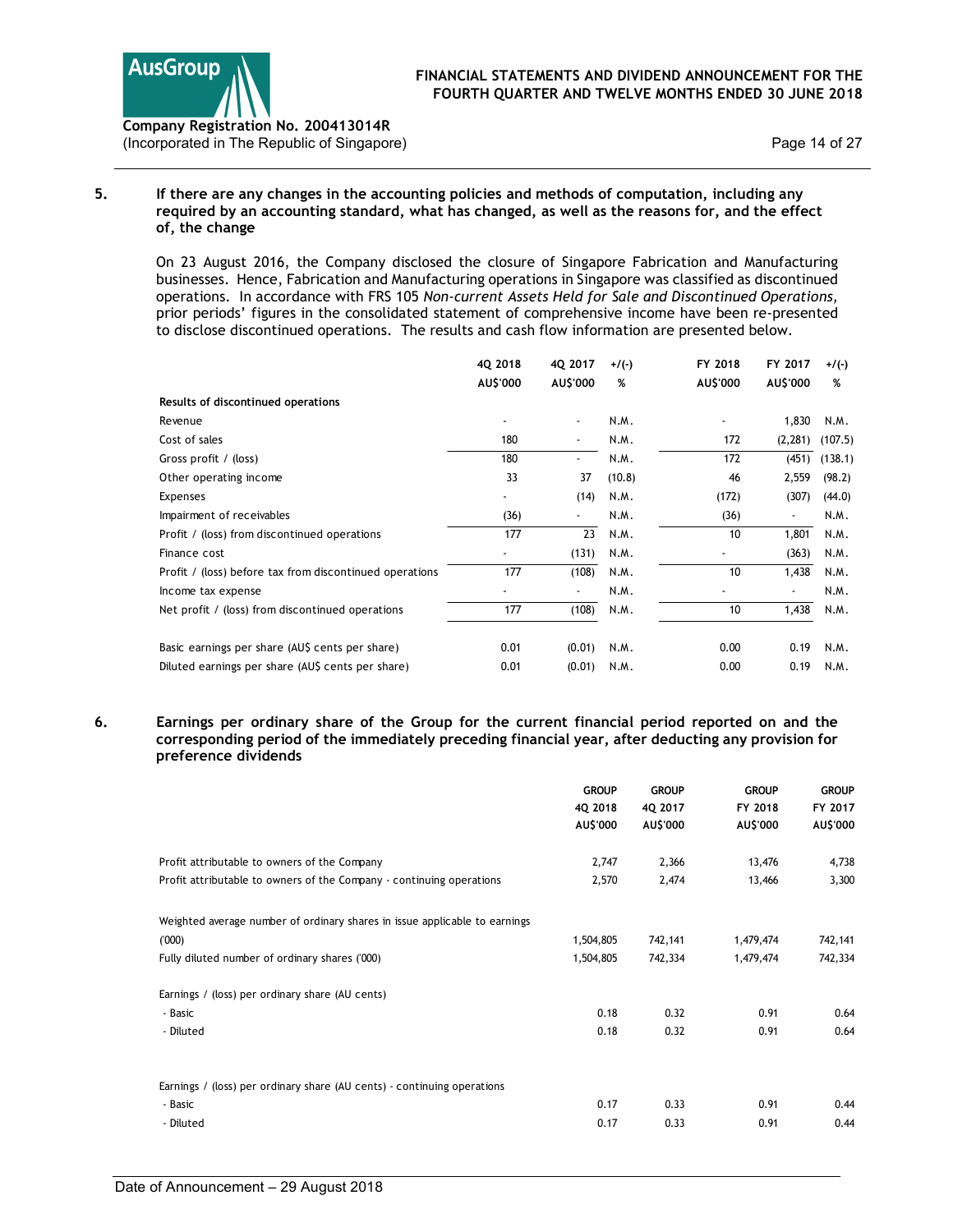

7. Net asset value (for the issuer and group) per ordinary share based on the total number of issued shares excluding treasury shares of the issuer at the end of the:-

## (a) current financial period reported on; and

(b) immediately preceding financial year

| pany Registration No. 200413014R<br>orporated in The Republic of Singapore)                                                                                                                                                                                                                                                                                                                                                                      |                                    |                                                             |                                                    | Page 15 of 27                                             |
|--------------------------------------------------------------------------------------------------------------------------------------------------------------------------------------------------------------------------------------------------------------------------------------------------------------------------------------------------------------------------------------------------------------------------------------------------|------------------------------------|-------------------------------------------------------------|----------------------------------------------------|-----------------------------------------------------------|
| Basic earnings per share is calculated by dividing the consolidated profit after tax attributable to the<br>equity holders of the Company by the weighted average of the number of shares outstanding during the<br>period.                                                                                                                                                                                                                      |                                    |                                                             |                                                    |                                                           |
| For the purposes of calculating diluted earnings per share, the weighted average number of shares on<br>issue has been adjusted as if all dilutive share options and share awards were exercised. The number of<br>shares that could have been issued upon the exercise of all dilutive shares is added to the denominator<br>as the number of shares issued for no consideration. No adjustment is made to the profit/(loss) after<br>taxation. |                                    |                                                             |                                                    |                                                           |
| Net asset value (for the issuer and group) per ordinary share based on the total number of issued<br>shares excluding treasury shares of the issuer at the end of the:-                                                                                                                                                                                                                                                                          |                                    |                                                             |                                                    |                                                           |
| current financial period reported on; and<br>immediately preceding financial year                                                                                                                                                                                                                                                                                                                                                                |                                    |                                                             |                                                    |                                                           |
| Net assets                                                                                                                                                                                                                                                                                                                                                                                                                                       | <b>GROUP</b><br>AU\$'000<br>41,725 | <b>GROUP</b><br>30/06/2018 30/06/2017<br>AU\$'000<br>23,298 | <b>COMPANY</b><br>30/06/2018<br>AU\$'000<br>12,667 | <b>COMPANY</b><br>30/06/2017<br><b>AU\$'000</b><br>21,067 |
| Net asset value per ordinary share based on issued share capital at the end<br>of the respective periods (AU cents)                                                                                                                                                                                                                                                                                                                              | 2.8                                | 1.7                                                         | 0.8                                                | 1.5                                                       |
| Net asset value per ordinary share is calculated based on 1,504,805,466 ordinary shares as at 30 June<br>2018 (30 June 2017: 1,364,047,515 ordinary shares).                                                                                                                                                                                                                                                                                     |                                    |                                                             |                                                    |                                                           |
| A review of the performance of the Group to the extent pecessary for a reasonable understanding                                                                                                                                                                                                                                                                                                                                                  |                                    |                                                             |                                                    |                                                           |

- 8. A review of the performance of the Group, to the extent necessary for a reasonable understanding of the group's business. It must include a discussion of the following:-
- (a) any significant factors that affected the turnover, costs, and earnings of the group for the current financial period reported on, including (where applicable) seasonal or cyclical factors; and
- (b) any material factors that affected the cash flow, working capital, assets or liabilities of the group during the current financial period reported on

## A Review of Income Statement

## Continuing operations

Revenue for FY2018 was AU\$567 million which increased AU\$131 million (30%) compared to FY2017 mainly attributable to robust performance by the Group's core projects in the energy and mineral process sectors. Revenue for the fourth quarter of FY2018 increased by 4.5% quarter on quarter (QoQ) to AU\$126.6 million (Q4 FY2017: AU\$121.2 million) mainly due to increased revenue contributions from the work undertaken on core projects in the energy and mineral process sectors.

Cost of sales for FY2018 was AU\$509 million which increased by AU\$119 million in line with the increased revenue base. Cost of sales for the fourth quarter of FY2018 decreased by 8.7% QoQ to AU\$102.0 million (Q4 FY2017: AU\$111.7 million) due to cost efficiencies on existing projects and release of project provisions.

Gross profit for FY2018 increased by AU\$12.8 million compared to FY2017 however the gross margin percentage slightly decreased to 10.1% for FY2018 compared to 10.3% for FY2017. Gross profit for the fourth quarter of FY2018 increased QoQ to AU\$24.7 million (Q4 FY2017: AU\$9.5 million), as a result of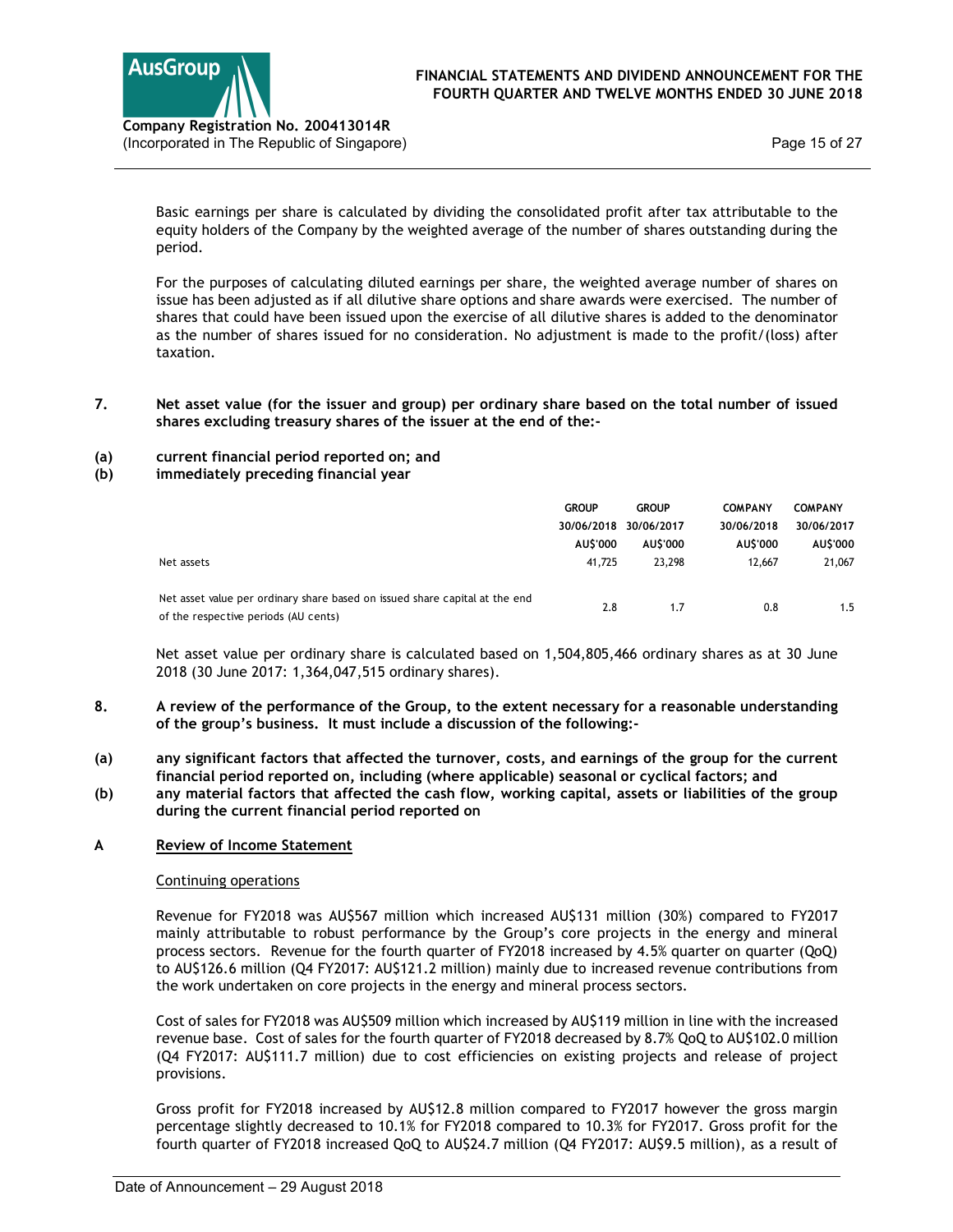

Page 16 of 27

(Incorporated in The Republic of Singapore)

cost efficiencies. Gross profit margin for the fourth quarter of FY2018 was 19.5%, an improvement on the gross profit margin of the previous quarter (Q3 FY2018: 7.5%) and with the comparable quarter (Q4 FY2017: 7.8%).

Other operating costs combined with administrative expenses and marketing and distribution expenses in the fourth quarter of FY2018 were AU\$4.1 million, a reduction from the comparable quarter (Q4 FY2017: AU\$4.8 million).

The profit before interest, impairments and tax for the fourth quarter of FY2018 was AU\$22.8 million, compared to Q4 FY2017 (AU\$4.3 million).

Finance costs for Q4 FY2018 were AU\$2.3million, an improvement of AU\$2.1million to Q4 FY2017, mainly due to the reduction in the MTN Notes since the prior year and a reduction in the coupon rate on the Ezion shareholders loan in the period.

As a result of the debt conversion exercises since  $Q4$  2017 (as outlined in Section  $1(d)(ii)$ ), the Group recorded during FY2018 a net gain of AU\$1.3 million.

During Q4 FY2018 the MAS business has been restructured due to the completion of major project work in order to right size the business which resulted in non-cash fixed asset impairments and restructuring provisions of AU\$9.9 million, which are included in the income statement results for the quarter.

For details on income tax, please refer to Section 1(a)(ii)C. For results of discontinued operations, please refer to Section 5.

Net profit after tax from continuing activities for Q4 FY2018 was AU\$2.6 million, comparable with the result in Q4 FY2017 (AU\$2.5 million).

## B Review of Balance Sheet

## Assets

Cash and bank balances increased by AU\$3.9 million to AU\$37.8 million at 30 June 2018 (30 June 2017: AU\$33.9 million), mainly due to the cash received in the current quarter from work in progress positions and improved management of working capital balances.

Trade receivables balance decreased significantly by AU\$39.6 million since 30 June 2017 to AU\$93.4 million at 30 June 2018, reflecting the cash received in the current quarter from major projects.

Current other receivables and prepayments balance increased by AU\$1.2 million to AU\$8.4 million at 30 June 2018, mainly as a result of the prepayment for the annual insurance renewal.

Inventories increased by AU\$1.1 million since 30 June 2017 primarily representing the purchase of marine fuel for sale by the NT Port and Marine business.

Non-current assets balance decreased AU\$15.8 million since 30 June 2017 to AU\$119.3 million as at 30 June 2018 predominantly due to the impairment of assets mentioned in the previous Note 8A.

## Liabilities

The trade payables balance decreased by AU\$10.8 million since 30 June 2017 to AU\$37.1 million at 30 June 2018 in line with the decrease in work on the core projects in the energy and process sectors.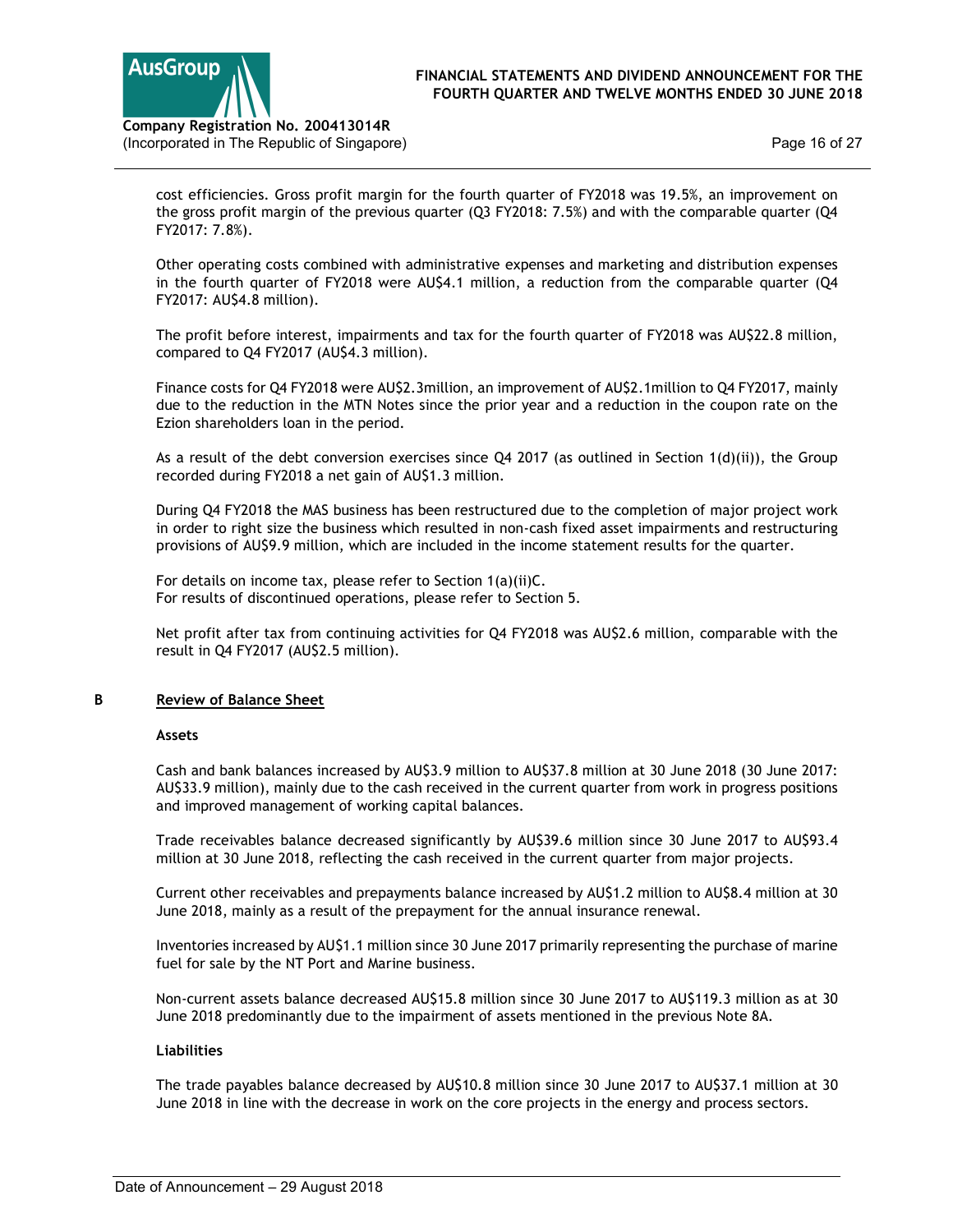

Page 17 of 27

Other payables decreased by AU\$19.1 million since 30 June 2017 to AU\$47.7 million mainly due to the settlement of statutory payroll-related liabilities. Current accruals for other liabilities balance mainly consisted of accruals for annual leave, rostered day off, sick leave and current long service leave. The current accrual balance decreased by AU\$9.8 million from 30 June 2017 resulting from a decreased workforce required for the work on the core projects in the energy and process sectors. Non-current accruals comprised long-term long service leave balance.

Total borrowings decreased overall by AU\$29.8 million since 30 June 2017 to AU\$120.9 million mainly due to the full repayment of the short term bridge loan facility (AU\$13.5 million) and full repayment of the AUD short term loan facility (AU\$13.9 million). The other item contributing to the reduction in borrowings was the debt conversion exercise completed in Q2 FY2018 reducing the outstanding balance on the Notes by AU\$5.2 million. However, this reduction has been partially offset by the adverse effect of movements in foreign exchange rates.

As at 30 June 2018, the Group was in a net current liability position of AU\$40.8 million and net assets were AU\$41.7 million. The Group has sufficient cash resources and banking facilities available to meet the financing needs of its operations, please refer to page 20 for details on going concern.

A contingent liability exists at balance date in relation to the entry into subscription agreements for issue of ordinary shares that was announced by the Company on 29 March 2018. Under the terms of the subscription agreements in the event that the proposed subscription is terminated, the Company shall pay a break fee of S\$2,250,000 to AOC Acquisitions Pte Ltd, a subscriber to the proposed subscription.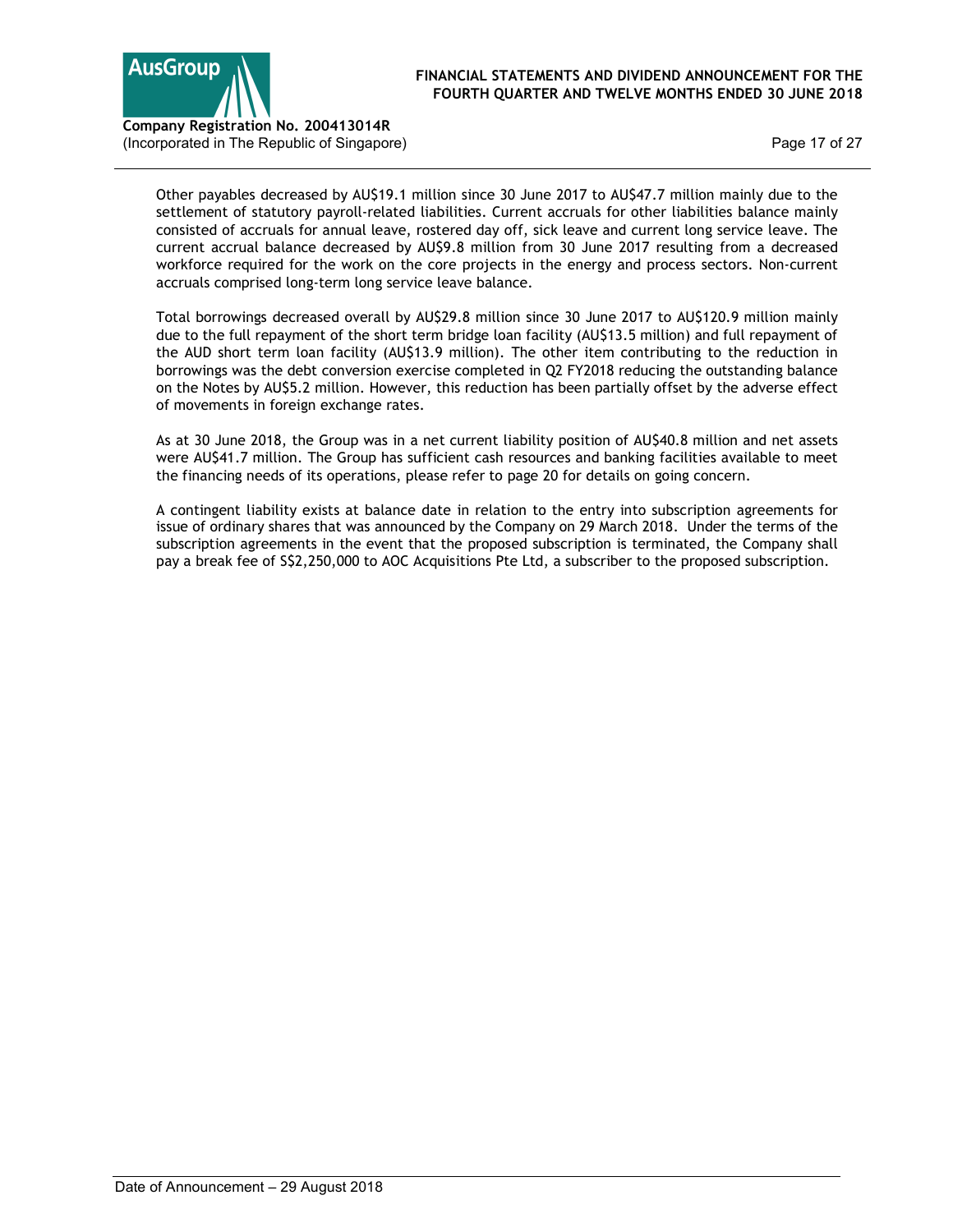

Page 18 of 27

## C Review of Statement of Cash Flows

Operating activities of the Group generated net cash inflows of AU\$39.2 million for FY2018, an improvement of AU\$35.5 million in cash inflows from FY2017. This increase was due to improved profitability and the Group's management of its working capital, particularly the inflow of cash from trade receivables and management of trade payables.

Net cash inflows of AU\$7.7 million occurred from investing activities in FY2018 due to the release of restricted cash of AU\$10.6 million offset by a net outflow of AU\$3.0 million from disposals and purchases of property, plant and equipment in the period.

In relation to the Group's financing activities, movement in the cash flow for FY2018 mainly constituted repayments of debt facilities as outlined above.

As a result of the above activities, the Group recorded an increase in cash and cash equivalents of AU\$14.6 million to AU\$36.6 million at 30 June 2018. Note this amount includes the effect of the restricted cash balance of AU\$1.3 million for the purposes of the cash flow statement.

## 9. Where a forecast, or a prospect statement, has been previously disclosed to shareholders, any variance between it and the actual results

Not applicable.

10. A commentary at the date of the announcement of the significant trends and competitive conditions of the industry in which the group operates and any known factors or events that may affect the group in the next reporting period and the next 12 months

## Background Information

AusGroup offers a range of integrated service solutions to the energy, industrial and mining sectors across Australia and South East Asia. Our diversified service offering supports clients at all stages of their asset development and operational requirements.

Through subsidiaries AGC, MAS and NT Port and Marine, we provide maintenance, construction, access services, fabrication and manufacturing and port & marine services including marine fuel storage, distribution and sale. With over 29 years of experience, we are committed to partnering our clients to build, maintain and upgrade some of the region's most challenging projects in a safe environment.

## Our capabilities

## Maintenance Services (Integrated Services)

Our maintenance services include long-term specialist support, campaign shutdowns / turnarounds and the management of all maintenance services. We offer mechanical, piping, painting, insulation, refractory, sheetmetal and fireproofing.

## Major Projects - Construction

Our construction services include structural, mechanical, piping (SMP), painting, insulation, fireproofing (PIF), refractory and engineering procurement and construction (EPC).

## Access Services (referred to as MAS)

Our access services include scaffolding, scaffold engineering and design, rope access, labour supply and stock control, logistics and transportation.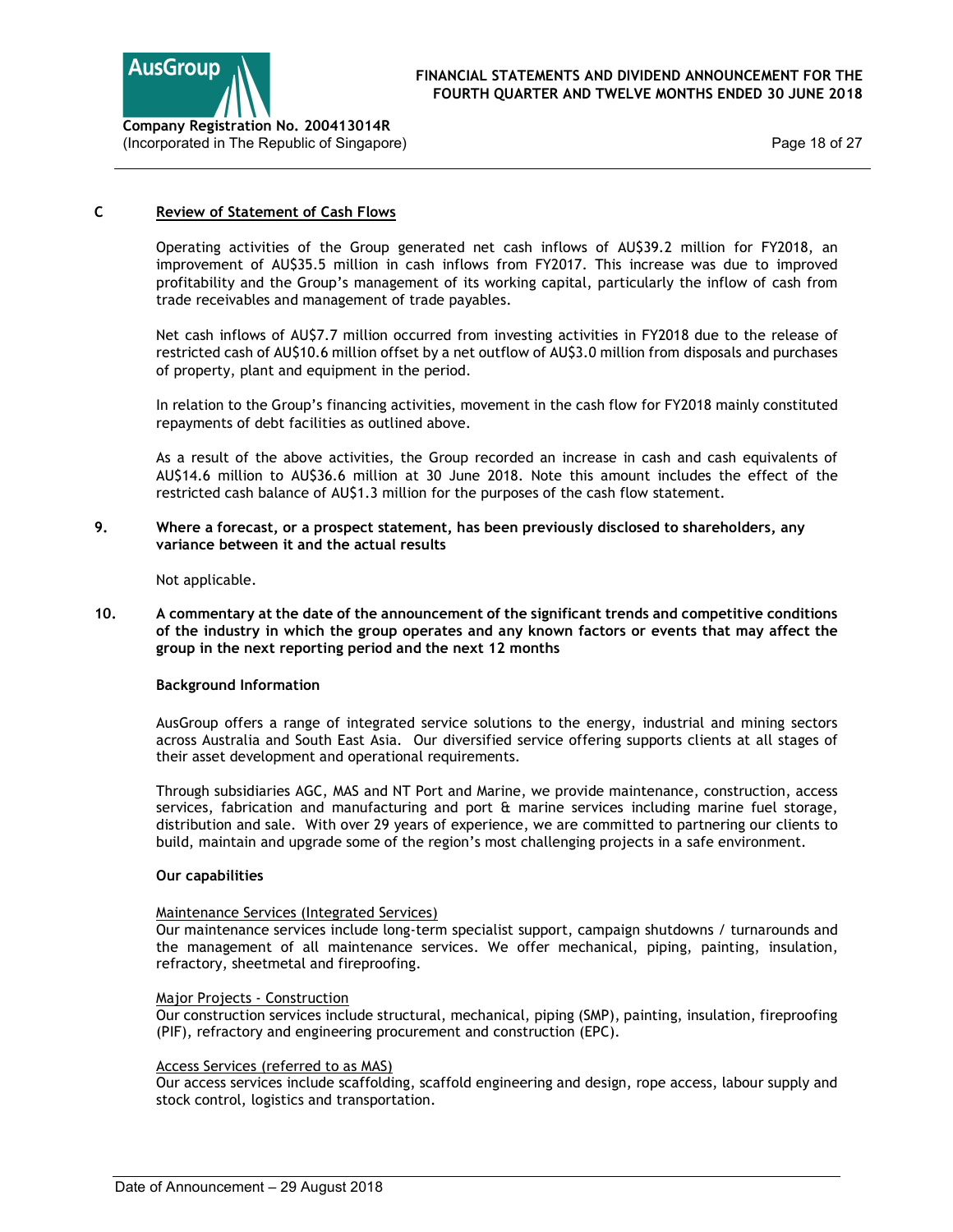



(Incorporated in The Republic of Singapore)

## Fabrication and Manufacturing

Our services in this business unit includes manufacturing, fabrication and testing of specialist structural, piping and modularisation packages.

## Port and Marine Services

Our port and marine business include marine supply bases, port operations and fuel distribution.

## Significant Trends & Competitive Conditions

The major themes confronting the industry and the Group:

- Major new LNG construction projects are nearing completion and moving into the long term production phase requiring maintenance services over the +40 year project lives providing long term and sustainable demand for the Group's service offering.
- Significant investment in the Resources sector (Iron Ore, Lithium, Gold, etc) has commenced and AusGroup is well placed to fabricate, modularise, construct and maintain.
- Increasing levels of domestic and international competition have led to continuing margin pressures creating an associated need to implement significant cost reduction initiatives.
- The use of technology and innovation in project execution is key to embedding long term relationships with clients and delivering ongoing predictable earnings.
- Focus on core strengths and capabilities will underpin the profit generation from the Group's service offering.

## Karara Mining Limited ("KML") update

Action is ongoing in the Supreme Court of Western Australia in relation to claims submitted to Karara Mining Limited ("KML") by AGC Industries Pty Limited ("AGCI"), a wholly owned subsidiary of the Group, in relation to its contracted works completed in 2013. The decision by the judge is still pending. Included in trade receivables is management's best estimate of the amounts expected to be recovered.

## General

The Group has work in hand to the value of AU\$230 million as at 30 June 2018.

The main priority for our business in the short term is to focus on our core strengths of providing multidisciplinary services of mechanical, scaffolding, insulation, refractory and fabrication services in addition to increasing the NT Port and Marine operations as this business migrates from a commercialisation phase to one of operational readiness providing core services in the fuel sale market and the woodchip market.

NT Port and Marine Pty Ltd, a subsidiary of the Company, has commenced fuel sales in Q3 FY18 and Q4 FY18 and continues to secure new fuel contracts for the fuel distribution business. All assets and property of NT Port and Marine Pty Ltd are secured against the Multi Currency Notes.

The forward pipeline is growing, with core projects expected to grow in scale and complexity to provide opportunities for organic growth in the energy and process sectors.

On 2 June 2017 the Singapore Exchange Securities Trading Limited (the "SGX-ST") notified the Company that pursuant to the Minimum Trading Price ("MTP") Entry Criteria under the SGX-ST's Listing Manual Rule 1311(2), it will be placed on the watch-list. Listing Manual Rule 1315 requires the Company to take active steps to meet the requirements of Listing Rule 1314(2) within 36 months from the date it is placed on the watch-list, failing which the SGX-ST may either remove the Company from the Official List, or suspend trading of the listed securities of the Company with a view to removing the Company from the Official List. The Company continues to consider options that will be the most beneficial to the interests of the Company's shareholders to address this SGX requirement.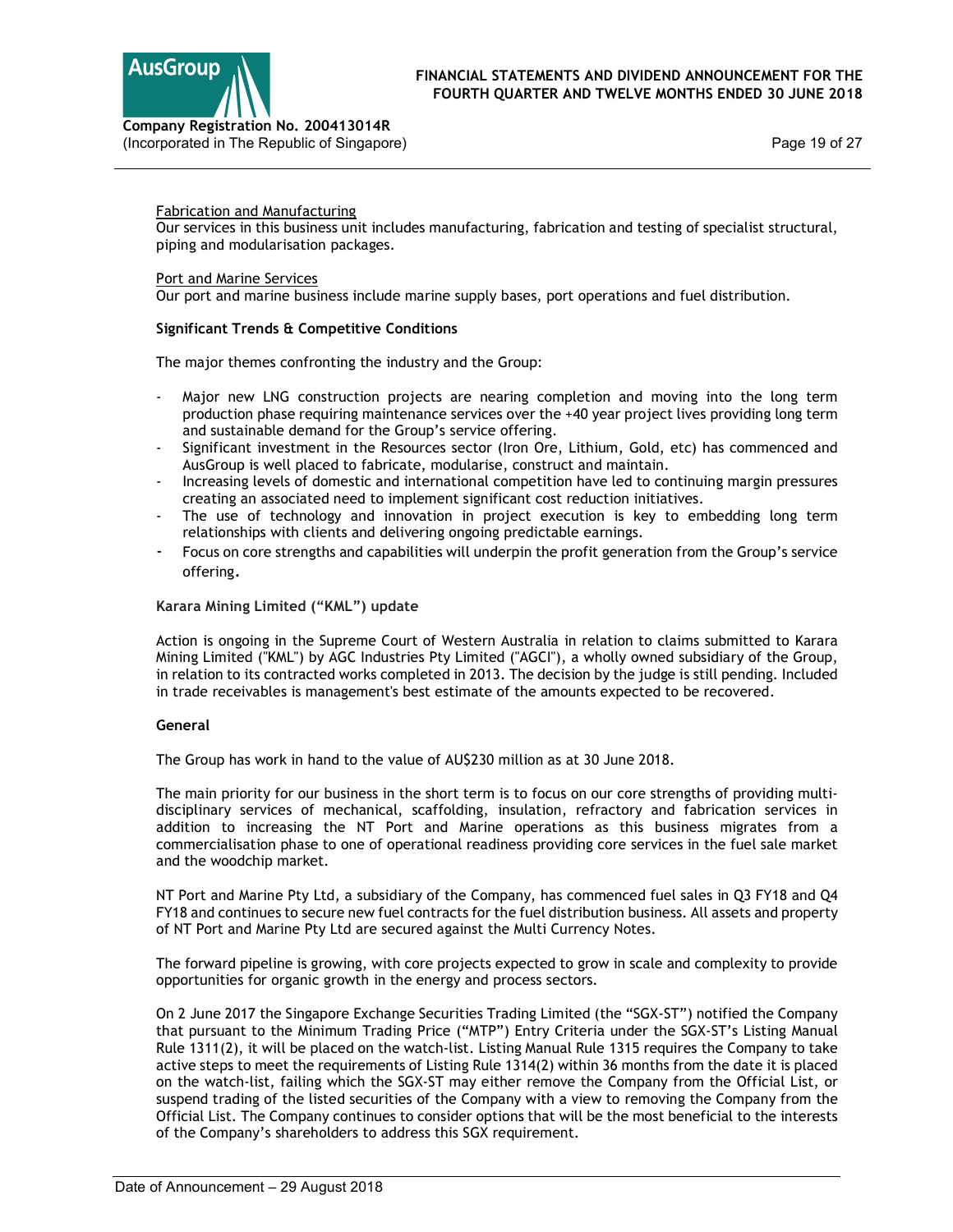

Page 20 of 27

## Going Concern

The consolidated financial statements have been prepared on a going concern basis, which assumes that the Group will be able to meet its obligations as and when they fall due.

The Group recognised a net profit after tax of AU\$2.7 million for the quarter and as at that date total assets exceed total liabilities by AU\$41.7 million, an improvement from the prior quarter. The Group has breached certain covenants on its major debt facilities during FY2018, however it has received waivers for these breaches from its principal banker.

## Cashflow forecasts

As part of the assessment of going concern, management has reviewed the Group's cash flow forecasts over the period to 30 June 2019, including sensitivities. These forecasts represent management's best estimate of revenues and costs in the coming periods and include cash inflows from: work already awarded to the Group; revenue growth expected from the Group's existing contracts and client base and growth from securing work from new and existing clients through a competitive tender process. Whilst these forecasts contain some uncertainty relating to future events, management remains confident that sufficient new work will be secured in order to meet the Group's targets.

The Group's cash flow forecasts may not be sufficient to support the repayment of the Note facility, which will be due on 20 October 2018 and, therefore the Group has also assessed the position of the Notes based on the discussions undertaken with the Noteholders and the Noteholders' Steering Committee.

Management has assessed the options available in order to ensure that sufficient cash flow is in place to enable the Group to meet its obligations as they fall due.

## Management's plans to address these uncertainties

## Re-negotiation of debt facilities and debt reduction

The Company is nearing finalisation of the extension of the maturity date for the Notes (refer to further details on page 6).

The Company is finalising an agreement with the Company's major shareholder, Ezion Holdings Limited, to extend the term of its current shareholder loan by 5 years to October 2023 at a reduced coupon rate. The extension in the term and reduction in interest terms will provide additional financial stability and extend the debt profile of the Company.

The Group's indebtedness to DBS has decreased by AU\$29.0 million over FY2018 (from AU\$41.4 million at 30 June 2017 to AU\$12.4 million at 30 June 2018). The Group is in discussions with its principal banker to extend the term of the outstanding loan.

The completion of the above transactions will significantly extend the repayment terms for the Group's borrowings at reduced interest servicing levels improving the Group's financial strength which will further improve by reducing debt by at least AU\$21.5 million post completion of a Share Placement (refer below).

#### Share Placement and Rights Issue

On 29 March 2018 the Group announced the placement of 1,050,000 shares at AU\$0.034 per share (S\$0.035) to raise AU\$36.3 million (S\$36.8 million). The funds raised will be used to retire debt (AU\$21 million) and provide working capital to the Company. In addition, the Company also announced a proposed rights issue of one (1) rights share for every two (2) existing shares which may raise up to AU\$26.0 million (S\$26.3 million).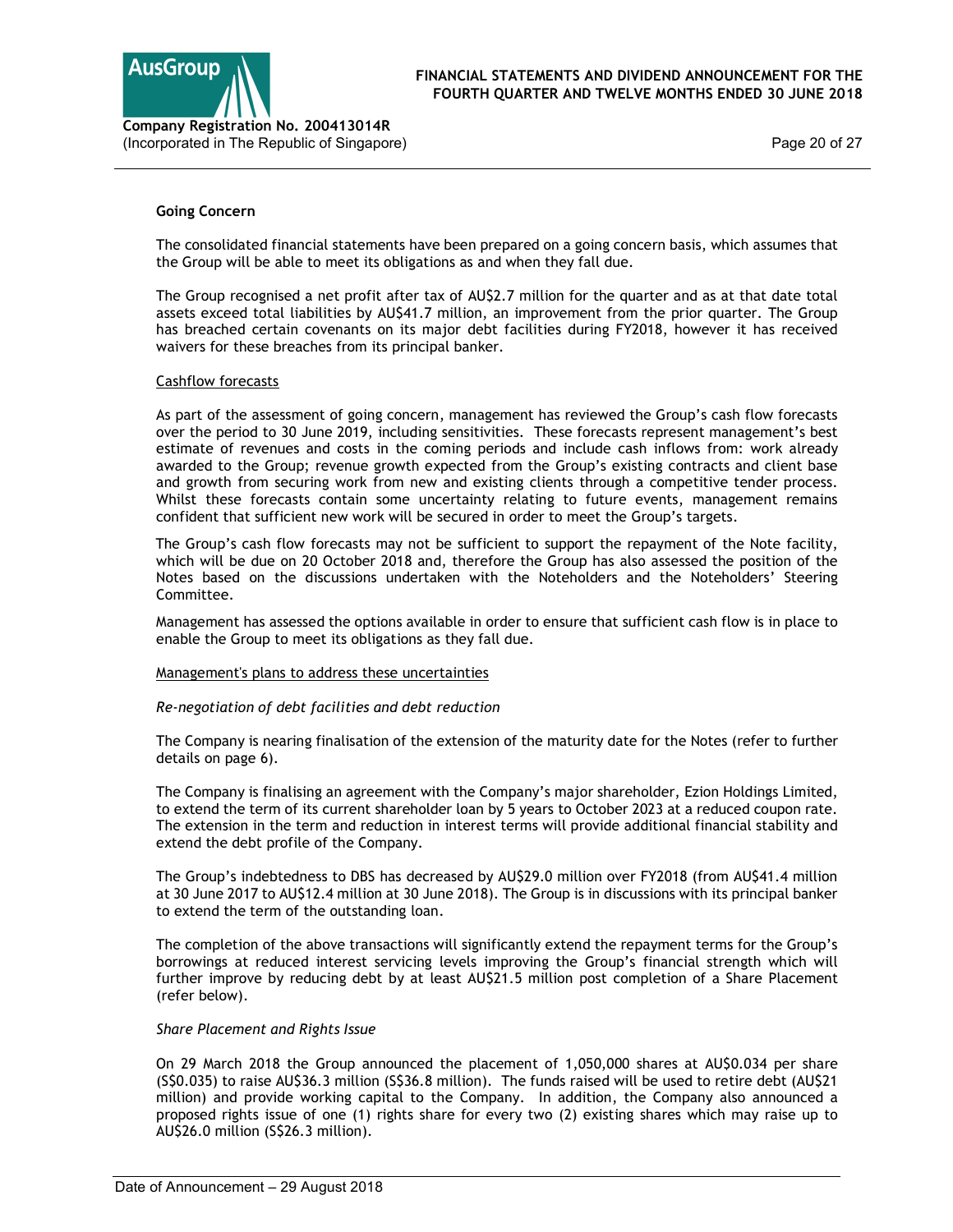



AusGroup continues to focus on options to reduce debt and bolster working capital to support the expansion of services to its clients.

## Preparation of the financial report on a going concern basis

Until the matters outlined above have been approved by the shareholders and Noteholders respectively and the share placement and rights issue is completed, there is some uncertainty that may cast doubt on the Group's ability to continue as a going concern and, therefore, that it may be unable to realise its assets and discharge its liabilities in the normal course of business. However, after assessing the above factors and the agreement of the Noteholders' Steering Committee to the revised terms of the Notes the directors consider that the Group continues to be able to meet its obligations as and when they fall due based on:

- the forecasted cashflow from the Group to 30 June 2019 including the expected revenue from existing customers and contracts, the expected growth in cashflow from existing customers and contracts and the expected successful conversion of current market tendering opportunities into future revenues;
- the proposal to re-structure the terms of the Notes which will proceed to a vote in September / October 2018;
- the proposed capital funding of up to S\$63.1 million from the subscription agreements and rights issue announced on SGX-ST in March 2018 and April 2018 being completed;
- the current and potential funding facilities available to the Group;
- alternatives for the Group to restructure and potentially extend its current debt facilities;
- the extension of the term of the shareholder loan to October 2023; and
- the options over the potential divestment of assets or businesses which may be realised to extinguish the Group's debt obligations.

Accordingly, the directors have prepared the report on a going concern basis.

## 11. Dividend

## (a) Current Financial Period Reported On

 Any dividend declared for the current financial period reported on? None.

#### (b) Corresponding Period of the Immediately Preceding Financial Year

 Any dividend declared for the corresponding period of the immediately preceding financial year? None.

## (c) Date payable Not applicable.

 (d) Books closure date Not applicable.

## 12. If no dividend has been declared/recommended, a statement to that effect

No dividend has been declared or recommended.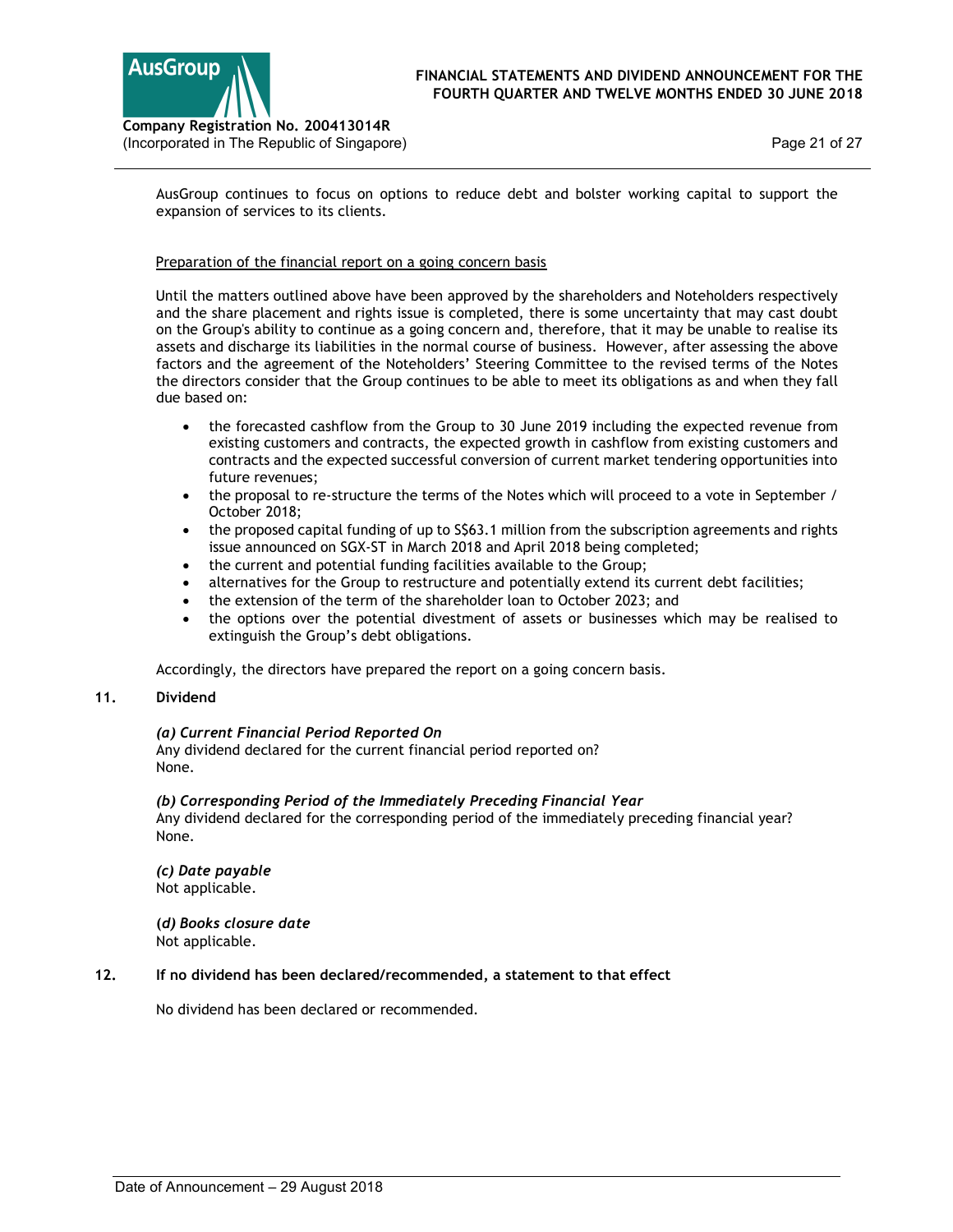

(Incorporated in The Republic of Singapore)

Page 22 of 27

## 13. IPT Mandate

| Name of                  | Aggregate value of all interested     | Aggregate value of all interested   |
|--------------------------|---------------------------------------|-------------------------------------|
| interested               | transactions during fourth<br>person  | person transactions conducted under |
| person                   | quarter of FY2018 under review        | shareholders' mandate pursuant to   |
|                          | (excluding transactions less than     | Rule 920 of SGX-ST Listing Manual   |
|                          | \$100,000 and transactions conducted  | during fourth quarter of FY2018     |
|                          | under shareholders' mandate pursuant  | (excluding transactions less than   |
|                          | to Rule 920 of SGX-ST Listing Manual) | \$100,000                           |
| Ezion<br><b>Holdings</b> |                                       |                                     |
| Limited                  | *AU\$247,419                          | N/A                                 |
| (revenue)                |                                       |                                     |

\* The balance in the quarter consisted only of interest charges on a loan balance held with Ezion Holdings. The balance in the quarter incorporates an interest rate reduction on the loan backdated to 1 November 2017.

## 14. Confirmation that the issuer has procured undertakings from all of its directors and executive officers (in the format set out in Appendix 7.7) under Rule 720(1).

The Company hereby confirms that it has procured undertakings from all of its directors and executive officers under Rule 720(1) of the Listing Manual.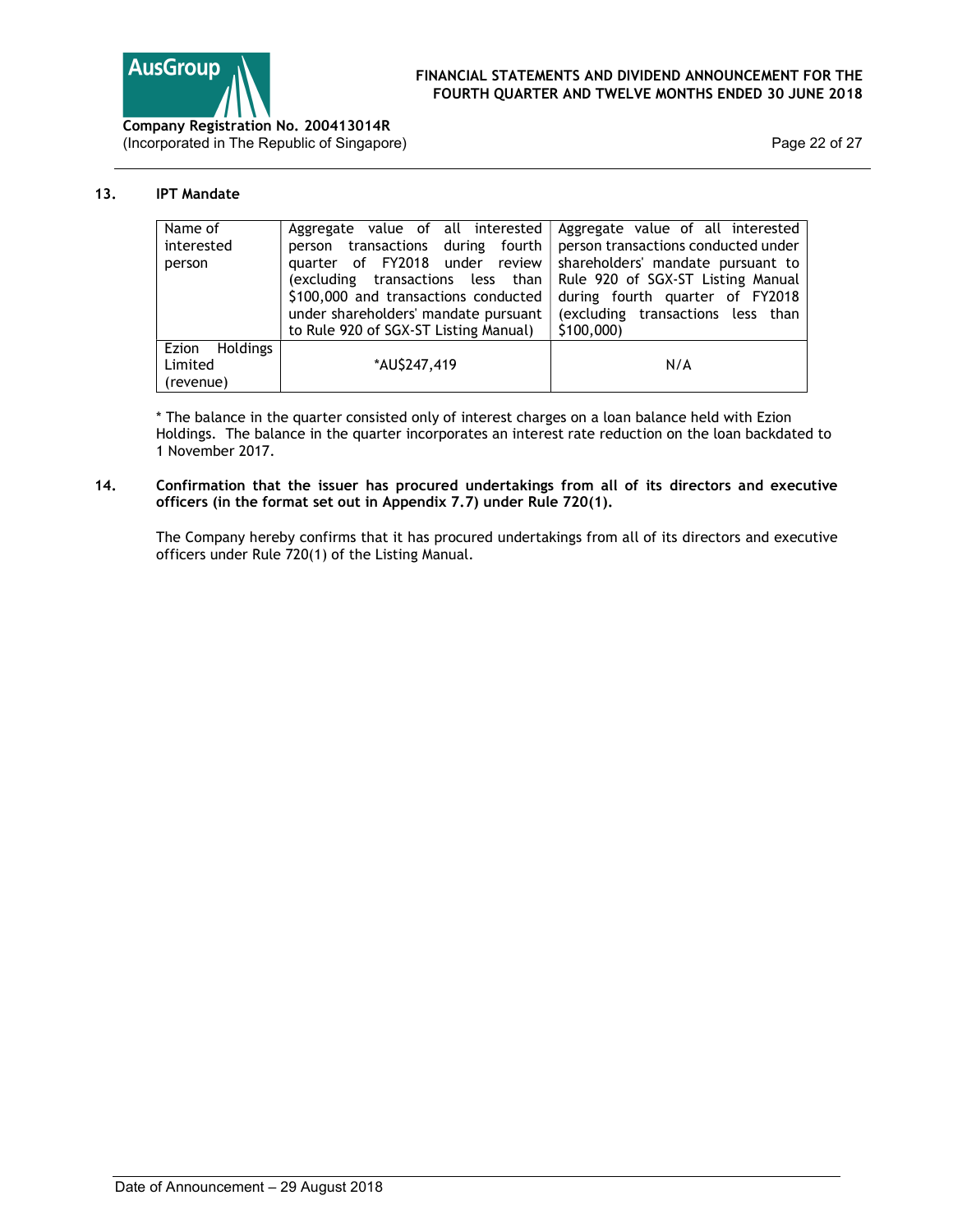# Company Registration No. 200413014R (Incorporated in The Republic of Singapore) Page 23 of 27

## FINANCIAL STATEMENTS AND DIVIDEND ANNOUNCEMENT FOR THE FOURTH QUARTER AND TWELVE MONTHS ENDED 30 JUNE 2018

## PART II - ADDITIONAL INFORMATION REQUIRED FOR FULL YEAR ANNOUNCEMENT

| Company Registration No. 200413014R<br>(Incorporated in The Republic of Singapore)                                                                                                                                                                                                                                            |                       |                        |                            |                          |             |               | FOURTH QUARTER AND TWELVE MONTHS ENDED 30 JUNE 2018 | FINANCIAL STATEMENTS AND DIVIDEND ANNOUNCEMENT FOR THE |
|-------------------------------------------------------------------------------------------------------------------------------------------------------------------------------------------------------------------------------------------------------------------------------------------------------------------------------|-----------------------|------------------------|----------------------------|--------------------------|-------------|---------------|-----------------------------------------------------|--------------------------------------------------------|
|                                                                                                                                                                                                                                                                                                                               |                       |                        |                            |                          |             |               | Page 23 of 27                                       |                                                        |
| PART II - ADDITIONAL INFORMATION REQUIRED FOR FULL YEAR ANNOUNCEMENT<br>15.<br>Segmented revenue and results for business or geographical segments (of the group) in the form presented in the issuer's most recently audited annual<br>financial statements, with comparative information for the immediately preceding year |                       |                        | <b>Fabrication &amp;</b>   | <b>Fabrication &amp;</b> |             |               |                                                     |                                                        |
| 2018                                                                                                                                                                                                                                                                                                                          |                       |                        | Manufacturing -            | Manufacturing -          | Maintenance | Port & Marine | Corporate /                                         |                                                        |
|                                                                                                                                                                                                                                                                                                                               | Projects              | <b>Access Services</b> | Australia                  | Singapore                | Services    | Services      | Unallocated                                         | <b>Total</b>                                           |
| <b>REVENUE</b>                                                                                                                                                                                                                                                                                                                | AU\$'000              | AU\$'000               | AU\$'000                   | <b>AU\$'000</b>          | AU\$'000    | AU\$'000      | AU\$'000                                            | AU\$'000                                               |
| Revenue from external customers                                                                                                                                                                                                                                                                                               | 200,760               | 300,787                | 11,567                     |                          | 50,593      | 3,100         |                                                     | 566,807                                                |
| Inter-segment revenues                                                                                                                                                                                                                                                                                                        |                       |                        |                            |                          |             |               | $\mathbf 0$                                         |                                                        |
| Total                                                                                                                                                                                                                                                                                                                         | 200,760               | 300,787                | 11,567                     |                          | 50,593      | 3,100         | $\mathbf{o}$                                        | 566,807                                                |
| <b>RESULTS</b>                                                                                                                                                                                                                                                                                                                |                       |                        |                            |                          |             |               |                                                     |                                                        |
| Adjusted EBITDA and impairment                                                                                                                                                                                                                                                                                                | 21,742                | 23,340                 | (1,766)                    | 46                       | 5,641       | (5,248)       | 6,590                                               | 50,345                                                 |
| Depreciation and amortisation                                                                                                                                                                                                                                                                                                 | (287)                 | (5,785)                | (653)                      |                          | (5)         | (2, 273)      | (1,848)                                             | (10, 851)                                              |
| Interest income*                                                                                                                                                                                                                                                                                                              | 180                   | 5                      |                            |                          |             |               | 429                                                 | 614                                                    |
| Finance cost                                                                                                                                                                                                                                                                                                                  | (223)                 | (1, 326)               |                            |                          |             | (8, 169)      | (1,963)                                             | (11,681)                                               |
| Impairment losses                                                                                                                                                                                                                                                                                                             |                       | (8, 281)               |                            | (36)                     |             | (4,654)       | (1,902)                                             | (14, 873)                                              |
| Net gain on partial debt restructure                                                                                                                                                                                                                                                                                          |                       |                        |                            |                          |             | 452           | 862                                                 | 1,314                                                  |
| Profit/(loss) before tax                                                                                                                                                                                                                                                                                                      | 21,412                | 7,953                  | (2, 419)                   | $\overline{10}$          | 5,636       | (19, 892)     | 2,168                                               | 14,868                                                 |
| ASSETS                                                                                                                                                                                                                                                                                                                        |                       |                        |                            |                          |             |               |                                                     |                                                        |
| Reportable segment assets                                                                                                                                                                                                                                                                                                     | 45,515                | 52,166                 | 11,161                     | 923                      | 17,092      | 97,972        | 38,260                                              | 263,089                                                |
| Additions to non-current assets (other than financial<br>assets and deferred tax)                                                                                                                                                                                                                                             |                       | 3,556                  | 10                         |                          |             | 1,687         | 532                                                 | 5,785                                                  |
| <b>LIABILITIES</b>                                                                                                                                                                                                                                                                                                            |                       |                        |                            |                          |             |               |                                                     |                                                        |
|                                                                                                                                                                                                                                                                                                                               | 13,750                | 34,974                 | 833                        | 2,638                    | 5,401       | 17,654        | 146,114                                             | 221,364                                                |
| Reportable segment liabilities                                                                                                                                                                                                                                                                                                |                       |                        |                            |                          |             |               |                                                     |                                                        |
| *Intercompany interest income has been reclassified to Corporate/Unallocated to present comparable results across all segments.<br>Geographical segments                                                                                                                                                                      |                       |                        |                            |                          |             |               |                                                     |                                                        |
| 2018<br>Revenue                                                                                                                                                                                                                                                                                                               | <b>Segment Assets</b> |                        | <b>Non-current Assets</b>  |                          |             |               |                                                     |                                                        |
|                                                                                                                                                                                                                                                                                                                               |                       |                        |                            |                          |             |               |                                                     |                                                        |
| <b>AU\$'000</b><br>%                                                                                                                                                                                                                                                                                                          | <b>AU\$'000</b>       | %                      | <b>AU\$'000</b><br>%       |                          |             |               |                                                     |                                                        |
| 563,380<br>99.4%<br>Australia<br>$\mathbf 0$                                                                                                                                                                                                                                                                                  | 238,108               | 90.5%                  | 118,108<br>99.0%           |                          |             |               |                                                     |                                                        |
| 0.0%<br>Singapore<br>721<br>0.1%<br>Thailand                                                                                                                                                                                                                                                                                  | 21,817<br>306         | 8.3%<br>0.1%           | 990<br>0.8%<br>100<br>0.1% |                          |             |               |                                                     |                                                        |
| 2,706<br>0.5%<br>M alaysia                                                                                                                                                                                                                                                                                                    | 2,858                 | 1.1%                   | 84<br>0.1%                 |                          |             |               |                                                     |                                                        |
| 566,807                                                                                                                                                                                                                                                                                                                       | 263,089               |                        | 119,282                    |                          |             |               |                                                     |                                                        |

#### Geographical segments

| 2018      | Revenue        |       | <b>Segment Assets</b> |       | <b>Non-current Assets</b> |       |
|-----------|----------------|-------|-----------------------|-------|---------------------------|-------|
|           | <b>AUS'000</b> | %     | <b>AUS'000</b>        | %     | <b>AUS'000</b>            | %     |
| Australia | 563,380        | 99.4% | 238,108               | 90.5% | 118,108                   | 99.0% |
| Singapore | 0              | 0.0%  | 21,817                | 8.3%  | 990                       | 0.8%  |
| Thailand  | 721            | 0.1%  | 306                   | 0.1%  | 100                       | 0.1%  |
| Malaysia  | 2.706          | 0.5%  | 2.858                 | 1.1%  | 84                        | 0.1%  |
|           | 566,807        |       | 263,089               |       | 119,282                   |       |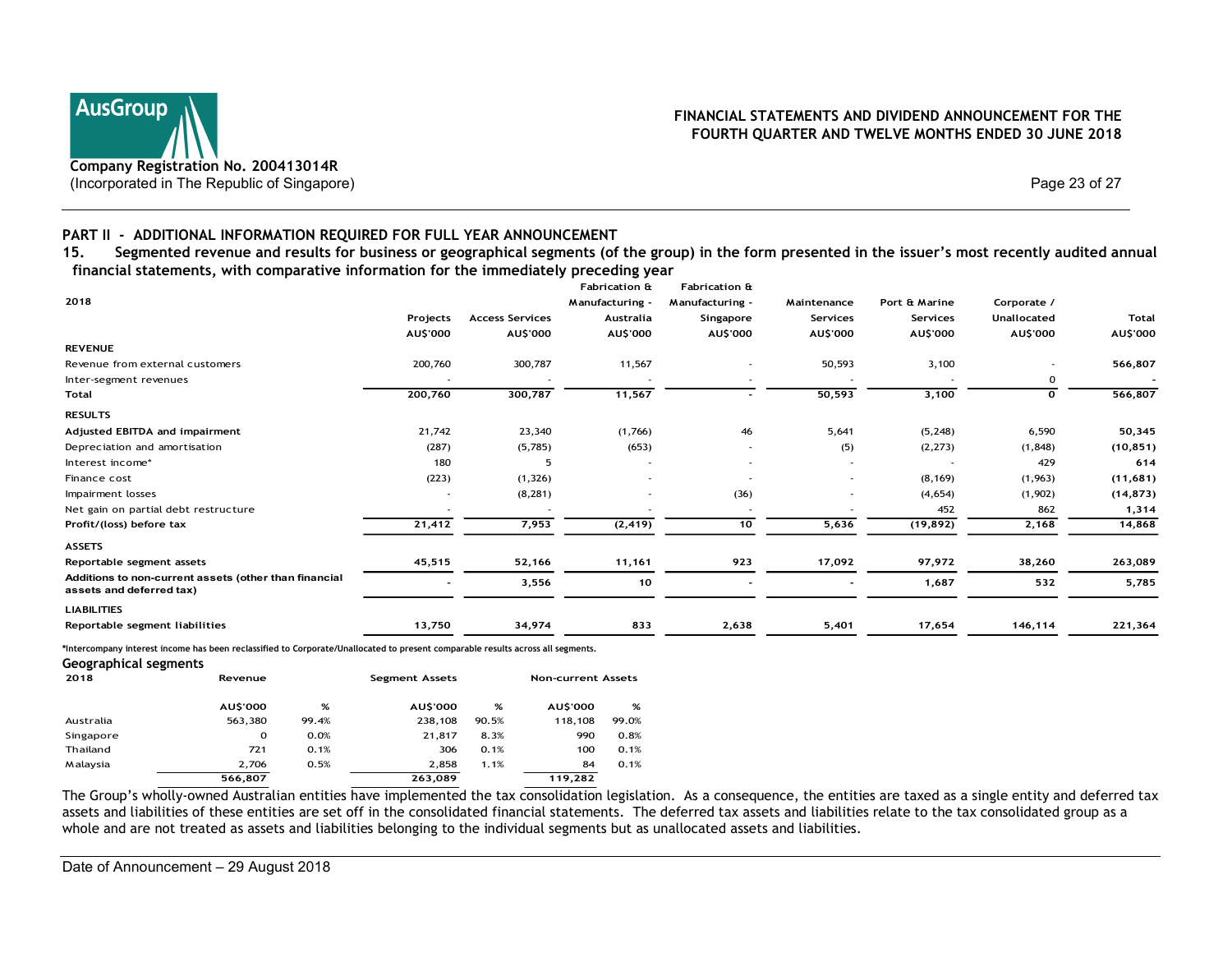# Company Registration No. 200413014R (Incorporated in The Republic of Singapore) and the extra set of 27 and 24 of 27 and 24 of 27 and 27 and 28 of 27 and 27 and 28 of 27 and 28 of 27 and 28 of 27 and 28 of 27 and 28 of 27 and 28 of 27 and 28 of 27 and 28 of

## FINANCIAL STATEMENTS AND DIVIDEND ANNOUNCEMENT FOR THE FOURTH QUARTER AND TWELVE MONTHS ENDED 30 JUNE 2018

| Page 24 of 27<br>(Incorporated in The Republic of Singapore)<br><b>Fabrication &amp;</b><br>Fabrication &<br>Manufacturing -<br>Manufacturing -<br>Port & Marine<br>Corporate /<br>Maintenance<br><b>Access Services</b><br>Unallocated<br>Total<br>Projects<br>Australia<br>Singapore<br>Services<br>Services<br>AU\$'000<br>AU\$'000<br>AU\$'000<br>AU\$'000<br><b>AU\$'000</b><br><b>AU\$'000</b><br><b>AU\$'000</b><br>AU\$'000<br>6,552<br>230,791<br>5,992<br>1,830<br>45,545<br>146,080<br>(7, 755)<br>7,755<br>6,552<br>5,992<br>1,830<br>45,545<br>138,325<br>238,546<br>436,790<br>$\blacksquare$<br>17,795<br>(2, 152)<br>18,950<br>(505)<br>1,876<br>4,393<br>(6,043)<br>(88)<br>(1,402)<br>(5,083)<br>(866)<br>(28)<br>(2,403)<br>(2,617)<br>21<br>232<br>259<br>6<br>$\sim$<br>$\sim$<br>$\sim$<br>$\overline{\phantom{a}}$<br>(361)<br>(12, 228)<br>(17, 467)<br>(141)<br>(1, 351)<br>(3, 386)<br>$\sim$<br>$\sim$<br>(525)<br>(1,488)<br>(2,013)<br>$\sim$<br>$\overline{\phantom{a}}$<br>$\sim$<br>$\sim$<br>$\overline{\phantom{a}}$<br>5,541<br>5,541<br>10,842<br>1,427<br>2,877<br>(2, 382)<br>8,147<br>17,428<br>(1, 371)<br>(20, 674)<br>66,282<br>94,595<br>10,524<br>2,327<br>13,031<br>97,264<br>28,190<br>312,213<br>147<br>6,716<br>13<br>523<br>8,685<br>1,286<br>$\sim$<br>$\sim$<br>57,164<br>5,156<br>4,070<br>174,852<br>26,315<br>600<br>20,758<br><b>Non-current Assets</b><br>(Exclude deferred<br>Revenue<br><b>Segment Assets</b><br>tax assets)<br>AU\$'000<br>AU\$'000<br>%<br><b>AU\$'000</b><br>%<br>%<br>432,517<br>99.0%<br>283,820<br>90.9%<br>129,024<br>95.6%<br>3,882<br>5,794<br>4.3%<br>0.9%<br>27,869<br>8.9%<br>168<br>145<br>0.1%<br>300<br>0.1%<br>0.1%<br>356<br>91<br>0.0%<br>0.1%<br>27<br>0.0%<br>312,213<br>436,790<br>134,990 | <b>AusGroup</b><br>Company Registration No. 200413014R |  |  |  | FINANCIAL STATEMENTS AND DIVIDEND ANNOUNCEMENT FOR THE<br>FOURTH QUARTER AND TWELVE MONTHS ENDED 30 JUNE 2018 |           |
|-------------------------------------------------------------------------------------------------------------------------------------------------------------------------------------------------------------------------------------------------------------------------------------------------------------------------------------------------------------------------------------------------------------------------------------------------------------------------------------------------------------------------------------------------------------------------------------------------------------------------------------------------------------------------------------------------------------------------------------------------------------------------------------------------------------------------------------------------------------------------------------------------------------------------------------------------------------------------------------------------------------------------------------------------------------------------------------------------------------------------------------------------------------------------------------------------------------------------------------------------------------------------------------------------------------------------------------------------------------------------------------------------------------------------------------------------------------------------------------------------------------------------------------------------------------------------------------------------------------------------------------------------------------------------------------------------------------------------------------------------------------------------------------------|--------------------------------------------------------|--|--|--|---------------------------------------------------------------------------------------------------------------|-----------|
| 2017<br><b>REVENUE</b><br>Revenue from external customers<br>Inter-segment revenues<br>Total<br><b>RESULTS</b><br>Adjusted EBITDA and impairment<br>Depreciation and amortisation<br>Interest income*<br>Finance cost<br>Impairment losses<br>Net gain on partial debt restructure<br>Profit/(loss) before tax<br><b>ASSETS</b><br>Reportable segment assets<br>Additions to non-current assets (other than financial<br>assets and deferred tax)<br><b>LIABILITIES</b><br>Reportable segment liabilities<br>*Intercompany interest income has been reclassified to Corporate/Unallocated to present comparable results across all segments.<br>Geographical segments<br>2017<br>Australia<br>Singapore<br>Thailand<br>Malaysia<br>Date of Announcement - 29 August 2018                                                                                                                                                                                                                                                                                                                                                                                                                                                                                                                                                                                                                                                                                                                                                                                                                                                                                                                                                                                                                  |                                                        |  |  |  |                                                                                                               |           |
|                                                                                                                                                                                                                                                                                                                                                                                                                                                                                                                                                                                                                                                                                                                                                                                                                                                                                                                                                                                                                                                                                                                                                                                                                                                                                                                                                                                                                                                                                                                                                                                                                                                                                                                                                                                           |                                                        |  |  |  |                                                                                                               |           |
|                                                                                                                                                                                                                                                                                                                                                                                                                                                                                                                                                                                                                                                                                                                                                                                                                                                                                                                                                                                                                                                                                                                                                                                                                                                                                                                                                                                                                                                                                                                                                                                                                                                                                                                                                                                           |                                                        |  |  |  |                                                                                                               |           |
|                                                                                                                                                                                                                                                                                                                                                                                                                                                                                                                                                                                                                                                                                                                                                                                                                                                                                                                                                                                                                                                                                                                                                                                                                                                                                                                                                                                                                                                                                                                                                                                                                                                                                                                                                                                           |                                                        |  |  |  |                                                                                                               | 436,790   |
|                                                                                                                                                                                                                                                                                                                                                                                                                                                                                                                                                                                                                                                                                                                                                                                                                                                                                                                                                                                                                                                                                                                                                                                                                                                                                                                                                                                                                                                                                                                                                                                                                                                                                                                                                                                           |                                                        |  |  |  |                                                                                                               |           |
|                                                                                                                                                                                                                                                                                                                                                                                                                                                                                                                                                                                                                                                                                                                                                                                                                                                                                                                                                                                                                                                                                                                                                                                                                                                                                                                                                                                                                                                                                                                                                                                                                                                                                                                                                                                           |                                                        |  |  |  |                                                                                                               |           |
|                                                                                                                                                                                                                                                                                                                                                                                                                                                                                                                                                                                                                                                                                                                                                                                                                                                                                                                                                                                                                                                                                                                                                                                                                                                                                                                                                                                                                                                                                                                                                                                                                                                                                                                                                                                           |                                                        |  |  |  |                                                                                                               |           |
|                                                                                                                                                                                                                                                                                                                                                                                                                                                                                                                                                                                                                                                                                                                                                                                                                                                                                                                                                                                                                                                                                                                                                                                                                                                                                                                                                                                                                                                                                                                                                                                                                                                                                                                                                                                           |                                                        |  |  |  |                                                                                                               | 34,314    |
|                                                                                                                                                                                                                                                                                                                                                                                                                                                                                                                                                                                                                                                                                                                                                                                                                                                                                                                                                                                                                                                                                                                                                                                                                                                                                                                                                                                                                                                                                                                                                                                                                                                                                                                                                                                           |                                                        |  |  |  |                                                                                                               | (12, 487) |
|                                                                                                                                                                                                                                                                                                                                                                                                                                                                                                                                                                                                                                                                                                                                                                                                                                                                                                                                                                                                                                                                                                                                                                                                                                                                                                                                                                                                                                                                                                                                                                                                                                                                                                                                                                                           |                                                        |  |  |  |                                                                                                               |           |
|                                                                                                                                                                                                                                                                                                                                                                                                                                                                                                                                                                                                                                                                                                                                                                                                                                                                                                                                                                                                                                                                                                                                                                                                                                                                                                                                                                                                                                                                                                                                                                                                                                                                                                                                                                                           |                                                        |  |  |  |                                                                                                               |           |
|                                                                                                                                                                                                                                                                                                                                                                                                                                                                                                                                                                                                                                                                                                                                                                                                                                                                                                                                                                                                                                                                                                                                                                                                                                                                                                                                                                                                                                                                                                                                                                                                                                                                                                                                                                                           |                                                        |  |  |  |                                                                                                               |           |
|                                                                                                                                                                                                                                                                                                                                                                                                                                                                                                                                                                                                                                                                                                                                                                                                                                                                                                                                                                                                                                                                                                                                                                                                                                                                                                                                                                                                                                                                                                                                                                                                                                                                                                                                                                                           |                                                        |  |  |  |                                                                                                               |           |
|                                                                                                                                                                                                                                                                                                                                                                                                                                                                                                                                                                                                                                                                                                                                                                                                                                                                                                                                                                                                                                                                                                                                                                                                                                                                                                                                                                                                                                                                                                                                                                                                                                                                                                                                                                                           |                                                        |  |  |  |                                                                                                               |           |
|                                                                                                                                                                                                                                                                                                                                                                                                                                                                                                                                                                                                                                                                                                                                                                                                                                                                                                                                                                                                                                                                                                                                                                                                                                                                                                                                                                                                                                                                                                                                                                                                                                                                                                                                                                                           |                                                        |  |  |  |                                                                                                               |           |
|                                                                                                                                                                                                                                                                                                                                                                                                                                                                                                                                                                                                                                                                                                                                                                                                                                                                                                                                                                                                                                                                                                                                                                                                                                                                                                                                                                                                                                                                                                                                                                                                                                                                                                                                                                                           |                                                        |  |  |  |                                                                                                               |           |
|                                                                                                                                                                                                                                                                                                                                                                                                                                                                                                                                                                                                                                                                                                                                                                                                                                                                                                                                                                                                                                                                                                                                                                                                                                                                                                                                                                                                                                                                                                                                                                                                                                                                                                                                                                                           |                                                        |  |  |  |                                                                                                               |           |
|                                                                                                                                                                                                                                                                                                                                                                                                                                                                                                                                                                                                                                                                                                                                                                                                                                                                                                                                                                                                                                                                                                                                                                                                                                                                                                                                                                                                                                                                                                                                                                                                                                                                                                                                                                                           |                                                        |  |  |  |                                                                                                               |           |
|                                                                                                                                                                                                                                                                                                                                                                                                                                                                                                                                                                                                                                                                                                                                                                                                                                                                                                                                                                                                                                                                                                                                                                                                                                                                                                                                                                                                                                                                                                                                                                                                                                                                                                                                                                                           |                                                        |  |  |  |                                                                                                               | 288,915   |
|                                                                                                                                                                                                                                                                                                                                                                                                                                                                                                                                                                                                                                                                                                                                                                                                                                                                                                                                                                                                                                                                                                                                                                                                                                                                                                                                                                                                                                                                                                                                                                                                                                                                                                                                                                                           |                                                        |  |  |  |                                                                                                               |           |
|                                                                                                                                                                                                                                                                                                                                                                                                                                                                                                                                                                                                                                                                                                                                                                                                                                                                                                                                                                                                                                                                                                                                                                                                                                                                                                                                                                                                                                                                                                                                                                                                                                                                                                                                                                                           |                                                        |  |  |  |                                                                                                               |           |
|                                                                                                                                                                                                                                                                                                                                                                                                                                                                                                                                                                                                                                                                                                                                                                                                                                                                                                                                                                                                                                                                                                                                                                                                                                                                                                                                                                                                                                                                                                                                                                                                                                                                                                                                                                                           |                                                        |  |  |  |                                                                                                               |           |
|                                                                                                                                                                                                                                                                                                                                                                                                                                                                                                                                                                                                                                                                                                                                                                                                                                                                                                                                                                                                                                                                                                                                                                                                                                                                                                                                                                                                                                                                                                                                                                                                                                                                                                                                                                                           |                                                        |  |  |  |                                                                                                               |           |
|                                                                                                                                                                                                                                                                                                                                                                                                                                                                                                                                                                                                                                                                                                                                                                                                                                                                                                                                                                                                                                                                                                                                                                                                                                                                                                                                                                                                                                                                                                                                                                                                                                                                                                                                                                                           |                                                        |  |  |  |                                                                                                               |           |
|                                                                                                                                                                                                                                                                                                                                                                                                                                                                                                                                                                                                                                                                                                                                                                                                                                                                                                                                                                                                                                                                                                                                                                                                                                                                                                                                                                                                                                                                                                                                                                                                                                                                                                                                                                                           |                                                        |  |  |  |                                                                                                               |           |
|                                                                                                                                                                                                                                                                                                                                                                                                                                                                                                                                                                                                                                                                                                                                                                                                                                                                                                                                                                                                                                                                                                                                                                                                                                                                                                                                                                                                                                                                                                                                                                                                                                                                                                                                                                                           |                                                        |  |  |  |                                                                                                               |           |
|                                                                                                                                                                                                                                                                                                                                                                                                                                                                                                                                                                                                                                                                                                                                                                                                                                                                                                                                                                                                                                                                                                                                                                                                                                                                                                                                                                                                                                                                                                                                                                                                                                                                                                                                                                                           |                                                        |  |  |  |                                                                                                               |           |
|                                                                                                                                                                                                                                                                                                                                                                                                                                                                                                                                                                                                                                                                                                                                                                                                                                                                                                                                                                                                                                                                                                                                                                                                                                                                                                                                                                                                                                                                                                                                                                                                                                                                                                                                                                                           |                                                        |  |  |  |                                                                                                               |           |
|                                                                                                                                                                                                                                                                                                                                                                                                                                                                                                                                                                                                                                                                                                                                                                                                                                                                                                                                                                                                                                                                                                                                                                                                                                                                                                                                                                                                                                                                                                                                                                                                                                                                                                                                                                                           |                                                        |  |  |  |                                                                                                               |           |
|                                                                                                                                                                                                                                                                                                                                                                                                                                                                                                                                                                                                                                                                                                                                                                                                                                                                                                                                                                                                                                                                                                                                                                                                                                                                                                                                                                                                                                                                                                                                                                                                                                                                                                                                                                                           |                                                        |  |  |  |                                                                                                               |           |

|           |                 |       |                       |       | <b>Non-current Assets</b> |       |
|-----------|-----------------|-------|-----------------------|-------|---------------------------|-------|
| 2017      | Revenue         |       | <b>Segment Assets</b> |       | (Exclude deferred         |       |
|           |                 |       |                       |       | tax assets)               |       |
|           | <b>AU\$'000</b> | %     | <b>AUS'000</b>        | %     | <b>AUS'000</b>            | %     |
| Australia | 432,517         | 99.0% | 283,820               | 90.9% | 129,024                   | 95.6% |
| Singapore | 3,882           | 0.9%  | 27,869                | 8.9%  | 5.794                     | 4.3%  |
| Thailand  | 300             | 0.1%  | 168                   | 0.1%  | 145                       | 0.1%  |
| Malaysia  | 91              | 0.0%  | 356                   | 0.1%  | 27                        | 0.0%  |
|           | 436,790         |       | 312.213               |       | 134,990                   |       |
|           |                 |       |                       |       |                           |       |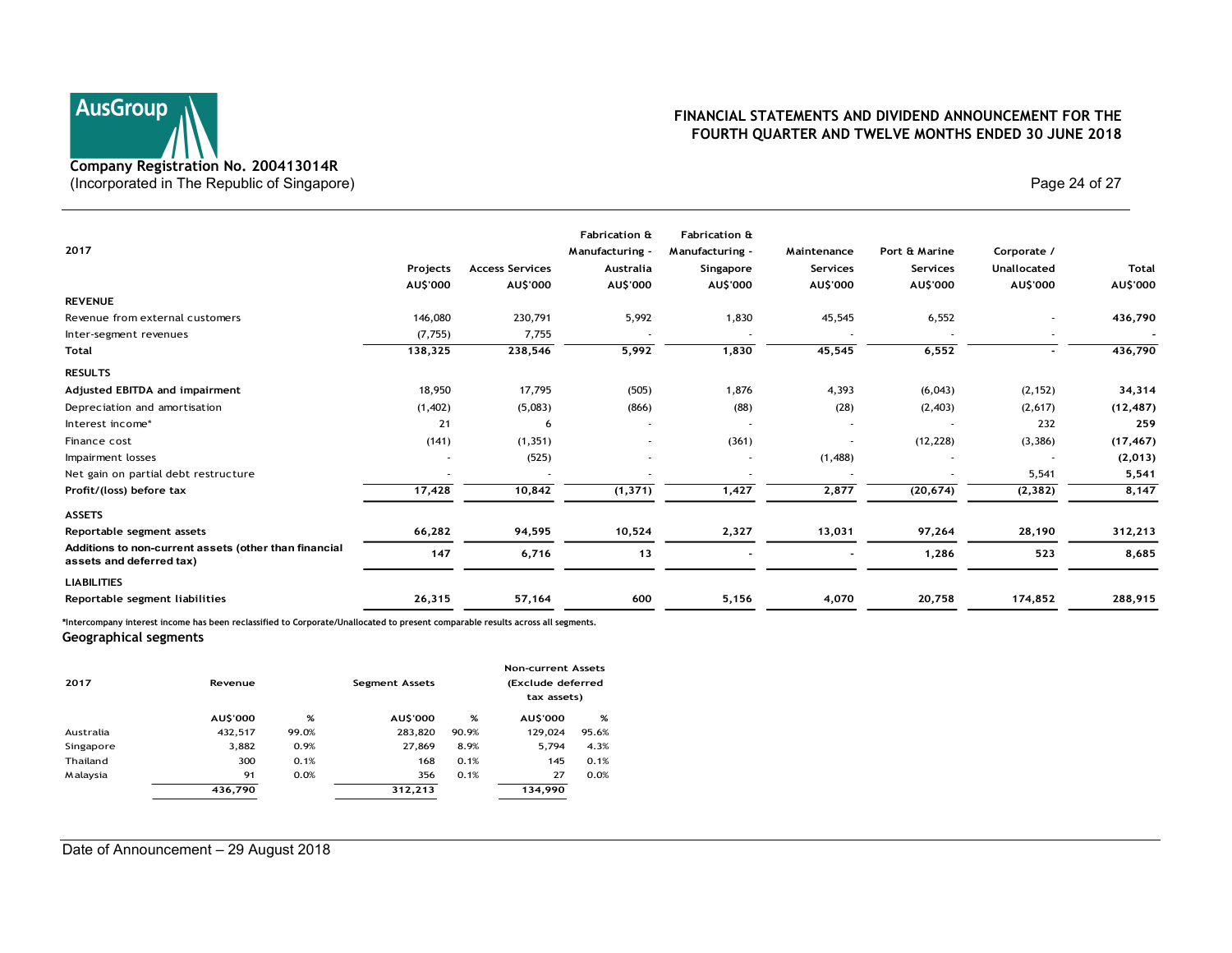

## Basis for segments

#### Segment assets reconciliation

| $\blacksquare$<br>Company Registration No. 200413014R<br>(Incorporated in The Republic of Singapore)                                                                                                                                                                                                                                                                                                                                                                                                                                                                                                                                                                                                                                                                                                                                                                                                                                                            |          |          | Page 25 of 27 |
|-----------------------------------------------------------------------------------------------------------------------------------------------------------------------------------------------------------------------------------------------------------------------------------------------------------------------------------------------------------------------------------------------------------------------------------------------------------------------------------------------------------------------------------------------------------------------------------------------------------------------------------------------------------------------------------------------------------------------------------------------------------------------------------------------------------------------------------------------------------------------------------------------------------------------------------------------------------------|----------|----------|---------------|
| Basis for segments                                                                                                                                                                                                                                                                                                                                                                                                                                                                                                                                                                                                                                                                                                                                                                                                                                                                                                                                              |          |          |               |
| Management has determined the operating segments based on the reports reviewed by the Senior Management Team<br>that are used to make strategic decisions.                                                                                                                                                                                                                                                                                                                                                                                                                                                                                                                                                                                                                                                                                                                                                                                                      |          |          |               |
| The Senior Management Team considers the business from both a business segment and geographic perspective.<br>Geographically, management monitors the business in the four primary geographic areas: Australia, Singapore,<br>Thailand and Malaysia. Geographic locations provide a range of products and services through fabrication,<br>construction, maintenance and port & marine services. Inter-segment revenue transactions are performed on an<br>arms-length basis and eliminated on consolidation. Other services included within the Group are investment holding<br>and the provision of support services. The results of these operations are included in the "others / corporate"<br>column. The Senior Management Team assesses the performance of the operating segment based on a measure of<br>earnings before interest, tax, depreciation, amortisation and impairment ("adjusted EBITDA and impairment").<br>Segment assets reconciliation |          |          |               |
| Reportable segments' assets are reconciled to total assets as follows:                                                                                                                                                                                                                                                                                                                                                                                                                                                                                                                                                                                                                                                                                                                                                                                                                                                                                          |          |          |               |
|                                                                                                                                                                                                                                                                                                                                                                                                                                                                                                                                                                                                                                                                                                                                                                                                                                                                                                                                                                 | 2018     | 2017     |               |
|                                                                                                                                                                                                                                                                                                                                                                                                                                                                                                                                                                                                                                                                                                                                                                                                                                                                                                                                                                 | AU\$'000 | AU\$'000 |               |
| Segment assets for reportable segments<br>Unallocated:                                                                                                                                                                                                                                                                                                                                                                                                                                                                                                                                                                                                                                                                                                                                                                                                                                                                                                          | 224,829  | 284,023  |               |
| Cash and cash equivalents                                                                                                                                                                                                                                                                                                                                                                                                                                                                                                                                                                                                                                                                                                                                                                                                                                                                                                                                       | 31,005   | 19,174   |               |
| Other receivables and prepayments                                                                                                                                                                                                                                                                                                                                                                                                                                                                                                                                                                                                                                                                                                                                                                                                                                                                                                                               | 4,225    | 3,511    |               |
| Property, plant and equipment                                                                                                                                                                                                                                                                                                                                                                                                                                                                                                                                                                                                                                                                                                                                                                                                                                                                                                                                   | 321      | 225      |               |
| Intangible asset                                                                                                                                                                                                                                                                                                                                                                                                                                                                                                                                                                                                                                                                                                                                                                                                                                                                                                                                                | 2,709    | 5,170    |               |
| Deferred tax assets and tax recoverable                                                                                                                                                                                                                                                                                                                                                                                                                                                                                                                                                                                                                                                                                                                                                                                                                                                                                                                         |          | 110      |               |
| <b>Total assets</b>                                                                                                                                                                                                                                                                                                                                                                                                                                                                                                                                                                                                                                                                                                                                                                                                                                                                                                                                             | 263,089  | 312,213  |               |
| The amounts provided to the Senior Management Team with respect to total assets are measured in a manner<br>consistent with that of the financial statements. For the purposes of monitoring segment performance and allocating<br>resources between segments, the Senior Management Team monitors the property, plant and equipment, intangible<br>assets, inventories and receivables attributable to each segment.                                                                                                                                                                                                                                                                                                                                                                                                                                                                                                                                           |          |          |               |
| Segment liabilities reconciliation<br>Reportable segments' liabilities are reconciled to total liabilities as follows:                                                                                                                                                                                                                                                                                                                                                                                                                                                                                                                                                                                                                                                                                                                                                                                                                                          |          |          |               |
|                                                                                                                                                                                                                                                                                                                                                                                                                                                                                                                                                                                                                                                                                                                                                                                                                                                                                                                                                                 | 2018     | 2017     |               |
|                                                                                                                                                                                                                                                                                                                                                                                                                                                                                                                                                                                                                                                                                                                                                                                                                                                                                                                                                                 | AU\$'000 | AU\$'000 |               |
| Segment liabilities for reportable segments<br>Unallocated:                                                                                                                                                                                                                                                                                                                                                                                                                                                                                                                                                                                                                                                                                                                                                                                                                                                                                                     | 75,250   | 114,063  |               |
| Trade payables                                                                                                                                                                                                                                                                                                                                                                                                                                                                                                                                                                                                                                                                                                                                                                                                                                                                                                                                                  | 2,548    | 2,543    |               |
| Other payables                                                                                                                                                                                                                                                                                                                                                                                                                                                                                                                                                                                                                                                                                                                                                                                                                                                                                                                                                  | 16,380   | 19,914   |               |
| <b>Borrowings</b>                                                                                                                                                                                                                                                                                                                                                                                                                                                                                                                                                                                                                                                                                                                                                                                                                                                                                                                                               | 120,943  | 147,404  |               |

#### Segment liabilities reconciliation

| 224,829<br>31,005<br>4,225<br>321                                 | 284,023<br>19,174<br>3,511 |                                                                                                                                                                                                                                                                                                                                                                                                                                                 |
|-------------------------------------------------------------------|----------------------------|-------------------------------------------------------------------------------------------------------------------------------------------------------------------------------------------------------------------------------------------------------------------------------------------------------------------------------------------------------------------------------------------------------------------------------------------------|
|                                                                   |                            |                                                                                                                                                                                                                                                                                                                                                                                                                                                 |
|                                                                   |                            |                                                                                                                                                                                                                                                                                                                                                                                                                                                 |
|                                                                   |                            |                                                                                                                                                                                                                                                                                                                                                                                                                                                 |
|                                                                   |                            |                                                                                                                                                                                                                                                                                                                                                                                                                                                 |
|                                                                   | 225                        |                                                                                                                                                                                                                                                                                                                                                                                                                                                 |
| 2,709                                                             | 5,170                      |                                                                                                                                                                                                                                                                                                                                                                                                                                                 |
|                                                                   | 110                        |                                                                                                                                                                                                                                                                                                                                                                                                                                                 |
|                                                                   |                            |                                                                                                                                                                                                                                                                                                                                                                                                                                                 |
| assets, inventories and receivables attributable to each segment. |                            |                                                                                                                                                                                                                                                                                                                                                                                                                                                 |
|                                                                   |                            |                                                                                                                                                                                                                                                                                                                                                                                                                                                 |
|                                                                   |                            |                                                                                                                                                                                                                                                                                                                                                                                                                                                 |
| 2018                                                              | 2017                       |                                                                                                                                                                                                                                                                                                                                                                                                                                                 |
| AU\$'000                                                          | AU\$'000                   |                                                                                                                                                                                                                                                                                                                                                                                                                                                 |
| 75,250                                                            | 114,063                    |                                                                                                                                                                                                                                                                                                                                                                                                                                                 |
|                                                                   |                            |                                                                                                                                                                                                                                                                                                                                                                                                                                                 |
| 2,548                                                             | 2,543                      |                                                                                                                                                                                                                                                                                                                                                                                                                                                 |
| 16,380                                                            | 19,914                     |                                                                                                                                                                                                                                                                                                                                                                                                                                                 |
| 120,943                                                           | 147,404                    |                                                                                                                                                                                                                                                                                                                                                                                                                                                 |
| 2,936                                                             | 2,592                      |                                                                                                                                                                                                                                                                                                                                                                                                                                                 |
|                                                                   |                            |                                                                                                                                                                                                                                                                                                                                                                                                                                                 |
| 3,307                                                             | 2,399                      |                                                                                                                                                                                                                                                                                                                                                                                                                                                 |
|                                                                   |                            |                                                                                                                                                                                                                                                                                                                                                                                                                                                 |
|                                                                   |                            |                                                                                                                                                                                                                                                                                                                                                                                                                                                 |
|                                                                   | 263,089                    | 312,213<br>The amounts provided to the Senior Management Team with respect to total assets are measured in a manner<br>consistent with that of the financial statements. For the purposes of monitoring segment performance and allocating<br>resources between segments, the Senior Management Team monitors the property, plant and equipment, intangible<br>Reportable segments' liabilities are reconciled to total liabilities as follows: |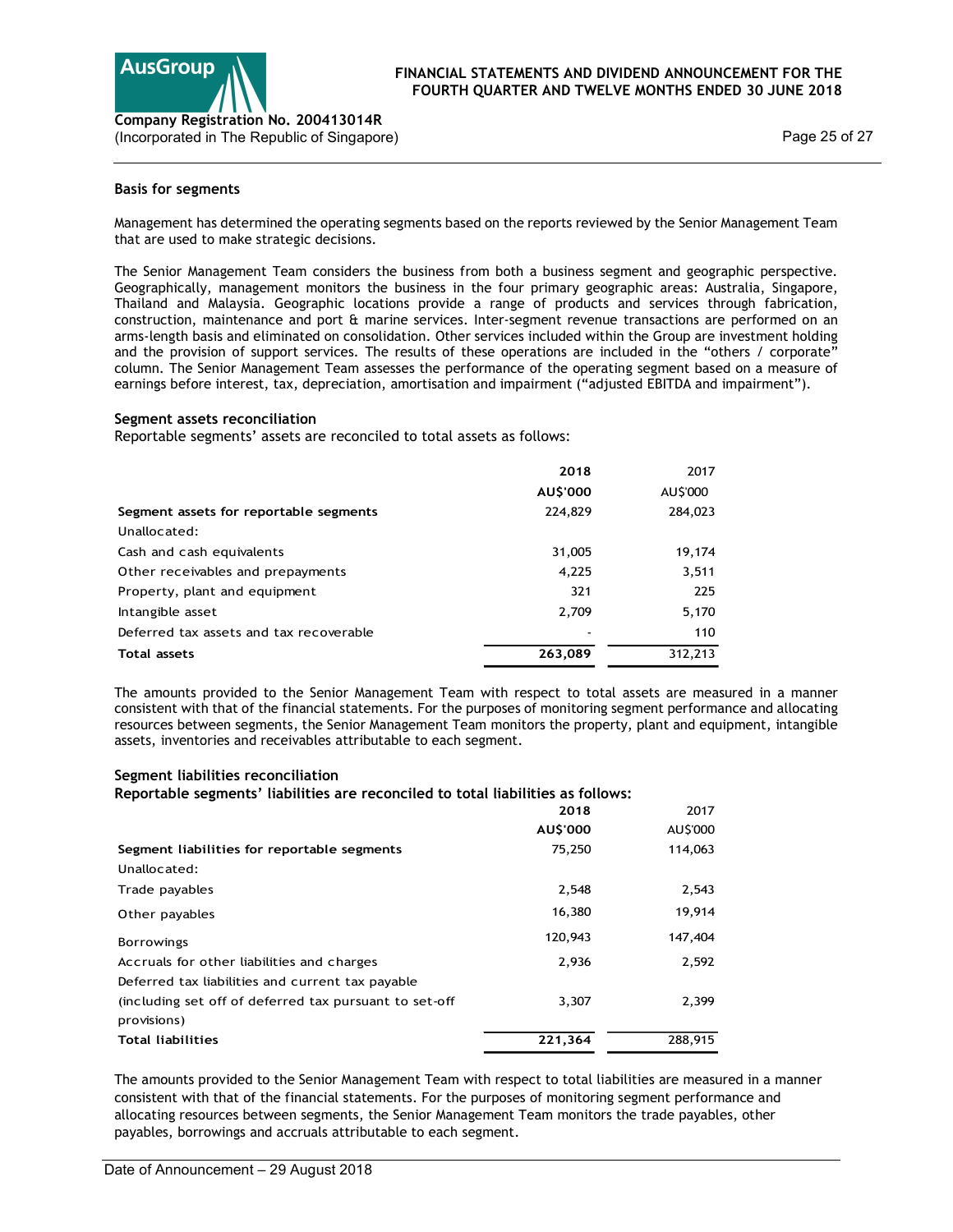

## 16. In the review of performance, the factors leading to any material changes in contributions to turnover and earnings by the business or geographical segments

## 17. A breakdown of revenue as follows:

| prporated in The Republic of Singapore)                                                                                                                                                                                                                                                                                                                           |          | Page 26 of 27 |              |
|-------------------------------------------------------------------------------------------------------------------------------------------------------------------------------------------------------------------------------------------------------------------------------------------------------------------------------------------------------------------|----------|---------------|--------------|
| In the review of performance, the factors leading to any material changes in contributions to<br>turnover and earnings by the business or geographical segments                                                                                                                                                                                                   |          |               |              |
| For the year ended 30 June 2018 the Projects and Access Services segments contributed 88.6% (FY2017: 86.3%)<br>of the Group's revenue, Fabrication and Manufacturing segment contribution was 2.0% (FY2017: 1.8%),<br>Maintenance Services contributed 8.9% (FY2017: 10.4%) and Port & Marine Services contributed 0.5% (FY2017:<br>1.5%) of the Group's revenue. |          |               |              |
| Australian revenue accounted for 99% of Group revenue (FY2017: 99%) whilst Singapore, Thailand and Malaysia<br>made up the remaining 1% (FY2017: 1%).                                                                                                                                                                                                             |          |               |              |
| The Projects and Access Services (including scaffolding and access services provided by MAS) segments along<br>with Maintenance Services had strong contributions for FY2018 revenue of AU\$501.5 million and AU\$50.6 million<br>respectively.                                                                                                                   |          |               |              |
| The Port & Marine Services business unit has made a contribution to revenue in FY2018, following the<br>commercialisation of port services, however this result was offset by the additional operating and finance costs<br>attributable to the Port Melville development.                                                                                        |          |               |              |
| A breakdown of revenue as follows:                                                                                                                                                                                                                                                                                                                                |          |               |              |
|                                                                                                                                                                                                                                                                                                                                                                   | FY 2018  | FY 2017       | % increase   |
| For continuing operations                                                                                                                                                                                                                                                                                                                                         | AU\$'000 | AU\$'000      | / (decrease) |
| Revenue reported for first half year                                                                                                                                                                                                                                                                                                                              | 303,910  | 206,366       | 47%          |
| Net loss after tax for first half year                                                                                                                                                                                                                                                                                                                            | 7,292    | (2,380)       | N.M.         |
| Revenue reported for second half year                                                                                                                                                                                                                                                                                                                             | 262,897  | 228,594       | 15%          |
| Net profit/(loss) after tax for second half year                                                                                                                                                                                                                                                                                                                  | 6,174    | 5,515         | 12%          |
| For discontinued operations                                                                                                                                                                                                                                                                                                                                       |          |               |              |
| Revenue reported for first half year                                                                                                                                                                                                                                                                                                                              | 0        | 1,555         | $-100%$      |
| Net profit/(loss) after tax for first half year                                                                                                                                                                                                                                                                                                                   | (101)    | 1,313         | $-108%$      |
| Revenue reported for second half year                                                                                                                                                                                                                                                                                                                             | 0        | 275           | $-100%$      |
|                                                                                                                                                                                                                                                                                                                                                                   | 111      | 125           | $-11%$       |
| Net profit/(loss) after tax for second half year<br>A breakdown of the total annual dividend (in dollar value) for the issuer's latest full year and its<br>previous full year                                                                                                                                                                                    |          |               |              |

## 18. A breakdown of the total annual dividend (in dollar value) for the issuer's latest full year and its previous full year

|                                                                   | FY2018<br>Proposed | FY2017<br>Paid |
|-------------------------------------------------------------------|--------------------|----------------|
| Final one-tier tax exempt dividend on ordinary shares (S\$'000)   | Nil                | Nil            |
| Special one-tier tax exempt dividend on ordinary shares (S\$'000) | Nil                | Nil            |

## 19. Person occupying managerial position

The Company confirms that there is no such person occupying a managerial position in the Company and its subsidiaries who is a relative of a director or chief executive officer or substantial shareholder of the issuer pursuant to Rule 704 (13).